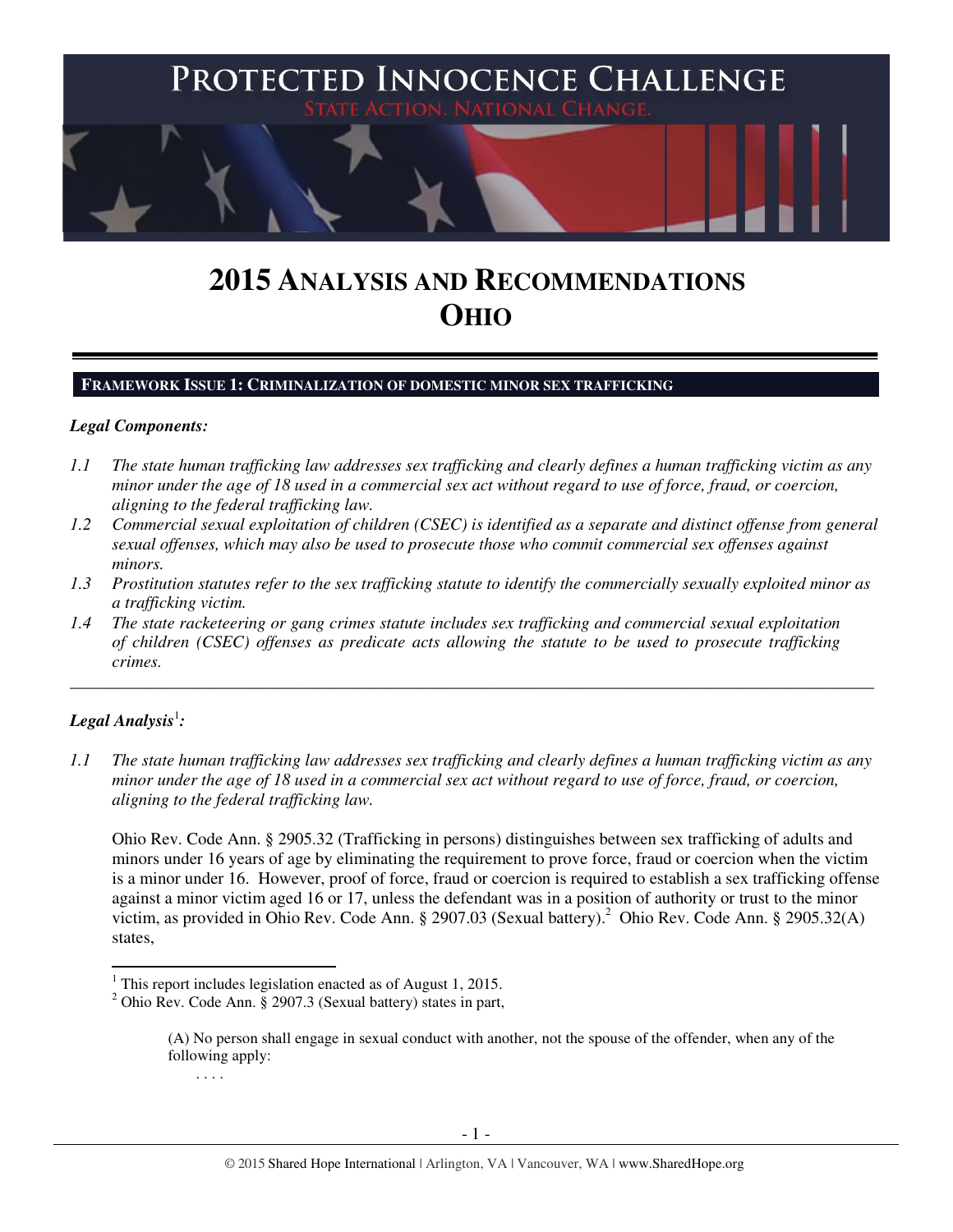No person shall knowingly recruit, lure, entice, isolate, harbor, transport, provide, obtain, or maintain, or knowingly attempt to recruit, lure, entice, isolate, harbor, transport, provide, obtain, or maintain, another person if any of the following applies:

(1) The offender knows that the other person will be subjected to involuntary servitude or be compelled to engage in sexual activity for hire, engage in a performance that is obscene, sexually oriented, or nudity oriented, or be a model or participant in the production of material that is obscene, sexually oriented, or nudity oriented. $3$ 

(2) The other person is less than sixteen years of age or is a developmentally disabled person whom the offender knows or has reasonable cause to believe is a developmentally disabled person, and either the offender knows that the other person will be subjected to involuntary servitude or the offender's knowing recruitment, luring, enticement, isolation, harboring, transportation, obtaining, or maintenance of the other person or knowing attempt to recruit, lure, entice, isolate, harbor, transport, provide, obtain, or maintain the other person is for any of the following purposes:

(a) To engage in sexual activity for hire<sup>4</sup>;

l

(5) The offender is the other person's natural or adoptive parent, or a stepparent, or guardian, custodian, or person in loco parentis of the other person.

(6) The other person is in custody of law or a patient in a hospital or other institution, and the offender has supervisory or disciplinary authority over the other person.

(7) The offender is a teacher, administrator, coach, or other person in authority employed by or serving in a school for which the state board of education prescribes minimum standards pursuant to division (D) of section 3301.07 of the Revised Code, the other person is enrolled in or attends that school, and the offender is not enrolled in and does not attend that school.

(8) The other person is a minor, the offender is a teacher, administrator, coach, or other person in authority employed by or serving in an institution of higher education, and the other person is enrolled in or attends that institution.

(9) The other person is a minor, and the offender is the other person's athletic or other type of coach, is the other person's instructor, is the leader of a scouting troop of which the other person is a member, or is a person with temporary or occasional disciplinary control over the other person.

(10) The offender is a mental health professional, the other person is a mental health client or patient of the offender, and the offender induces the other person to submit by falsely representing to the other person that the sexual conduct is necessary for mental health treatment purposes.

(11) The other person is confined in a detention facility, and the offender is an employee of that detention facility.

(12) The other person is a minor, the offender is a cleric, and the other person is a member of, or attends, the church or congregation served by the cleric.

(13) The other person is a minor, the offender is a peace officer, and the offender is more than two years older than the other person.

<sup>3</sup> Ohio Rev. Code Ann. § 2905.31(B) (Involuntary servitude) states, "'Material that is obscene, sexually oriented, or nudity oriented' and 'performance that is obscene, sexually oriented, or nudity oriented' have the same meanings as in section 2929.01 [Definitions] of the Revised Code" Ohio Rev. Code Ann. § 2929.01(Penalties and sentencing general definitions) defines "material that is obscene, sexually oriented, or nudity oriented" as "any material that is obscene, that shows a person participating or engaging in sexual activity, masturbation, or bestiality, or that shows a person in a state of nudity." Ohio Rev. Code Ann. § 2929.01(DDD) defines "performance that is obscene, sexually oriented, or nudity oriented" as "any performance that is obscene, that shows a person participating or engaging in sexual activity, masturbation, or bestiality, or that shows a person in a state of nudity."

<sup>4</sup> "Sexual activity for hire," "performance for hire," and "model or participant for hire" are defined under Ohio Rev. Code Ann. § 2905.32 (F)(2) (Trafficking in persons) as

an implicit or explicit agreement to provide sexual activity, engage in an obscene, sexually oriented, or nudity oriented performance, or be a model or participant in the production of obscene, sexually oriented, or nudity oriented material, whichever is applicable, in exchange for anything of value paid to any of the following: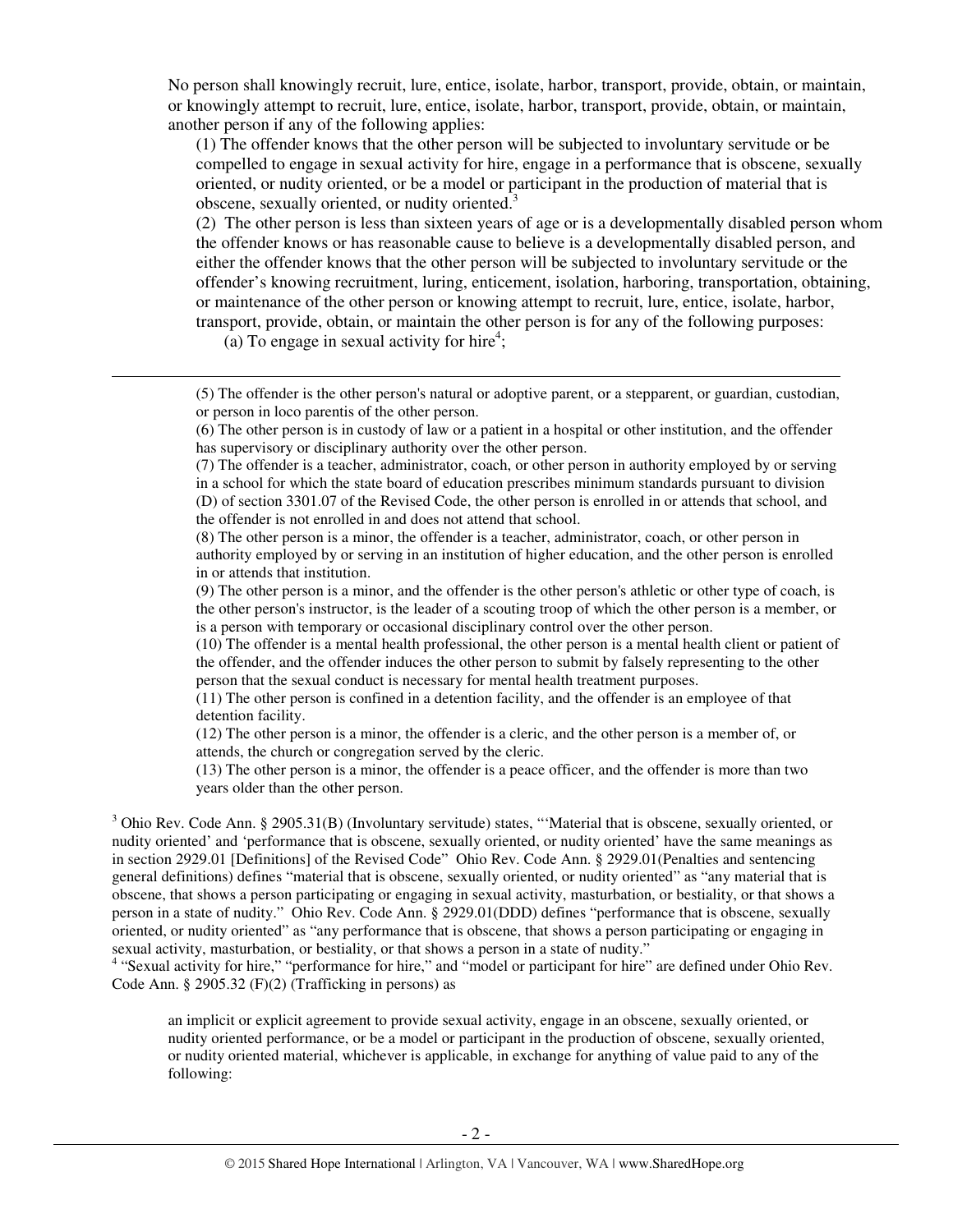(b) To engage in a performance for hire that is obscene, sexually oriented, or nudity oriented; (c) To be a model or participant for hire in the production of material that is obscene, sexually oriented, or nudity oriented.

(3) The other person is sixteen or seventeen years of age, either the offender knows that the other person will be subjected to involuntary servitude or the offender's knowing recruitment, luring, enticement, isolation, harboring, transportation, provision, obtaining, or maintenance of the other person or knowing attempt to recruit, lure, entice, isolate, harbor, transport, provide, obtain, or maintain the other person is for any purpose described in divisions  $(A)(2)(a)$  to (c) of this section, and the circumstances described in division  $(A)(5)$ ,  $(6)$ ,  $(7)$ ,  $(8)$ ,  $(9)$ ,  $(10)$ ,  $(11)$ ,  $(12)$ , or  $(13)$  of section  $2907.3<sup>5</sup>$  of the Revised Code apply with respect to the offender and the other person.

Ohio Rev. Code Ann. § 2905.32(C) further provides, "In a prosecution under this section, proof that the defendant engaged in sexual activity with any person, or solicited sexual activity with any person, whether or not for hire, without more, does not constitute a violation of this section."

A conviction under Ohio Rev. Code Ann.  $\S 2905.32(A)$ , is punishable as a first degree felony,<sup>6</sup> for which "the court shall sentence the offender to a definite prison term of ten, eleven, twelve, thirteen, fourteen, or fifteen years," and a possible fine up to  $$20,000$ .<sup>7</sup> Ohio Rev. Code Ann.  $\S$ § 2905.32(E),  $$2929.13(A)$ ,  $2929.18(A)(3)(a)^9$ 

- (a) The person engaging in such sexual activity, performance, or modeling participation;
- (b) Any person who recruits, entices, isolates, harbors, transports, provides, obtains, or maintains, or attempts to recruit, lure, entice, isolate, harbor, transport, provide, obtain, or maintain the person described in  $(F)(2)(a)$  of this section;
- (c) Any person associated with a person described in  $(F)(2)(a)$  of this section.

l

<sup>6</sup> Pursuant to Ohio Rev. Code Ann. § 2929.13(A) (Guidance by degree of felony; monitoring of sexually oriented offenders by global positioning device), unless the criminal provision specifies that a prison term is presumptive or mandatory, the judge has discretion to sentence a felony offender according to the terms of Ohio Rev. Code Ann.§ 2929.14 (Basic prison terms), § 2929.15 (Community control sanctions), § 2929.16 (Residential Sanctions), § 2929.17 (Nonresidential sanctions), or § 2929.18 (Financial sanctions; restitution; reimbursements) with the minimum sentence necessary to accomplish the purposes of rehabilitating the criminal and protecting the community from future crime. Ohio Rev. Code Ann. §§ 2929.11, 2929.13(A), (D), 2929.14(A). If the criminal provision specifies that imprisonment is mandatory, then the court must "impose any financial sanction pursuant to section 2929.18 of the Revised Code that is required for the offense and may impose any other financial sanction pursuant to that section . . . ." Ohio Rev. Code Ann. § 2929.13(A). If the statute specifies that there is a presumption of imprisonment then "it is presumed that a prison term is necessary in order to comply with the purposes and principles of" Ohio Rev. Code Ann. § 2929.11 (Purposes of felony sentencing; discrimination prohibited), but the court may depart from the presumption and community control sanctions if it evaluates the factors outlined in § 2929.12 (Seriousness and recidivism factors) and finds that community control sanctions would adequately punish the offender, protect the public, and maintain the seriousness of the offense. Ohio Rev. Code Ann. § 2929.13(D). In the absence of a mandatory term of imprisonment and when the court departs from the presumption of imprisonment, the judge may order community control sanctions like community service, house arrest, mediation between offender and victim, probation, curfew, time in a halfway house, or up to six months in a community-based correctional facility. Ohio Rev. Code Ann. §§ 2929.15(A), 2929.16(A)(1), (4), 2929.17(B), (C), (E), (I), (L). Ohio Rev. Code Ann. § 2929.12 provides the judge several factors to consider in determining whether it is appropriate to issue a community control sanction or a term of imprisonment. This report will explicitly note when imprisonment is presumptive or mandatory.

 $<sup>7</sup>$  When an offender is an organization rather than a person, different fines apply to felonies and misdemeanors of</sup> various degrees under Ohio Rev. Code Ann. § 2929.31 (Organizational penalties). Additionally, Ohio Rev. Code Ann. § 2929.32(A)(1) (Additional fine for certain offenders; collection of fines; crime victims recovery fund) authorizes the court to order an offender to pay a fine up to \$1,000,000 if any of the following applies to the offense and the offender:

<sup>5</sup> *See supra* note 2.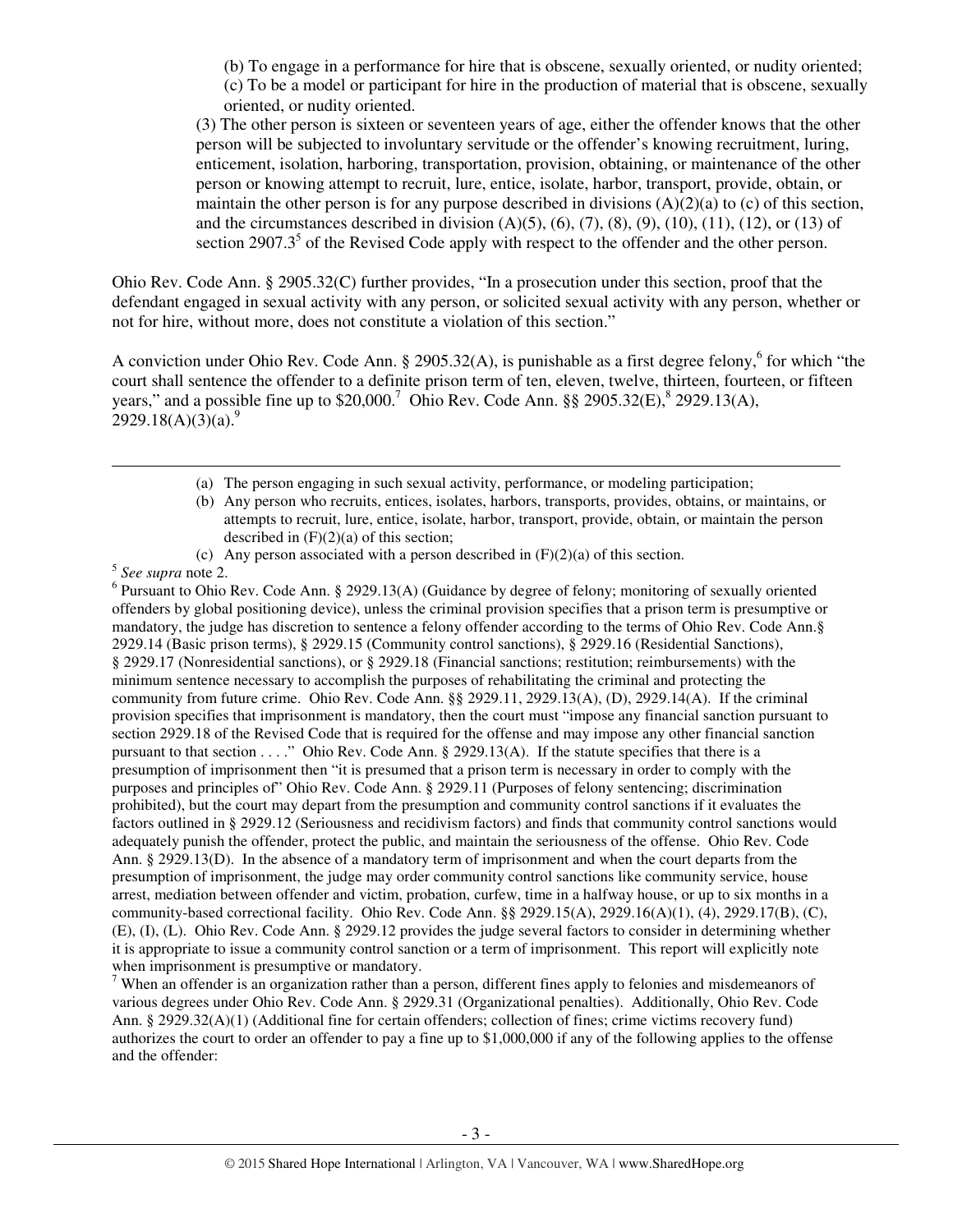- 1.1.1 Recommendation: Amend Ohio Rev. Code § 2905.32 (Trafficking in persons) to eliminate the requirement to either prove that the minor "was compelled to engage in sexual activity" or the existence of special circumstances under § 2907.03 (Sexual battery) when the minor victim is 16 or 17 years of age.
- *1.2 Commercial sexual exploitation of children (CSEC) is identified as a separate and distinct offense from general sexual offenses, which may also be used to prosecute those who commit commercial sex offenses against minors.*

The following laws criminalize CSEC in Ohio:

l

1. Ohio Rev. Code Ann. § 2907.21(A) (Compelling prostitution) states,

No person shall knowingly do any of the following:

- $(1)$  Compel<sup>10</sup> another to engage in sexual activity for hire;
- (2) Induce, procure, encourage, solicit, request, or otherwise facilitate either of the following: (a) A minor to engage in sexual activity for hire, whether or not the offender knows the age of the minor;

(b) A person the offender believes to be a minor to engage in sexual activity for hire, whether or not the person is a minor.

(a) There are three or more victims, as defined in section 2969.11 of the Revised Code, of the offense for which the offender is being sentenced.

(c) The offense for which the offender is being sentenced is aggravated murder, murder, or a felony of the first degree that, if it had been committed prior to July 1, 1996, would have been an aggravated felony of the first degree.

<sup>8</sup> Under Ohio Rev. Code Ann. § 2905.32(D), "if an offender is convicted of or pleads guilty to a violation of [2905.32] and also…is convicted of or pleads guilty to any other violation of Chapter 2907 of the Revised Code based on the same conduct involving the same victim that was the basis of the violation of this section, the two offenses are allied offenses of similar import under section 2941.25 of the Revised Code." Pursuant to Ohio Rev. Code Ann. § 2941.25(A) (Allied offenses of similar import - multiple counts), "Where the same conduct by defendant can be construed to constitute two or more allied offenses of similar import, the indictment or information may contain counts for all such offenses, but the defendant may be convicted of only one." By contrast, "[w]here the defendant's conduct constitutes two or more offenses of dissimilar import, or where his conduct results in two or more offenses of the same or similar kind committed separately or with a separate animus as to each, the indictment or information may contain counts for all such offenses, and the defendant may be convicted of all of them." Ohio Rev. Code Ann. § 2941.25(B). Consequently, with the exception of Ohio Rev. Code Ann. § 2919.22(B)(5) (Endangering children), an offender convicted under § 2905.32 for sex trafficking a minor could not be convicted under the commercial sexual exploitation of children (CSEC) offenses discussed below, including Ohio Rev. Code Ann. § 2907.21(A) (Compelling prostitution), § 2907.22(A) (Promoting prostitution), § 2907.23 (Procuring), §  $2907.07(B)(2)$  (Importuning) where the same conduct and victim are involved.

<sup>9</sup> If the crime is a "sexually oriented offense or a child-victim oriented offense, as those terms are defined in section 2950.01 of the Revised Code," the court may impose an additional fine of fifty to \$500.  $10$  Ohio Rev. Code Ann. § 2907.21(B) states,

For a prosecution under division (A)(1) of this section, the element "compel" does not require that the compulsion be openly displayed or physically exerted. The element "compel" has been established if the state proves that the victim's will was overcome by force, fear, duress, or intimidation.

<sup>(</sup>b) The offender previously has been convicted of or pleaded guilty to one or more offenses, and, for the offense for which the offender is being sentenced and all of the other offenses, there is a total of three or more victims, as defined in section 2969.11 of the Revised Code.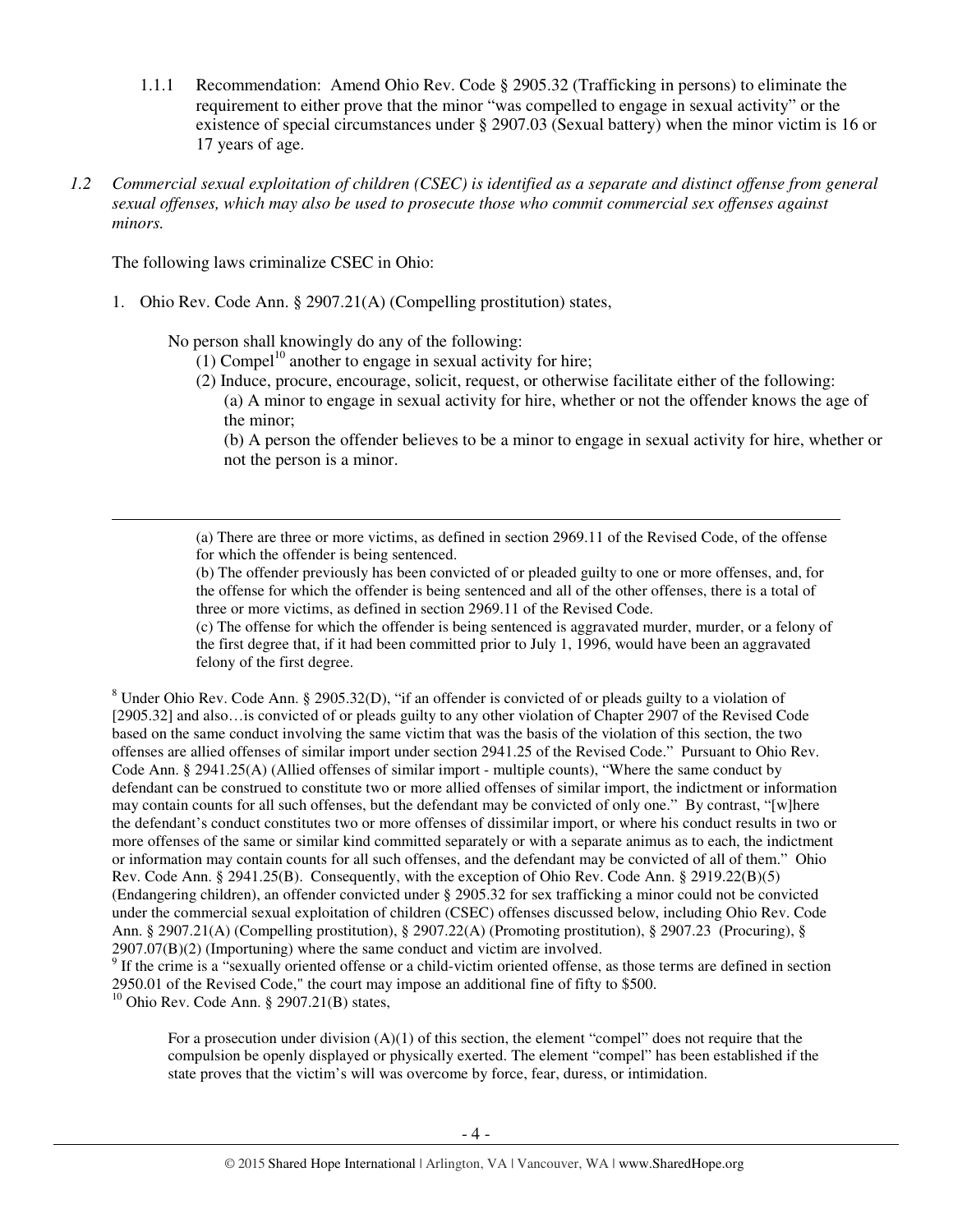(3) (a) Pay or agree to pay a minor, either directly or through the minor's agent, so that the minor will engage in sexual activity, whether or not the offender knows the age of the minor;

(b) Pay or agree to pay a person the offender believes to be a minor, either directly or through the person's agent, so that the person will engage in sexual activity, whether or not the person is a minor.

(4) (a) Pay a minor, either directly or through the minor's agent, for the minor having engaged in sexual activity pursuant to a prior agreement, whether or not the offender knows the age of the minor;

(b) Pay a person the offender believes to be a minor, either directly or through the person's agent, for the person having engaged in sexual activity pursuant to a prior agreement, whether or not the person is a minor.

(5) (a) Allow a minor to engage in sexual activity for hire if the person allowing the child to engage in sexual activity for hire is the parent, guardian, custodian, person having custody or control, or person in loco parentis of the minor;

(b) Allow a person the offender believes to be a minor to engage in sexual activity for hire if the person allowing the person to engage in sexual activity for hire is the parent, guardian, custodian, person having custody or control, or person in loco parentis of the person the offender believes to be a minor, whether or not the person is a minor.

A conviction under Ohio Rev. Code Ann.  $\S 2907.21(A)(2)$ –(5) is punishable as a third degree felony by imprisonment for 9–36 months<sup>11</sup> and a possible fine up to \$10,000. If the crime is a "sexually oriented offense or a child-victim oriented offense, as those terms are defined in section 2950.01 of the Revised Code," the court may impose an additional fine of fifty to \$500. Ohio Rev. Code Ann. §§ 2907.21(C), 2929.14(A)(3)(b), 2929.18(A)(3)(c). If the victim is 16–17, a conviction under Ohio Rev. Code Ann. § 2907.21(A)(1) is punishable as a second degree felony by imprisonment for  $2-8$ years and a possible fine up to \$15,000. Ohio Rev. Code Ann. §§ 2907.21(C), 2929.14(A)(2),  $2929.18(A)(3)(b)$ . If the victim is under 16, a conviction under Ohio Rev. Code Ann. § 2907.21(A)(1) is punishable as a first degree felony by imprisonment for 3–11 years<sup>12</sup> and a possible fine up to \$20,000. Ohio Rev. Code Ann. §§ 2907.21(C), 2929.14(A)(1), 2929.18(A)(3)(a).

If an offender convicted under Ohio Rev. Code Ann. § 2907.21 committed the offense "in furtherance of human trafficking,"<sup>13</sup> however, enhanced penalties apply under Ohio Rev. Code Ann. § 2941.1422

means a scheme or plan to which all of the following apply:

(1) Its object is one or more of the following:

 $\overline{a}$ 

(a) To subject a victim or victims to involuntary servitude, as defined in section 2905.31 [Involuntary servitude] of the Revised Code, to compel a victim or victims to engage in sexual activity for hire, to engage in a performance that is obscene, sexually oriented, or nudity oriented, or to be a model or participant in the production of material that is obscene, sexually oriented, or nudity oriented.

<sup>&</sup>lt;sup>11</sup> Ohio Rev. Code Ann. § 2929.14(A)(3)(b) states, "the prison term shall be nine, twelve, eighteen, twenty-four, thirty, or thirty-six months."

<sup>&</sup>lt;sup>12</sup> Ohio Rev. Code Ann. § 2929.14(A)(1) states, "the prison term shall be three, four, five, six, seven, eight, nine, ten, or eleven years."

<sup>&</sup>lt;sup>13</sup> As used in Ohio Rev. Code Ann. § 2941.1422 (Human trafficking specification) and § 2929.14(B)(7) (Basic prison terms) and as defined in Ohio Rev. Code Ann. § 2929.01(AAA) (Definitions), "human trafficking"

<sup>(</sup>b) To facilitate, encourage, or recruit a victim who is less than sixteen years of age or is a developmentally disable person, or victims who are less than sixteen years of age or are developmentally disabled persons, for any purpose listed in divisions (A)(2)(a) of section 2905.32 of the Revised Code;

<sup>(</sup>b) To facilitate, encourage, or recruit a victim who is sixteen years of age or seventeen years of age, or victims who are sixteen or seventeen years of age, for any purposes listed in divisions (A)(2)(a) to (c) of section 2905.32 of the Revised Code, if the circumstances described in division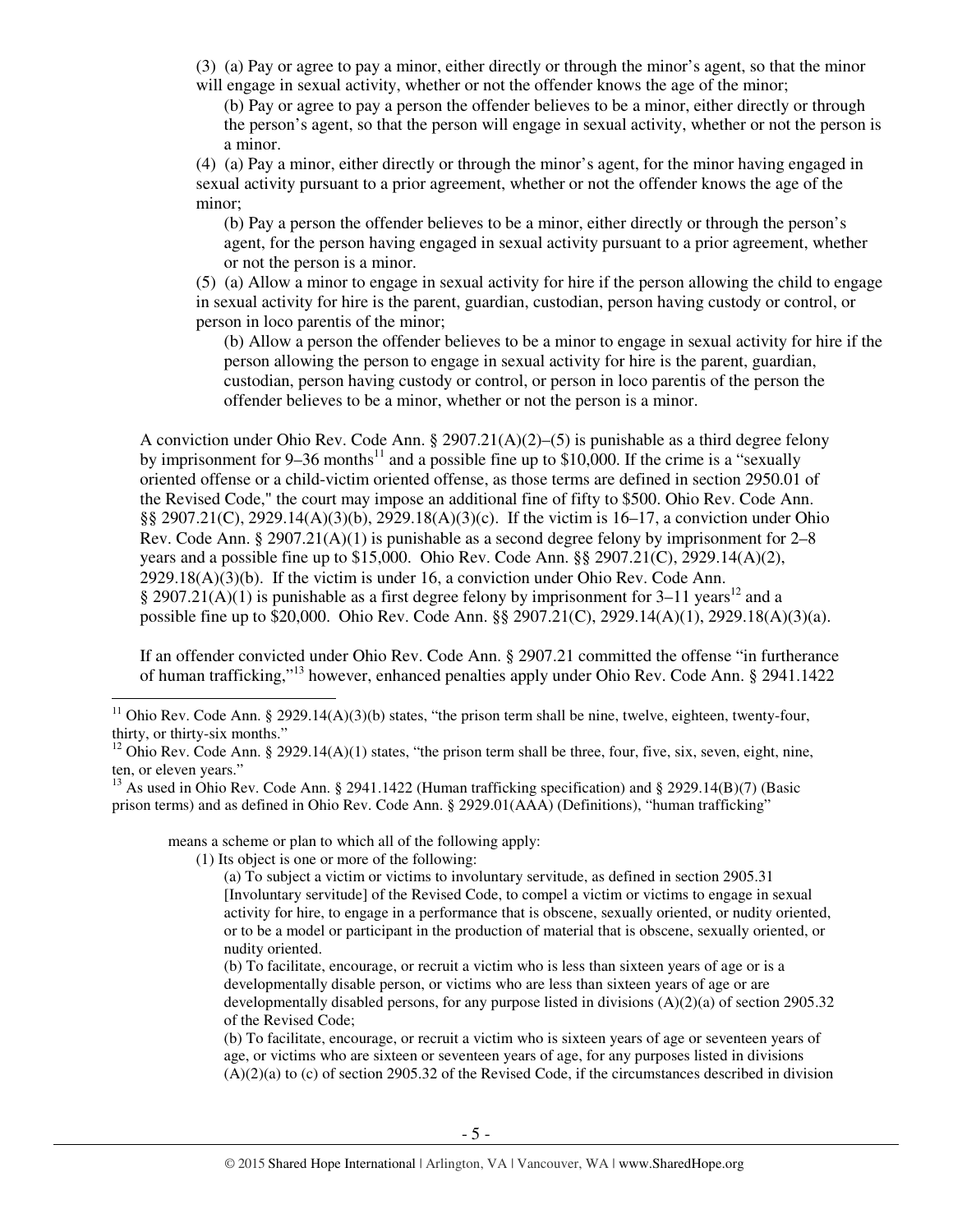(Human trafficking specification)<sup>14</sup> and § 2929.14(B)(7) (Basic prison terms).<sup>15</sup> Ohio Rev. Code Ann. § 2907.21(C). In such a case, a conviction under Ohio Rev. Code Ann. § 2907.21(A)(2)–(5) is punishable as a third degree felony by mandatory imprisonment for 3 years and a possible fine up to \$10,000. Ohio Rev. Code Ann. §§ 2907.21(C), 2929.14(A)(3)(b), (B)(7)(a)(ii), 2929.18(A)(3)(c). If the victim is 16–17 years old, a conviction under Ohio Rev. Code Ann.  $\S 2907.21(A)(1)$  is punishable as a second degree felony by mandatory imprisonment for 3–8 years and a possible fine up to \$15,000. Ohio Rev. Code Ann. §§ 2907.21(C), 2929.14(A)(2), (B)(7)(a)(ii), 2929.18(A)(3)(b). If the victim is under 16 years old, a conviction under Ohio Rev. Code Ann. § 2907.21(A)(1) is punishable as a first degree felony by mandatory imprisonment for 5–10 years and a possible fine up to \$20,000. Ohio Rev. Code Ann. §§ 2907.21(C), 2929.14(B)(7)(a)(i), 2929.18(A)(3)(a).

2. Ohio Rev. Code Ann. § 2907.22(A) (Promoting prostitution) states,  $\overline{a}$ 

> (A)(5), (6), (7), (8), (9), (10), (11), (12), or (13) of section 2907.3 of the Revised Code apply with respect to the person engaging in the conduct and the victim or victims.

(2) It involves at least two felony offenses, whether or not there has been a prior conviction for any of the felony offenses, to which all of the following apply:

(a) Each of the felony offenses is a violation of section 2905.01 [Kidnapping], 2905.02 [Abduction], 2905.32 [Trafficking in persons], 2907.21 [Compelling prostitution], 2907.22 [Promoting prostitution], or 2923.32 [Engaging in pattern of corrupt activity; forfeiture], division (A)(1) or (2) of section 2907.323 [Illegal use of a minor in nudity-oriented material or performance], or division  $(B)(1)$ ,  $(2)$ ,  $(3)$ ,  $(4)$ , or  $(5)$  of section 2919.22 [Endangering children] of the Revised Code or is a violation of a law of any state other than this state that is substantially similar to any of the sections or divisions of the Revised Code identified in this division. (b) At least one of the felony offenses was committed in this state.

(c) The felony offenses are related to the same scheme or plan and are not isolated instances.

<sup>14</sup> Ohio Rev. Code Ann. § 2941.1422 provides.

(A) Imposition of a mandatory prison term under division (B)(7) of section 2929.14 [Basic prison terms] of the Revised Code is precluded unless the offender is convicted of or pleads guilty to a felony violation of section 2905.01 [Kidnapping], 2905.02 [Abduction], 2907.21 [Compelling prostitution], 2907.22 [Promoting prostitution], or 2923.32 [Engaging in pattern of corrupt activity; forfeiture], division (A)(1) or (2) of section 2907.323 [Illegal use of a minor in nudity-oriented material or performance], or division (B)(1), (2), (3), (4), or (5) of section 2919.22 [Endangering children] of the Revised Code and unless the indictment, count in the indictment, or information charging the offense specifies that the offender knowingly committed the offense in furtherance of human trafficking. . . . . . . .

<sup>15</sup> Ohio Rev. Code Ann. § 2929.14(B)(7)(a) states,

(a) If an offender is convicted of or pleads guilty to a felony violation of section 2905.01 [Kidnapping], 2905.02 [Abduction], 2907.21 [Compelling prostitution], 2907.22 [Promoting prostitution], or 2923.32 [Engaging in pattern of corrupt activity; forfeiture], division (A)(1) or (2) of section 2907.323 [Illegal use of a minor in nudity-oriented material or performance], or division  $(B)(1)$ ,  $(2)$ ,  $(3)$ ,  $(4)$ , or  $(5)$  of section 2919.22 [Endangering children] of the Revised Code and also is convicted of or pleads guilty to a specification of the type described in section 2941.1422 [Human trafficking specification] of the Revised Code that charges that the offender knowingly committed the offense in furtherance of human trafficking, the court shall impose on the offender a mandatory prison term that is one of the following:

(i) If the offense is a felony of the first degree, a definite prison term of not less than five years and not greater than ten years;

(ii) If the offense is a felony of the second or third degree, a definite prison term of not less than three years and not greater than the maximum prison term allowed for the offense by division (A) of section 2929.14 [Basic prison terms] of the Revised Code;

(iii) If the offense is a felony of the fourth or fifth degree, a definite prison term that is the maximum prison term allowed for the offense by division (A) of section 2929.14 of the Revised Code.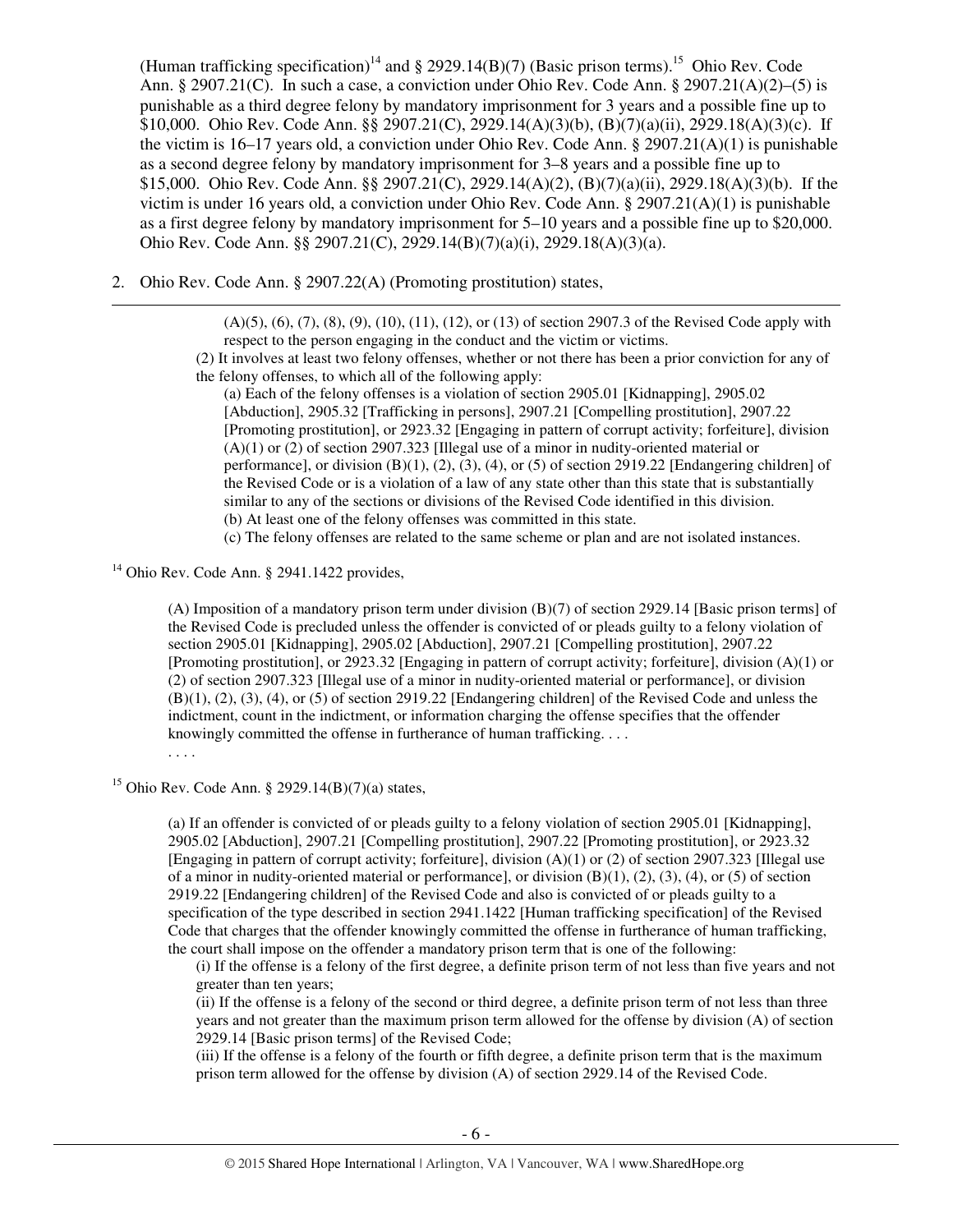No person shall knowingly:

(1) Establish, maintain, operate, manage, supervise, control, or have an interest in a brothel or any other enterprise a purpose of which is to facilitate engagement in sexual activity for hire; (2) Supervise, manage, or control the activities of a prostitute in engaging in sexual activity for hire; (3) Transport another, or cause another to be transported in order to facilitate the other person's engaging in sexual activity for hire;

(4) For the purpose of violating or facilitating a violation of this section, induce or procure another to engage in sexual activity for hire.

Ohio Rev. Code Ann. § 2907.22(B)<sup>16</sup> imposes enhanced penalties when the victim of the offense is a commercially sexually exploited child. In such a case, a conviction under Ohio Rev. Code Ann. § 2907.22(A) is punishable as a third degree felony by imprisonment for 9–36 months and a possible fine up to \$10,000. Ohio Rev. Code Ann. §§ 2907.22(B), 2929.14(A)(3)(b), 2929.18(A)(3)(c). Where an offender convicted under Ohio Rev. Code Ann. § 2907.22 committed the offense "in furtherance of human trafficking," enhanced penalties apply pursuant to Ohio Rev. Code Ann. § 2941.1422 and § 2929.14(B)(7). In such a case, a conviction under Ohio Rev. Code Ann. § 2907.22 is punishable as a third degree felony by mandatory imprisonment for 3 years and a possible fine up to \$10,000. Ohio Rev. Code Ann. §§ 2907.22(B), 2929.14(A)(3)(b), (B)(7)(a)(ii), 2929.18(A)(3)(c).

3. Ohio Rev. Code Ann. § 2919.22(B)(5) (Endangering children) states,

No person shall do any of the following to a child under eighteen years of age . . .

. . . (5) Entice, coerce, permit, encourage, compel, hire, employ, use, or allow the child to act, model, or in any other way participate in, or be photographed for, the production, presentation, dissemination, or advertisement of any material or performance that the offender knows or reasonably should know is obscene, is sexually oriented matter, or is nudity-oriented matter.

A conviction under Ohio Rev. Code Ann. § 2919.22(B)(5) is punishable as a second degree felony punishable by imprisonment for  $2-8$  years<sup>17</sup> and a possible fine up to \$15,000. Ohio Rev. Code Ann. §§ 2919.22(E)(4), 2929.14(A)(2), 2929.18(A)(3)(b).

- 4. Ohio Rev. Code Ann. § 2907.23 (Procuring) states,
	- (A) No person, knowingly and for gain, shall do either of the following:
		- (1) Entice or solicit another to patronize a prostitute or brothel;
		- (2) Procure a prostitute for another to patronize, or take or direct another at the other's request to any place for the purpose of patronizing a prostitute.

 $\overline{a}$ 

<sup>17</sup> Ohio Rev. Stat. Ann. § 2929.14(A)(2) states, "the prison term shall be two, three, four, five, six, seven, or eight years."

 $16$  Ohio Rev. Code Ann. § 2907.22(B) states, in part,

Whoever violates this section is guilty of promoting prostitution. Except as otherwise provided in this division, promoting prostitution is a felony of the fourth degree. If any prostitute in the brothel involved in the offense, or the prostitute whose activities are supervised, managed, or controlled by the offender, or the person transported, induced, or procured by the offender to engage in sexual activity for hire, is a minor, whether or not the offender knows the age of the minor, then promoting prostitution is a felony of the third degree. . . .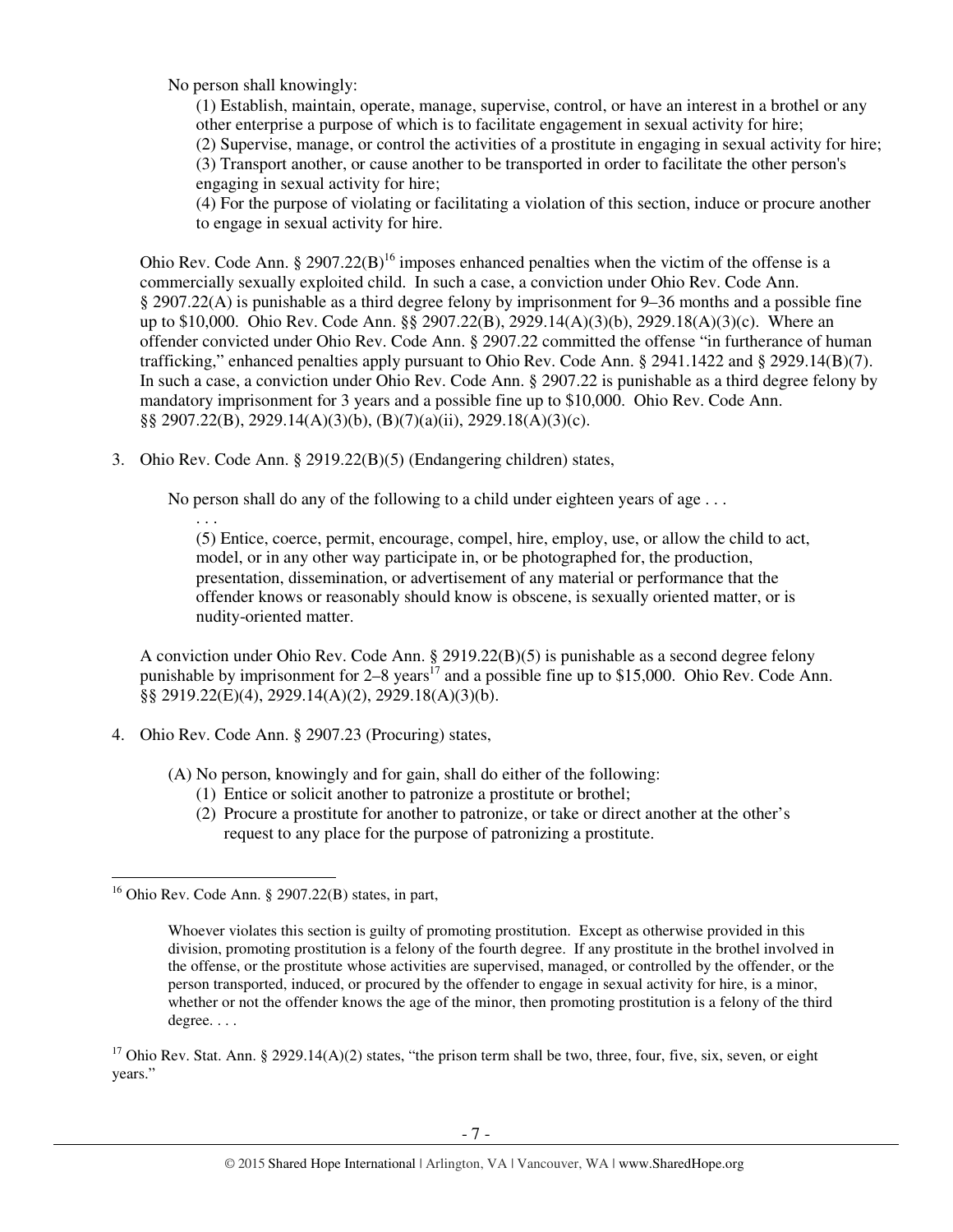(B) No person, having authority or responsibility over the use of premises, shall knowingly permit such premises to be used for the purpose of engaging in sexual activity for hire. (C) Whoever violates this section is guilty of procuring. Except as otherwise provided in this division, procuring is a misdemeanor of the first degree. If the prostitute who is procured, patronized, or otherwise involved in a violation of division  $(A)(2)$  of this section is under sixteen years of age at the time of the violation, regardless of whether the offender who violates division  $(A)(2)$  of this section knows the prostitute's age, or if a prostitute who engages in sexual activity for hire in premises used in violation of division (B) of this section is under sixteen years of age at the time of the violation, regardless of whether the offender who violates division (B) of this section knows the prostitute's age, procuring is a felony of the fourth degree. If the prostitute who is procured, patronized, or otherwise involved in violation of division (A)(2) of this section is sixteen or seventeen years of age at the time of the violation or if a prostitute who engages in sexual activity for hire in premises used in violation of division (B) of this section is sixteen or seventeen years of age at the time of the violation, procuring is a felony of the fifth degree.

A first degree misdemeanor is punishable by imprisonment for up to 180 days and a possible fine up to \$1,000. Ohio Rev. Code Ann. §§ 2929.24(A)(1), 2929.28(A)(2)(a)(i). A fourth degree felony is punishable by imprisonment for  $6-18$  months<sup>18</sup> and a possible fine up to \$5,000. Ohio Rev. Code Ann. §§ 2929.14(A)(4), 2929.18(A)(3)(d). A fifth degree felony is punishable by imprisonment for  $6-12$  months<sup>19</sup> with "a presumption that a prison term shall be imposed" and a possible fine up to \$2,500. Ohio Rev. Code Ann. §§ 2929.13(D), 2929.14(A)(5), 2929.18(A)(3)(e).

- 5. Ohio Rev. Code Ann. § 2907.07(B)(2) (Importuning) states,
	- (2) No person shall solicit another, not the spouse of the offender, to engage in sexual conduct with the offender, when the offender is eighteen years of age or older and four or more years older than the other person, the other person is sixteen or seventeen years of age and a victim of a violation of section 2905.32 [Trafficking in persons] of the Revised Code, and the offender knows or has reckless disregard of the age of the other person.

A first conviction under Ohio Rev. Code Ann. § 2907.07(B) is punishable as a fifth degree felony by imprisonment for  $6-12$  months<sup>20</sup> with "a presumption in favor of a prison term" and a possible fine up to \$2,500. Ohio Rev. Code Ann. §§ 2907.07(F)(3), 2929.13(D), 2929.14(A)(5), 2929.18(A)(3)(e). If the offender was previously convicted of a "sexually oriented" or "child-victim oriented" offense a violation of Ohio Rev. Code Ann. § 2907.07(B), (D) is punishable as a fourth degree felony by mandatory imprisonment for  $6-18$  months<sup>21</sup> and a possible fine up to \$5,000. Ohio Rev. Code Ann. §§ 2907.07(F)(3), 2929.14(A)(4), 2929.18(A)(3)(d).

6. Ohio Rev. code Ann § 2907.24(A) (Soliciting) states

(2)No person shall solicit another to engage with such other person in sexual activity for hire<sup>22</sup> if the other person is sixteen or seventeen years of age and the offender knows that the other person is sixteen or seventeen years of age or is in reckless disregard.

<sup>&</sup>lt;sup>18</sup> Ohio Rev. Code Ann. § 2929.14(A)(4) states, "the prison term shall be six, seven, eight, nine, ten, eleven, twelve, thirteen, fourteen, fifteen, sixteen, seventeen, or eighteen months."

<sup>&</sup>lt;sup>19</sup> Ohio Rev. Code Ann. § 2929.14(A)(5) states, "the prison term shall be six, seven, eight, nine, ten, eleven, or twelve months."

<sup>20</sup> *See supra* note 19.

<sup>21</sup> *See supra* note 18.

<sup>&</sup>lt;sup>22</sup> "Sexual activity for hire" is defined under Ohio Rev. Code Ann. § 2907.24(E)(2) as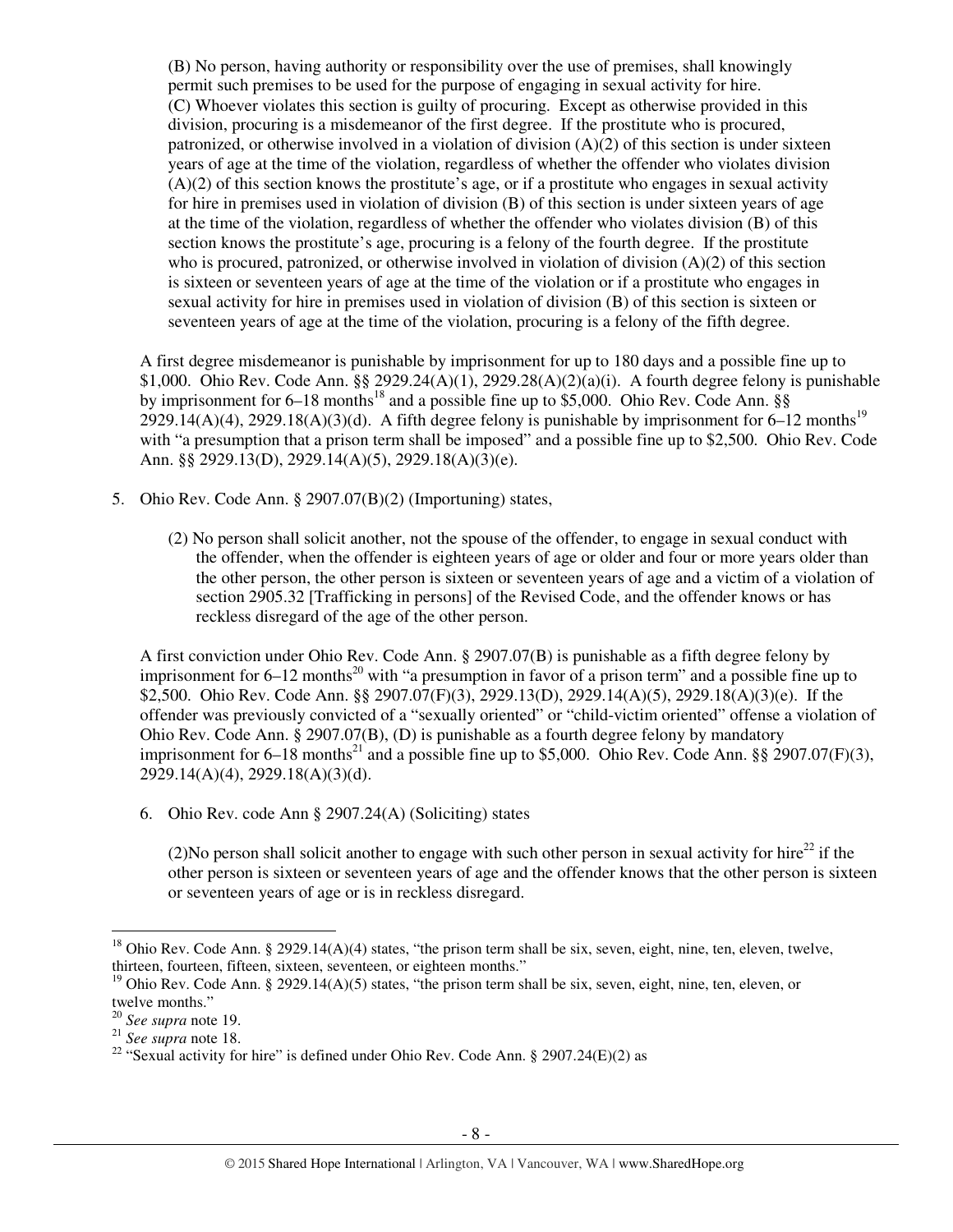(3) No person shall solicit another to engage with such other person in sexual activity for hire if either of the following applies:

(a) The other person is less than sixteen years of age, whether or not the offender knows the age of the other person.

A violation of Ohio Rev. code Ann § 2907.24(A) when the victim is sixteen or seventeen years old is a felony of the fifth degree, punishable by imprisonment for  $6-12$  months<sup>23</sup> with "a presumption in favor of a prison term" and a possible fine up to \$2,500. Ohio Rev. Code Ann. §§ 2907.24(C)(1), 2929.13(D), 2929.14(A)(5), 2929.18(A)(3)(e). A violation of Ohio Rev. code Ann § 2907.24(A) when the victim is less than sixteen years of age is a felony of the third degree, punishable by imprisonment for 9–36 months and a possible fine up to \$10,000. Ohio Rev. Code Ann. §§ 2907.24, 2929.13(D), 2929.14(A)(3)(b), 2929.18(A)(3)(c).

The following laws may be applicable to sexual exploitation of children although they do not specify commercial exchanges:

1. Ohio Rev. Code Ann. § 2907.07(A)–(D) (Importuning) states,

(A) No person shall solicit a person who is less than thirteen years of age to engage in sexual activity with the offender, whether or not the offender knows the age of such person.

(B) (1) No person shall solicit another, not the spouse of the offender, to engage in sexual conduct<sup>24</sup> with the offender, when the offender is eighteen years of age or older and four or more years older than the other person, and the other person is thirteen years of age or older but less than sixteen years of age, whether or not the offender knows the age of the other person.

(C) No person shall solicit another by means of a telecommunications device,  $^{25}$  as defined in section 2913.01 of the Revised Code, to engage in sexual activity with the offender when the offender is eighteen years of age or older and either of the following applies:

(1) The other person is less than thirteen years of age, and the offender knows that the other person is less than thirteen years of age or is reckless in that regard.

(2) The other person is a law enforcement officer posing as a person who is less than thirteen years of age, and the offender believes that the other person is less than thirteen years of age or is reckless in that regard.

(D) No person shall solicit another by means of a telecommunications device, as defined in section 2913.01 of the Revised Code, to engage in sexual activity with the offender when the offender is eighteen years of age or older and either of the following applies:

An implicit or explicit agreement to provide sexual activity in exchange for anything of value paid to the person engaging in such sexual activity, to any person trafficking that person, or to any person associated with either such person.

<sup>23</sup> *See supra* note 19.

 $\overline{a}$ 

 $24$  Ohio Rev. Code Ann. § 2907.01(A) defines "sexual conduct" as

vaginal intercourse between a male and female; anal intercourse, fellatio, and cunnilingus between persons regardless of sex; and, without privilege to do so, the insertion, however slight, of any part of the body or any instrument, apparatus, or other object into the vaginal or anal opening of another. Penetration, however slight, is sufficient to complete vaginal or anal intercourse.

<sup>25</sup> Ohio Rev. Code Ann. § 2913.01(Y) (Definitions) defines a "telecommunications device" as "any instrument, equipment, machine, or other device that facilitates telecommunication, including, but not limited to, a computer, computer network, computer chip, computer circuit, scanner, telephone, cellular telephone, pager, personal communications device, transponder, receiver, radio, modem, or device that enables the use of a modem."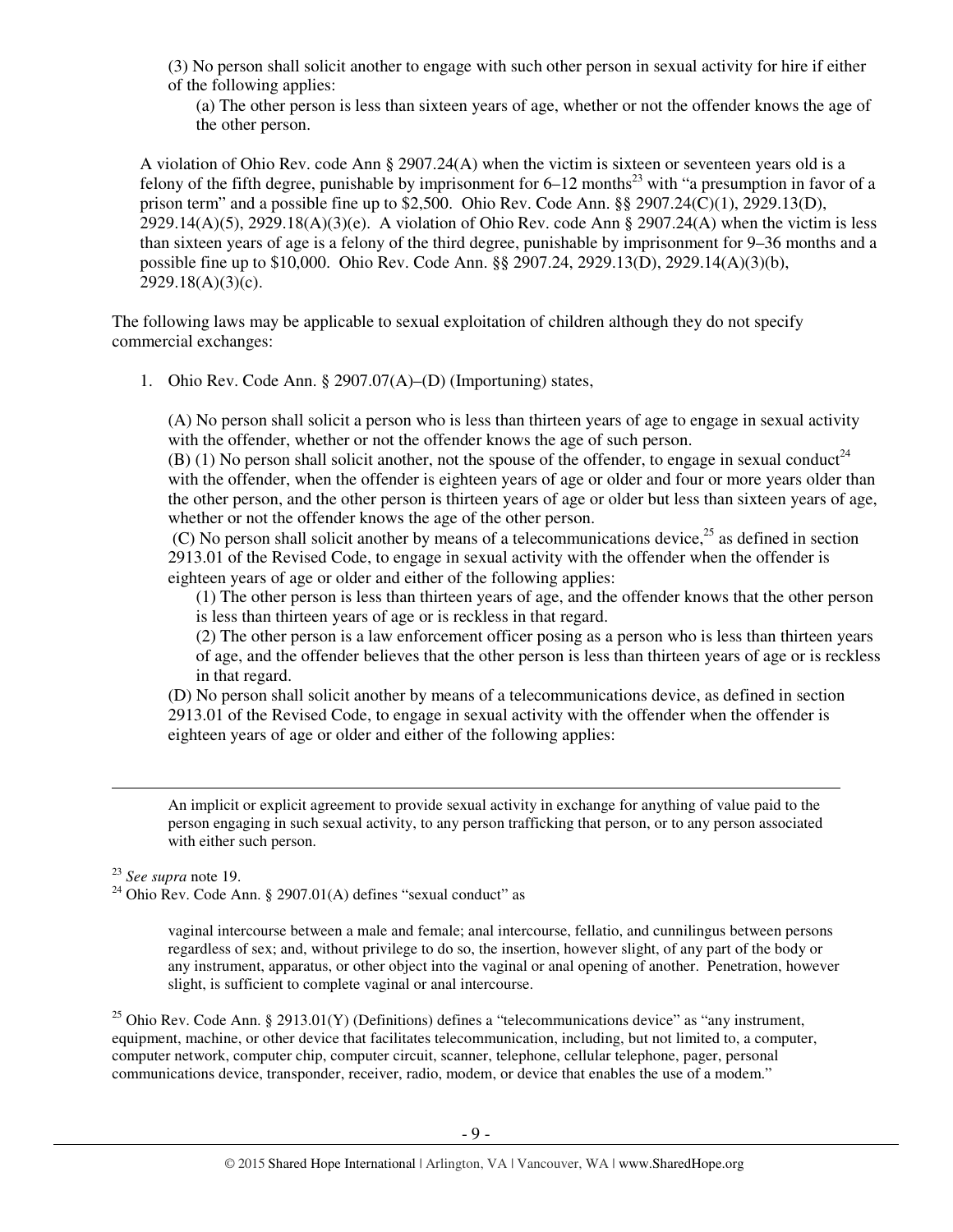(1) The other person is thirteen years of age or older but less than sixteen years of age, the offender knows that the other person is thirteen years of age or older but less than sixteen years of age or is reckless in that regard, and the offender is four or more years older than the other person. (2) The other person is a law enforcement officer posing as a person who is thirteen years of age or older but less than sixteen years of age, the offender believes that the other person is thirteen years of age or older but less than sixteen years of age or is reckless in that regard, and the offender is four or more years older than the age the law enforcement officer assumes in posing as the person who is thirteen years of age or older but less than sixteen years of age.

A first conviction under Ohio Rev. Code Ann. § 2907.07(A), (C) carries "a presumption in favor of a prison term" and is punishable as a third degree felony by imprisonment for 9–36 months and a possible fine up to \$10,000. Ohio Rev. Code Ann. §§ 2907.07(F)(2), 2929.13(D), 2929.14(A)(3)(b), 2929.18(A)(3)(c). If the offender was previously convicted of a "sexually oriented" or "child-victim oriented" offense a violation of Ohio Rev. Code Ann. § 2907.07(A), (C) is punishable as a second degree felony by mandatory imprisonment for 2–8 years and a possible fine up to \$15,000. Ohio Rev. Code Ann. §§ 2907.07(F)(2), 2929.14(A)(2), 2929.18(A)(3)(b).

A first conviction under Ohio Rev. Code Ann. § 2907.07(B), (D) is punishable as a fifth degree felony by imprisonment for  $6-12$  months<sup>26</sup> with "a presumption in favor of a prison term" and a possible fine up to \$2,500. Ohio Rev. Code Ann. §§ 2907.07(F)(3), 2929.13(D), 2929.14(A)(5), 2929.18(A)(3)(e). If the offender was previously convicted of a "sexually oriented" or "child-victim oriented" offense a violation of Ohio Rev. Code Ann. § 2907.07(B), (D) is punishable as a fourth degree felony by mandatory imprisonment for 6–18 months<sup>27</sup> and a possible fine up to \$5,000. Ohio Rev. Code Ann. §§ 2907.07(F)(3), 2929.14(A)(4), 2929.18(A)(3)(d).

2. Ohio Rev. Code Ann. § 2907.02(A)(1)(b) (Rape) states,

No person shall engage in sexual conduct with another who is not the spouse of the offender or who is the spouse of the offender but is living separate and apart from the offender, when any of the following applies:

(b) The other person is less than thirteen years of age, whether or not the offender knows the age of the other person.

A first conviction under Ohio Rev. Code Ann. § 2907.02(A)(1)(b) is a first degree felony punishable by mandatory imprisonment for 10 years to life and a possible fine up to \$20,000, unless the victim was under 10, in which the minimum increases to 15 years. Ohio Rev. Code Ann. §§ 2907.02(B),  $2929.18(A)(3)(a)$ ,  $2971.03(B)(1)(a)$ –(b). If the offender uses force, has a previous conviction, or causes harm to the victim the minimum increases to 25 years. Ohio Rev. Code Ann. § 2971.03(B)(1)(c). However, under Ohio Rev. Code Ann. § 2907.02(B),

If an offender is convicted of or pleads guilty to a violation of division  $(A)(1)(b)$  of this section, if the offender was less than sixteen years of age at the time the offender committed the violation of that division, and if the offender during or immediately after the commission of the offense did not cause serious physical harm to the victim, the victim was ten years of age or older at the time of the commission of the violation, and the offender has not previously been convicted of or pleaded guilty to a violation of this section or a substantially similar existing or former law of this state, another state, or the United States, the court shall not sentence the offender to a prison term

l

. . . .

<sup>26</sup> *See supra* note 19.

<sup>27</sup> *See supra* note 18.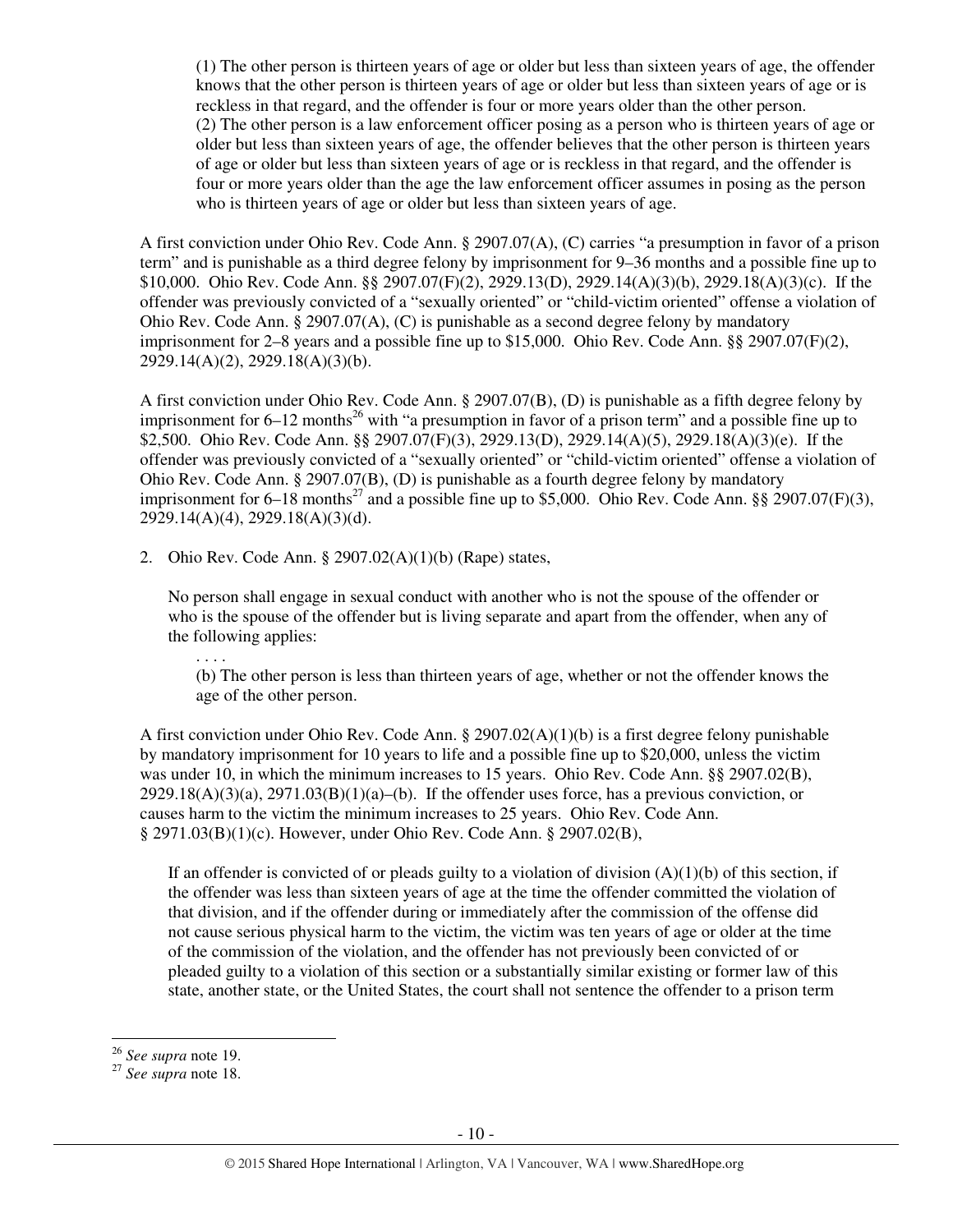or term of life imprisonment pursuant to section 2971.03 of the Revised Code, and instead the court shall sentence the offender as otherwise provided in this division.

Additionally, if the offender has a prior conviction under Ohio Rev. Code Ann. § 2907.02(A)(1)(b) or a similar offense in another jurisdiction, the victim is under 10, or the offender causes serious harm, a violation of Ohio Rev. Code Ann.  $\S$  2907.02(A)(1)(b) may be punishable as a first degree felony by life imprisonment without parole and a possible fine up to \$20,000. Ohio Rev. Code Ann. §§ 2907.02(B), 2929.18(A)(3)(a). Other penalties are applicable to sexually violent predators pursuant to Ohio Rev. Code Ann. §2971.03(A).

3. Ohio Rev. Code Ann. § 2907.04(A) (Unlawful sexual conduct with a minor) states,

No person who is eighteen years of age or older shall engage in sexual conduct with another, who is not the spouse of the offender, when the offender knows the other person is thirteen years of age or older but less than sixteen years of age, or the offender is reckless in that regard.

A first conviction under Ohio Rev. Code Ann. § 2907.04(A) generally is punishable as a fourth degree felony by imprisonment for 6–18 months and a possible fine up to \$5,000. Ohio Rev. Code Ann. § 2907.04(B)(1), 2929.14(A)(4), 2929.18(A)(3)(d), If the offender is at least 10 years older than the victim, a first conviction under Ohio Rev. Code Ann. § 2907.04(A) is punishable as a third degree felony by imprisonment for  $12-60$  months<sup>28</sup> and a possible fine up to \$10,000. Ohio Rev. Code Ann. §§ 2907.04(B)(3), 2929.14(A)(3)(a), 2929.18(A)(3)(c). However, if the offender is less than 4 years older than the victim, a first conviction under Ohio Rev. Code Ann. § 2907.04(A) is punishable as a first degree misdemeanor by imprisonment for up to 180 days and a possible fine up to \$1,000. Ohio Rev. Code Ann. §§ 2907.04(B)(2), 2929.24(A)(1), 2929.28(A)(2)(a)(i). If the offender has a prior conviction under Ohio Rev. Code Ann. § 2907.02, § 2907.04, or § 2907.03 (Sexual battery), a violation of Ohio Rev. Code Ann. § 2907.04 is punishable as a second degree felony by imprisonment for 2–8 years and a possible fine up to \$15,000. Ohio Rev. Code Ann. §§ 2907.04(B)(4), 2929.14(A)(2), 2929.18(A)(3)(b).

4. Ohio Rev. Code Ann. § 2907.05(A)(4), (B) (Gross sexual imposition) states,

. . . .

l

(A) No person shall have sexual contact<sup>29</sup> with another, not the spouse of the offender; cause another, not the spouse of the offender, to have sexual contact with the offender; or cause two or more other persons to have sexual contact when any of the following applies:

. . . . (4) The other person, or one of the other persons, is less than thirteen years of age, whether or not the offender knows the age of that person.

(B) No person shall knowingly touch the genitalia of another, when the touching is not through clothing, the other person is less than twelve years of age, whether or not the offender knows the age of that person, and the touching is done with an intent to abuse, humiliate, harass, degrade, or arouse or gratify the sexual desire of any person.

A conviction under Ohio Rev. Code Ann.  $\S$  2907.05(A)(4) or (B) is punishable as a third degree felony with "a presumption that a prison term shall be imposed for the offense" by imprisonment for 12–60 months and

<sup>&</sup>lt;sup>28</sup> Ohio Rev. Code Ann. § 2929.14(A)(3)(a) states, "the prison term shall be twelve, eighteen, twenty-four, thirty, thirty-six, forty-two, forty-eight, fifty-four, or sixty months."

<sup>&</sup>lt;sup>29</sup> Ohio Rev. Code Ann. § 2907.01(B) defines "sexual contact" as, "any touching of an erogenous zone of another, including without limitation the thigh, genitals, buttock, pubic region, or, if the person is female, a breast, for the purpose of sexually arousing or gratifying either person."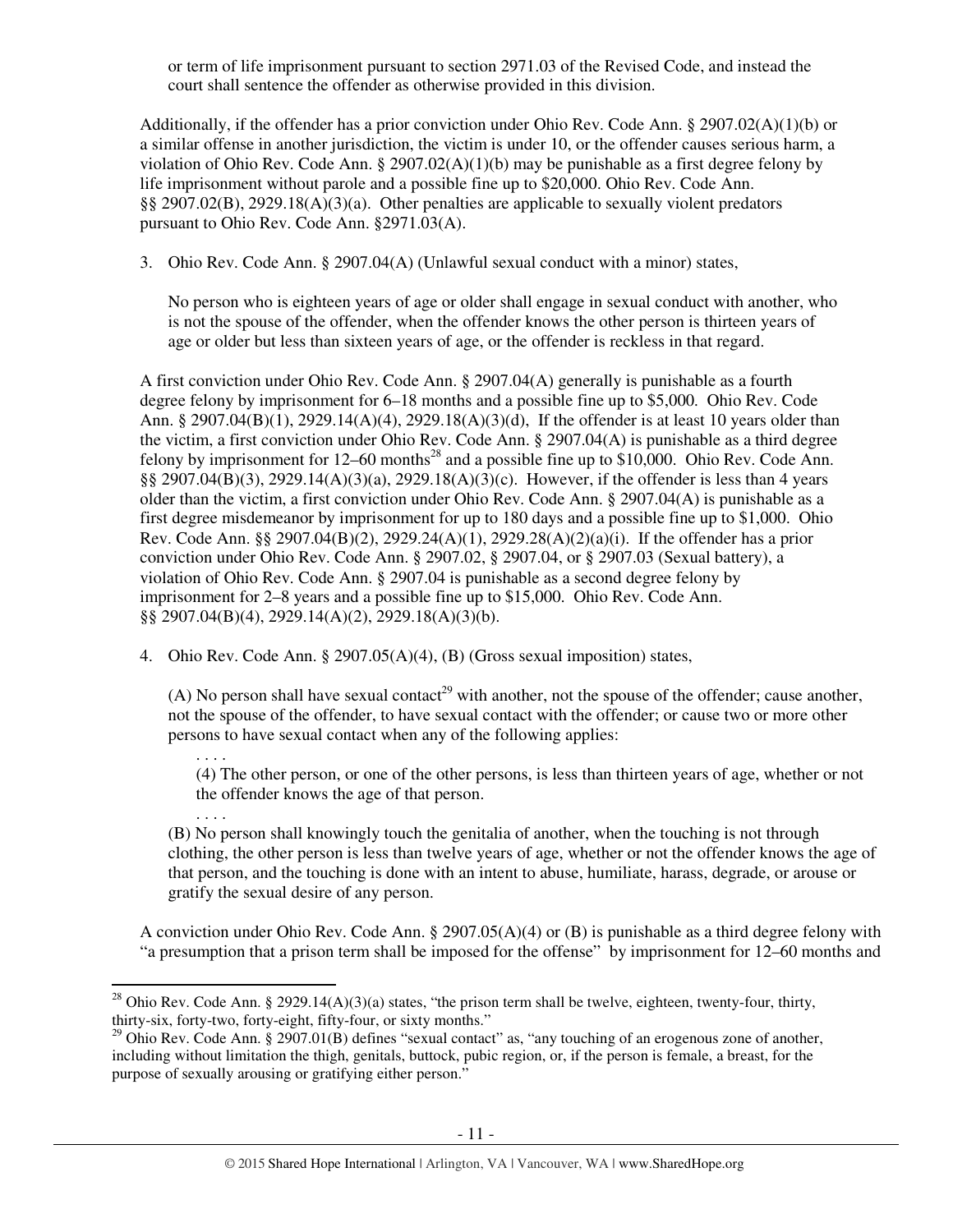a possible fine up to  $$10,000$ <sup>30</sup> Ohio Rev. Code Ann. §§ 2907.05(C)(2), 2929.14(A)(3)(a), 2929.18(A)(3)(c).

5. Ohio Rev. Code Ann. § 2907.06(A)(4) (Sexual imposition) states,

. . . .

No person shall have sexual contact with another, not the spouse of the offender; cause another, not the spouse of the offender, to have sexual contact with the offender; or cause two or more other persons to have sexual contact when any of the following applies:

(4) The other person, or one of the other persons, is thirteen years of age or older but less than sixteen years of age, whether or not the offender knows the age of such person, and the offender is at least eighteen years of age and four or more years older than such other person.

A first conviction under Ohio Rev. Code Ann. § 2907.06(A)(4) is punishable as a third degree misdemeanor by imprisonment up to 60 days and a possible fine up to \$500. Ohio Rev. Code Ann. § 2907.06(C),  $2929.24(A)(3)$ ,  $2929.28(A)(2)(a)(iii)$ . However, if an offender has certain prior convictions,<sup>31</sup> a conviction under Ohio Rev. Code Ann. § 2907.06(A)(4) is punishable as a first degree misdemeanor by imprisonment up to 180 days and a possible fine up to  $$1,000$ . Ohio Rev. Code Ann.  $\S$ § 2907.06(C), 2929.24(A)(1)  $2929.28(A)(2)(a)(i)$ .

*1.3 Prostitution statutes refer to the sex trafficking statute to identify the commercially sexually exploited minor as a trafficking victim.* 

Ohio Rev. Code Ann. § 2907.25(A) (Prostitution) does not refer to § 2905.32 to identify a minor involved in prostitution as a victim of sex trafficking.

Ohio's delinquency statute does refer to the human trafficking statute, however. Ohio Rev. Code Ann. § 2152.021(F) (Complaint of delinquency or juvenile traffic offender) states "At any time after the filing of a complaint alleging that a child is a delinquent child and before adjudication, the court may hold a hearing to determine whether to hold the complaint in abeyance pending the child's successful completion of actions that constitute a method to divert the child from the juvenile court system if the child agrees to the hearing and either of the following applies: … The court has reason to believe that the child is a victim of a violation of section 2905.32 of the Revised Code, regardless of whether any person has been convicted of a violation of that section or of any other section for victimizing the child, and the act charged is related to the child's victimization." Ohio Rev. Code Ann. § 2152.021(F)(1)(b)

Ohio Rev. Code Ann. § 2941.1422(A) (Human trafficking specification) also refers to human trafficking for sentencing purposes of certain CSEC statutes by stating,

 $30$  Ohio Rev. Code Ann. § 2907.05(C)(2) further states,

The court shall impose on an offender convicted of gross sexual imposition in violation of division (A)(4) or (B) of this section a mandatory prison term equal to one of the prison terms prescribed in section 2929.14 of the Revised Code for a felony of the third degree if either of the following applies:

<sup>(</sup>a) Evidence other than the testimony of the victim was admitted in the case corroborating the violation;

<sup>(</sup>b) The offender previously was convicted of or pleaded guilty to a violation of this section, rape, the former offense of felonious sexual penetration, or sexual battery, and the victim of the previous offense was less than thirteen years of age.

<sup>&</sup>lt;sup>31</sup> These include convictions under Ohio Rev. Code Ann. § 2907.06, § 2907.02 (Rape), § 2907.03 (Sexual battery), § 2907.04 (Unlawful sexual conduct with minor), or § 2907.05 (Gross sexual imposition).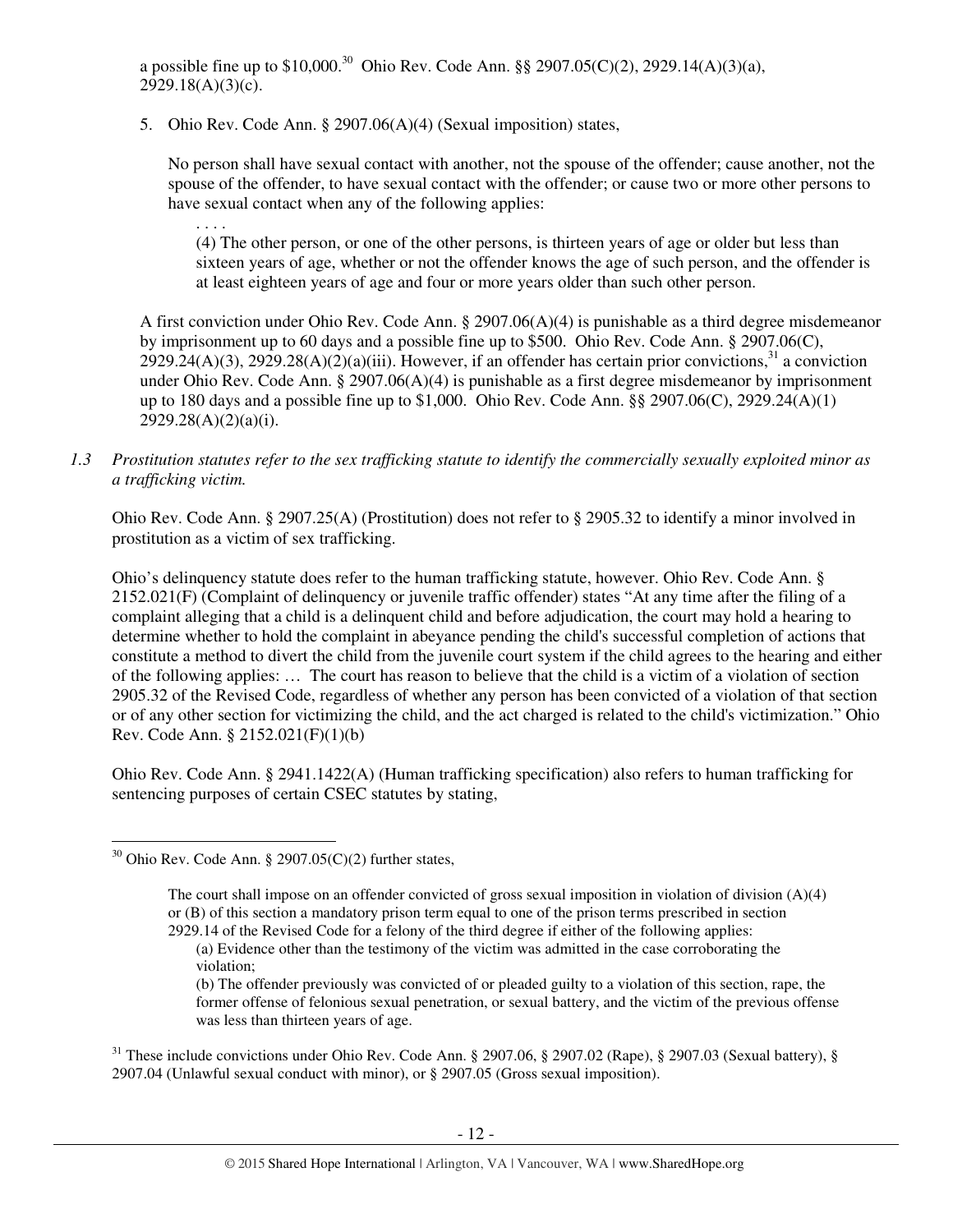(A) Imposition of a mandatory prison term under division (B)(7) of section 2929.14 of the Revised Code is precluded unless the offender is convicted of or pleads guilty to a felony violation of section 2905.01 [Kidnapping], 2905.02 [Abduction], 2907.21 [Compelling prostitution], 2907.22 [Promoting prostitution], or 2923.32 [Engaging in pattern of corrupt activity], division (A)(1) or (2) of section 2907.323 [Illegal use of minor in nudity-oriented material or performance], or division  $(B)(1)$ ,  $(2)$ ,  $(3)$ , (4), or (5) of section 2919.22 [Endangering children] of the Revised Code and unless the indictment, count in the indictment, or information charging the offense specifies that the offender knowingly committed the offense in furtherance of human trafficking. . . .

*1.4 The state racketeering or gang crimes statute includes sex trafficking and commercial sexual exploitation of children (CSEC) offenses as predicate acts allowing the statute to be used to prosecute trafficking crimes.* 

Ohio Rev. Code Ann. § 2923.32(A) (Engaging in pattern of corrupt activity; forfeiture) states,

(1) No person employed by, or associated with, any enterprise<sup>32</sup> shall conduct or participate in, directly or indirectly, the affairs of the enterprise through a pattern of corrupt activity<sup>33</sup> or the collection of an unlawful debt.

(2) No person, through a pattern of corrupt activity or the collection of an unlawful debt, shall acquire or maintain, directly or indirectly, any interest in, or control of, any enterprise or real property.

(3) No person, who knowingly has received any proceeds derived, directly or indirectly, from a pattern of corrupt activity or the collection of any unlawful debt, shall use or invest, directly or indirectly, any part of those proceeds, or any proceeds derived from the use or investment of any of those proceeds, in the acquisition of any title to, or any right, interest, or equity in, real property or in the establishment or operation of any enterprise.

. . . .

 $\overline{a}$ 

Ohio Rev. Code Ann. § 2923.31(I) (Definitions) defines "corrupt activity" as

engaging in, attempting to engage in, conspiring to engage in, or soliciting, coercing, or intimidating another person to engage in any of the following:

(1) Conduct defined as "racketeering activity" under the "Organized Crime Control Act of 1970," 84 Stat. 941, 18 U.S.C. 1961(1)(B), (1)(C), (1)(D), and (1)(E), as amended;

At least one of the incidents forming the pattern shall occur on or after January 1, 1986. Unless any incident was an aggravated murder or murder, the last of the incidents forming the pattern shall occur within six years after the commission of any prior incident forming the pattern, excluding any period of imprisonment served by any person engaging in the corrupt activity.

For the purposes of the criminal penalties that may be imposed pursuant to section 2923.32 of the Revised Code, at least one of the incidents forming the pattern shall constitute a felony under the laws of this state in existence at the time it was committed or, if committed in violation of the laws of the United States or of any other state, shall constitute a felony under the law of the United States or the other state and would be a criminal offense under the law of this state if committed in this state.

<sup>32</sup> Ohio Rev. Code Ann. § 2923.31(C) (Definitions) defines an "enterprise" as including "any individual, sole proprietorship, partnership, limited partnership, corporation, trust, union, government agency, or other legal entity, or any organization, association, or group of persons associated in fact although not a legal entity. 'Enterprise' includes illicit as well as licit enterprises."

 $33$  Ohio Rev. Code Ann. § 2923.31(E) defines a "pattern of corrupt activity" as

two or more incidents of corrupt activity, whether or not there has been a prior conviction, that are related to the affairs of the same enterprise, are not isolated, and are not so closely related to each other and connected in time and place that they constitute a single event.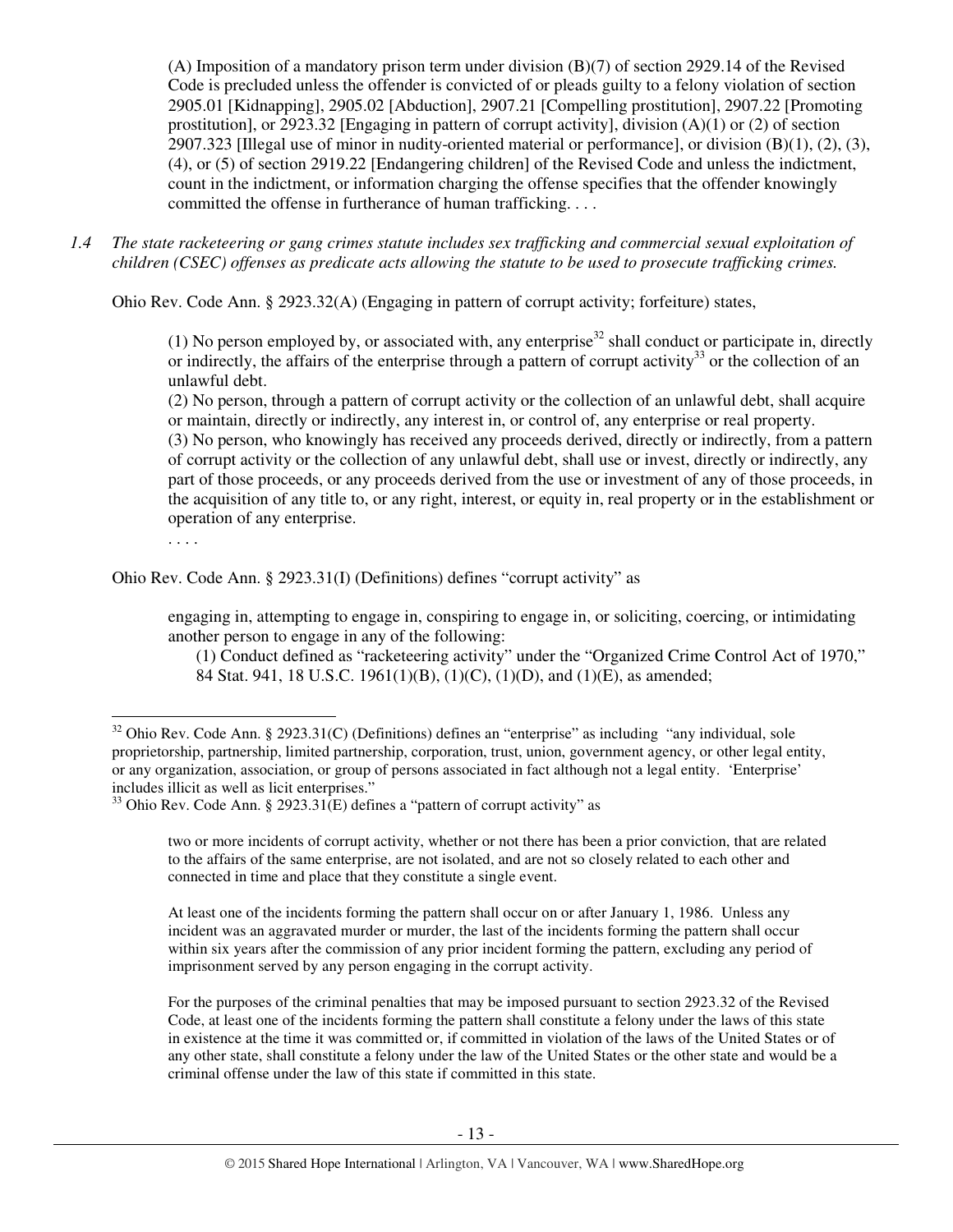(2) Conduct constituting any of the following:

. . . .

. . . .

(a) A violation of section 1315.55 [Additional money laundering prohibitions], . . . 2907.321[Pandering obscenity involving a minor], 2907.322 [Pandering sexually oriented matter involving a minor], 2907.323 [Illegal use of minor in nudity-oriented material or performance] . . . .

(c) Any violation of section 2907.21 [Compelling prostitution], 2907.22 [Promoting prostitution] . . . .

(e) Any violation or combination of violations of section 2907.32 [Pandering obscenity] of the Revised Code involving any material or performance containing a display of bestiality or of sexual conduct, as defined in section 2907.01 [Definitions] of the Revised Code, that is explicit and depicted with clearly visible penetration of the genitals or clearly visible penetration by the penis of any orifice when the total proceeds of the violation or combination of violations, the payments made in the violation or combination of violations, or the value of the contraband or other property illegally possessed, sold, or purchased in the violation or combination of violations exceeds one thousand dollars;

(f) Any combination of violations described in division  $(I)(2)(c)$  of this section and violations of section 2907.32 of the Revised Code involving any material or performance containing a display of bestiality or of sexual conduct, as defined in section 2907.01 of the Revised Code, that is explicit and depicted with clearly visible penetration of the genitals or clearly visible penetration by the penis of any orifice when the total proceeds of the combination of violations, payments made in the combination of violations, amount of the claims for payment or for other benefits that is false or deceptive and that is involved in the combination of violations, or value of the contraband or other property illegally possessed, sold, or purchased in the combination of violations exceeds one thousand dollars;

(g) Any violation of section 2905.32 [Trafficking in persons] of the Revised Code to the extent the violation is not based solely on the same conduct that constitutes corrupt activity pursuant to division  $(I)(2)(c)$  of this section due to the conduct being in violation of section 2907.21 of the Revised Code.

(3) Conduct constituting a violation of any law of any state other than this state that is substantially similar to the conduct described in division  $(I)(2)$  of this section, provided the defendant was convicted of the conduct in a criminal proceeding in the other state;

. . . .

It is important to note that a person cannot be convicted of both a human trafficking offense and compelling prostitution offense because the Ohio legislature merged these two offenses, labeling them "allied offenses of similar import" under its provisions on multiple counts. Ohio Rev. Code Ann. §§ 2905.32(D) (Trafficking in persons),  $2942.25(A)$  (Multiple counts).<sup>34</sup> Additionally, Ohio law also specifies that a human trafficking offense can be considered a predicate act only to the extent that it is "not based solely on the same conduct that constitutes corrupt activity … due to the conduct being in violation of section 2907.21 of the Revised Code [Compelling prostitution]." Ohio Rev. Stat. Ann. §2923.31(I)(2)(g). Thus, in determining whether there is a l

<sup>34</sup> Pursuant to Ohio Rev. Code Ann. § 2941.25(Allied offenses of similar import—multiple counts),

<sup>(</sup>A) Where the same conduct by defendant can be construed to constitute two or more allied offenses of similar import, the indictment or information may contain counts for all such offenses, but the defendant may be convicted of only one.

<sup>(</sup>B) Where the defendant's conduct constitutes two or more offenses of dissimilar import, or where his conduct results in two or more offenses of the same or similar kind committed separately or with a separate animus as to each, the indictment or information may contain counts for all such offenses, and the defendant may be convicted of all of them.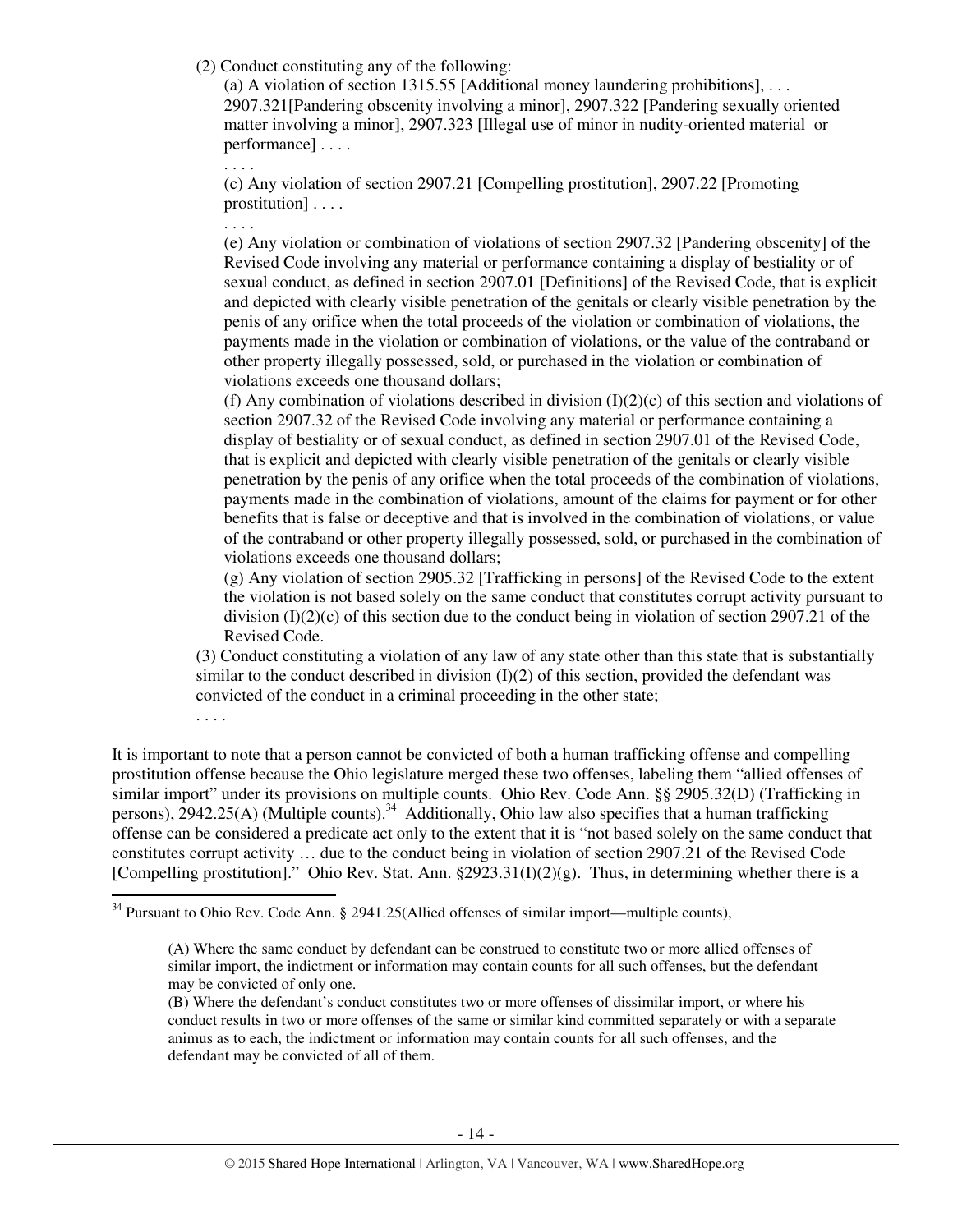pattern of corrupt activity, there may only be one predicate act even where a person has engaged in conduct that constitutes both human trafficking and compelling prostitution with regard to the same victim.

A conviction under Ohio Rev. Code Ann. § 2923.32(A) generally is punishable as a second degree felony by imprisonment for 2–8 years and a possible fine up to \$15,000 or 3 times the greater of "the gross value gained" or "the gross loss caused." Ohio Rev. Code Ann. §§ 2923.32(B)(1), (2)(a), 2929.14(A)(2), 2929.18(A)(3)(b). However, where at least "one of the incidents of corrupt activity is a felony of the first, second, or third degree," a conviction under Ohio Rev. Code Ann. § 2923.32(A) is punishable as a first degree felony by imprisonment for 3– 11 years<sup>35</sup> and a possible fine up to \$20,000 or 3 times the greater of "the gross value gained" or "the gross loss caused." Ohio Rev. Code Ann. §§ 2923.32(B)(1), (2)(a), 2929.14(A)(1), 2929.18(A)(3)(a). Additionally, a conviction is subject to asset forfeiture. Ohio Rev. Code Ann. § 2923.32(B)(3) (Engaging in a pattern of corrupt activity) states,

In addition to any other penalty or disposition authorized or required by law, the court shall order any person who is convicted of or pleads guilty to a violation of this section or who is adjudicated delinquent by reason of a violation of this section to criminally forfeit to the state under Chapter 2981. of the Revised Code any personal or real property in which the person has an interest and that was used in the course of or intended for use in the course of a violation of this section, or that was derived from or realized through conduct in violation of this section, including any property constituting an interest in, means of control over, or influence over the enterprise involved in the violation and any property constituting proceeds derived from the violation . . .

. . .

<sup>35</sup> *See supra* note 12.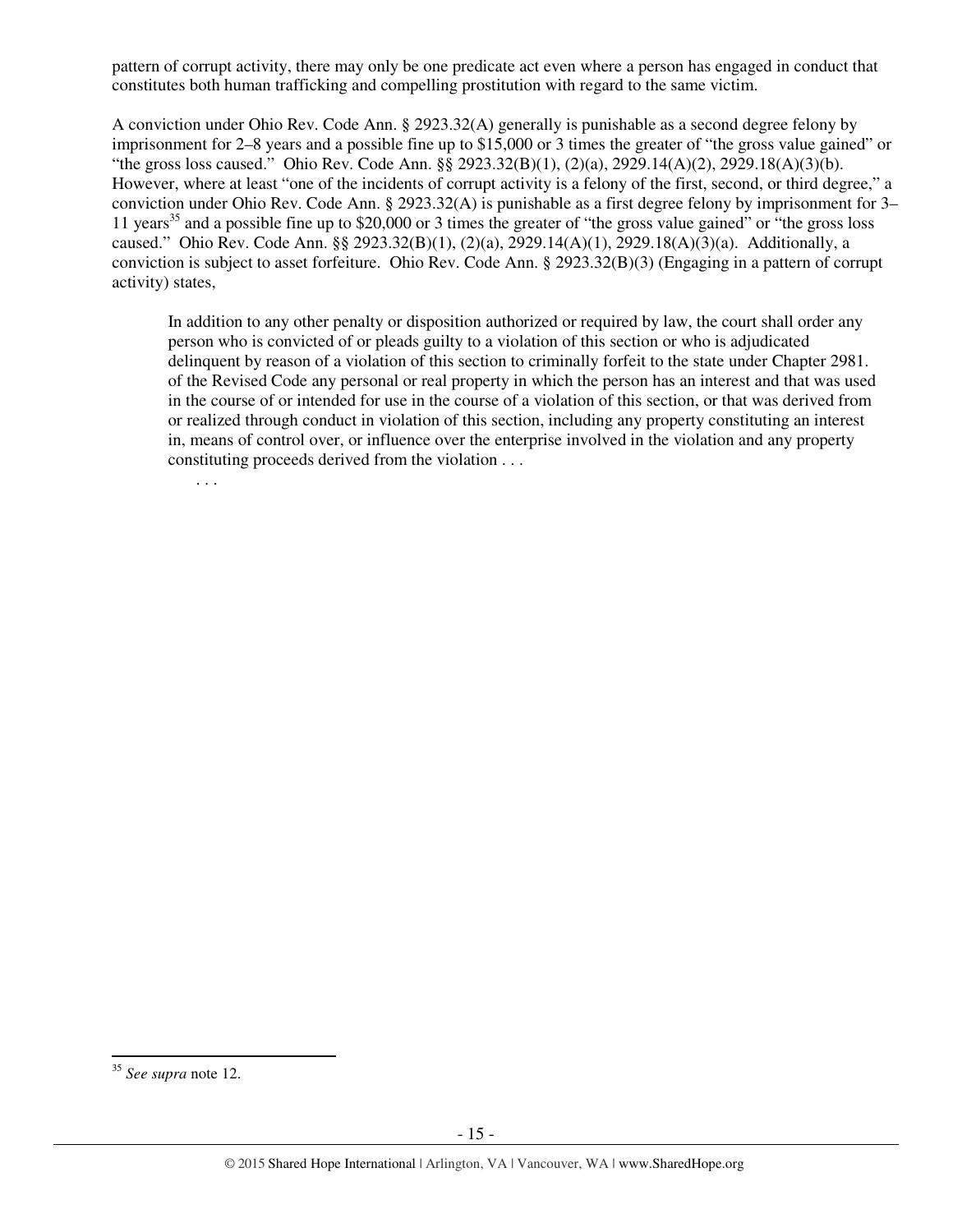#### **FRAMEWORK ISSUE 2: CRIMINAL PROVISIONS FOR DEMAND**

## *Legal Components:*

- *2.1 The state sex trafficking law can be applied to the buyers of commercial sex acts with a victim of domestic minor sex trafficking.*
- *2.2 Buyers of commercial sex acts with a minor can be prosecuted under commercial sexual exploitation of children (CSEC) laws.*
- *2.3 Solicitation laws differentiate buying sex acts with an adult and buying sex acts with a minor under 18.*
- *2.4 Penalties for buyers of commercial sex acts with minors are as high as federal penalties.*
- *2.5 Using the Internet or electronic communications to lure, entice, or purchase, or attempt to lure, entice, or purchase commercial sex acts with a minor is a separate crime or results in an enhanced penalty for buyers.*
- *2.6 No age mistake defense is permitted for a buyer of commercial sex acts with any minor under 18.*
- *2.7 Base penalties for buying sex acts with a minor under 18 are sufficiently high and not reduced for older minors.*
- *2.8 Financial penalties for buyers of commercial sex acts with minors are sufficiently high to make it difficult for buyers to hide the crime.*
- *2.9 Buying and possessing child pornography carries penalties as high as similar federal offenses.*
- *2.10 Convicted buyers of commercial sex acts with minors and child pornography are required to register as sex offenders.*

\_\_\_\_\_\_\_\_\_\_\_\_\_\_\_\_\_\_\_\_\_\_\_\_\_\_\_\_\_\_\_\_\_\_\_\_\_\_\_\_\_\_\_\_\_\_\_\_\_\_\_\_\_\_\_\_\_\_\_\_\_\_\_\_\_\_\_\_\_\_\_\_\_\_\_\_\_\_\_\_\_\_\_\_\_\_\_\_\_\_\_\_\_\_

## *Legal Analysis:*

*2.1 The state sex trafficking law can be applied to the buyers of commercial sex acts with a victim of domestic minor sex trafficking.* 

Ohio Rev. Code Ann. § 2905.32 (Trafficking in persons) does not apply to buyers of commercial sex with minors because Ohio Rev. Code Ann. § 2905.32(C) specifically states, "In a prosecution under this section, proof that the defendant engaged in sexual activity with any person, or solicited sexual activity with any person, whether or not for hire, without more, does not constitute a violation of this section."

- 2.1.1 Recommendation: Amend Ohio Rev. Code Ann. § 2905.32 (Trafficking in persons) to make the statute applicable to the actions of buyers of commercial sex with minors.<sup>36</sup>
- *2.2 Buyers of commercial sex acts with a minor can be prosecuted under commercial sexual exploitation of children (CSEC) laws.*

Ohio Rev. Code Ann. § 2907.21(A)(3), (4) (Compelling prostitution) includes the crime of buying sex with a minor by making it illegal for a person to "pay or agree to pay a minor, either directly or through the minor's agent, so that the minor will engage in sexual activity" or to pay for having engaged in sexual activity with a minor "pursuant to a prior agreement." A conviction under Ohio Rev. Code Ann. § 2907.21(A)(3) or (4) is punishable as a third degree felony by imprisonment for 9–36 months<sup>37</sup> and a possible fine up to \$10,000. Ohio Rev. Code Ann. §§ 2907.21(C), 2929.14(A)(3)(b), 2929.18(A)(3)(c).

<sup>&</sup>lt;sup>36</sup> See generally SHARED HOPE INTERNATIONAL, "Eliminating the Third Party Control Barrier to Identifying Juvenile Sex Trafficking Victims," JuST Response Policy Paper (2015), http://sharedhope.org/wpcontent/uploads/2015/08/Policy-Paper\_Eliminating-Third-Party-Control\_Final1.pdf (discussing need to include buyer conduct in core sex trafficking offense regardless of whether victim is under control of a third party and

explaining negative impact on victims and victim-identification when buyers are excluded as sex trafficking offenders).

<sup>37</sup> *See supra* note 11.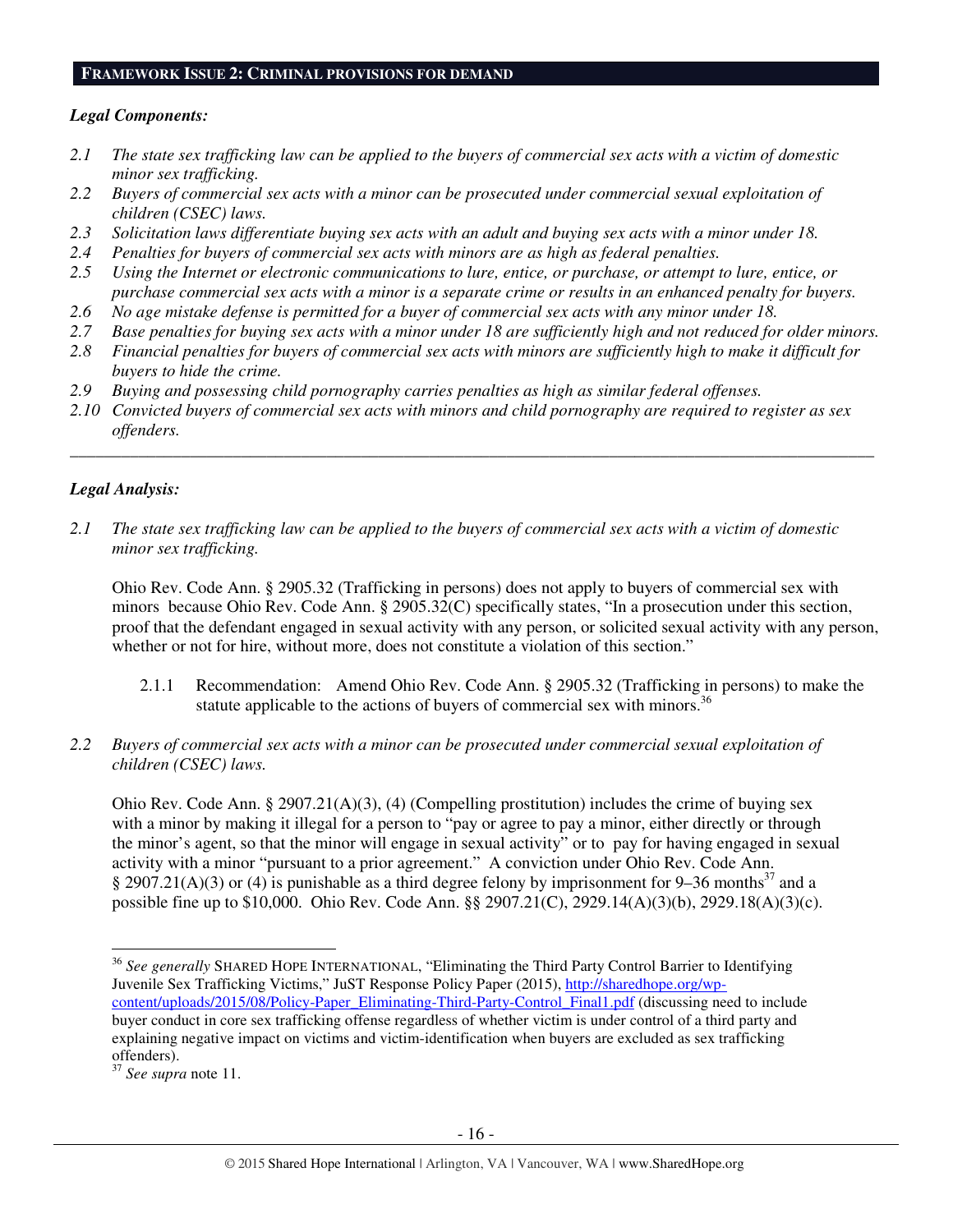Buyers also face charges under Ohio Rev. Code Ann. § 2907.24 (Solicitation), which makes it illegal to solicit minors for sexual activity for hire. An offense is a felony of the fifth degree when the victim is sixteen or seventeen years old, punishable by imprisonment for  $6-12$  months<sup>38</sup> with "a presumption in favor of a prison term" and a possible fine up to \$2,500. Ohio Rev. Code Ann. §§ 2907.24(C)(1), 2929.13(D), 2929.14(A)(5),  $2929.18(A)(3)(e)$ . A violation of Ohio Rev. code Ann § 2907.24(A) when the victim is less than sixteen years of age is a felony of the third degree, punishable by imprisonment for 9–36 months and a possible fine up to \$10,000. Ohio Rev. Code Ann. §§ 2907.24, 2929.13(D), 2929.14(A)(3)(b), 2929.18(A)(3)(c).

A buyer who solicits sex with a minor trafficking victim aged 16 or 17, also faces prosecution under Ohio Rev. Code Ann. § 2907.07(B)(2) (Importuning) states,

(2) No person shall solicit another, not the spouse of the offender, to engage in sexual conduct with the offender, when the offender is eighteen years of age or older and four or more years older than the other person, the other person is sixteen or seventeen years of age and a victim of a violation of section 2905.32 [Trafficking in persons] of the Revised Code, and the offender knows or has reckless disregard of the age of the other person.

A first conviction under Ohio Rev. Code Ann. § 2907.07(B) is punishable as a fifth degree felony by imprisonment for  $6-12$  months<sup>39</sup> with "a presumption in favor of a prison term" and a possible fine up to \$2,500. Ohio Rev. Code Ann. §§ 2907.07(F)(3), 2929.13(D), 2929.14(A)(5), 2929.18(A)(3)(e). If the offender was previously convicted of a "sexually oriented" or "child-victim oriented" offense a violation of Ohio Rev. Code Ann. § 2907.07(B), (D) is punishable as a fourth degree felony by mandatory imprisonment for  $6-18$  months<sup>40</sup> and a possible fine up to \$5,000. Ohio Rev. Code Ann. §§ 2907.07(F)(3), 2929.14(A)(4), 2929.18(A)(3)(d).

Buyers could also be prosecuted under Ohio Rev. Code Ann. § 2919.22(B)(5) (Endangering children), which states,

No person shall do any of the following to a child under eighteen years of age . . .

. . . (5) Entice, coerce, permit, encourage, compel, hire, employ, use, or allow the child to act, model, or in any other way participate in, or be photographed for, the production, presentation, dissemination, or advertisement of any material or performance that the offender knows or reasonably should know is obscene, is sexually oriented matter, or is nudity-oriented matter.

A conviction under Ohio Rev. Code Ann. § 2919.22(B)(5) is punishable as a second degree felony punishable by imprisonment for  $2-8$  years<sup>41</sup> and a possible fine up to \$15,000. Ohio Rev. Code Ann.  $\S$ § 2919.22(E)(4), 2929.14(A)(2), 2929.18(A)(3)(b). Several of Ohio's sexual offenses also could be used to prosecute certain buyers of commercial sex acts with a minor.<sup>42</sup>

*2.3 Solicitation laws differentiate buying sex acts with an adult and buying sex acts with a minor under 18.* 

Ohio Rev. Code Ann. § 2907.24 (Solicitation) distinguishes between solicitation of an adult and solicitation of a minor. Additionally, under Ohio Rev. Code Ann. § 2907.21(A)(2)–(4) (Compelling prostitution), Ohio makes it

<sup>38</sup> *See supra* note 19.

<sup>39</sup> *See supra* note 19.

<sup>40</sup> *See supra* note 18.

<sup>41</sup> *See supra* note 17.

<sup>&</sup>lt;sup>42</sup> See supra Section 1.2 for a full description of the sexual offense laws that may be used to prosecute buyers.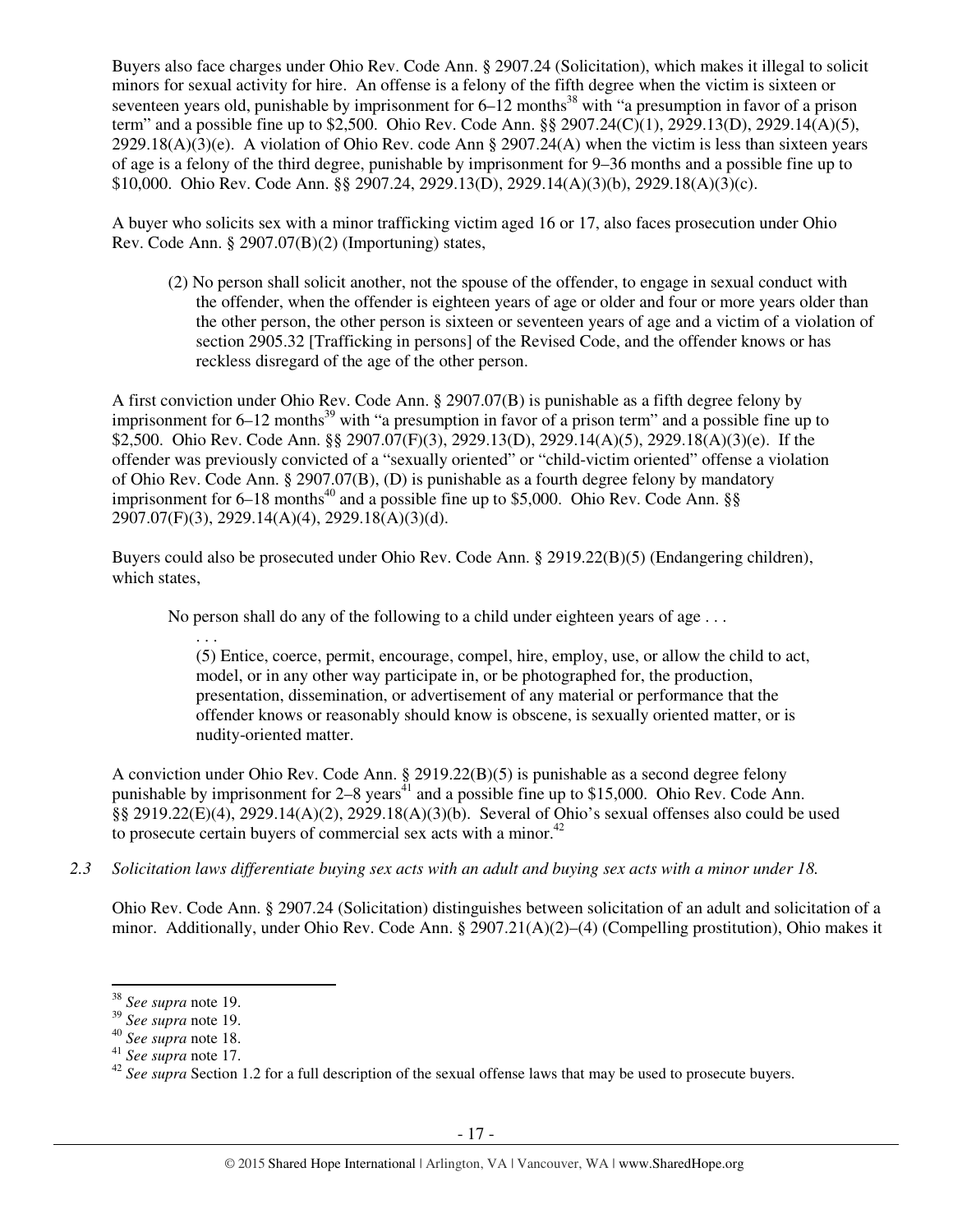a separate crime to solicit or pay a minor to engage in sexual activity for hire.<sup>43</sup> Ohio Rev. Code Ann. § 2907.07(B)(2) (Importuning) also makes it a crime to solicit sex with a minor trafficking victim aged 16 or 17.

## *2.4 Penalties for buyers of commercial sex acts with minors are as high as federal penalties.*

A conviction under Ohio Rev. Code Ann. § 2907.21(A)(3), (4) (Compelling prostitution) is punishable as a third degree felony by imprisonment for 9–36 months and a possible fine up to \$10,000. Ohio Rev. Code Ann. §§ 2907.21(C), 2929.14(A)(3)(b), 2929.18(A)(3)(c). A conviction under Ohio Rev. Code Ann. § 2919.22(B)(5) (Endangering children) is punishable as a second degree felony punishable by imprisonment for 2–8 years and a possible fine up to \$15,000. Ohio Rev. Code Ann. §§ 2919.22(E)(4), 2929.14(A)(2), 2929.18(A)(3)(b). A first conviction under Ohio Rev. Code Ann. § 2907.07(B)(2) (Importuning) is punishable as a fifth degree felony by imprisonment for  $6-12$  months<sup>44</sup> with "a presumption in favor of a prison term" and a possible fine up to \$2,500. Ohio Rev. Code Ann. §§ 2907.07(F)(3), 2929.13(D), 2929.14(A)(5), 2929.18(A)(3)(e). If the offender was previously convicted of a "sexually oriented" or "child-victim oriented" offense a violation of Ohio Rev. Code Ann. § 2907.07(B), (D) is punishable as a fourth degree felony by mandatory imprisonment for 6–18 months<sup>45</sup> and a possible fine up to \$5,000. Ohio Rev. Code Ann.  $\S$ § 2907.07(F)(3), 2929.14(A)(4), 2929.18(A)(3)(d).

An offense under Ohio Rev. Code Ann. § 2907.24 (Solicitation) is a felony of the fifth degree when the victim is sixteen or seventeen years old, punishable by imprisonment for  $6-12$  months<sup>46</sup> with "a presumption in favor of a prison term" and a possible fine up to \$2,500. Ohio Rev. Code Ann. §§ 2907.24(C)(1), 2929.13(D), 2929.14(A)(5), 2929.18(A)(3)(e). A violation of Ohio Rev. code Ann § 2907.24(A) when the victim is less than sixteen years of age is a felony of the third degree, punishable by imprisonment for 9–36 months and a possible fine up to \$10,000. Ohio Rev. Code Ann. §§ 2907.24, 2929.13(D), 2929.14(A)(3)(b), 2929.18(A)(3)(c).

In comparison, if the victim is under the age of 14, a conviction under the Trafficking Victims Protection Act  $(TVPA)<sup>47</sup>$  for child sex trafficking is punishable by 15 years to life imprisonment and a fine not to exceed \$250,000. 18 U.S.C. §§ 1591(b)(1), 3559(a)(1), 3571(b)(3). If the victim is between the ages of 14–17, a conviction is punishable by 10 years to life imprisonment and a fine not to exceed \$250,000. 18 U.S.C. §§ 1591(b)(2), 3559(a)(1), 3571(b)(3). A conviction is punishable by mandatory life imprisonment, however, if the buyer has a prior conviction for a federal sex offense<sup>48</sup> against a minor. 18 U.S.C. § 3559(e)(1). To the

<sup>43</sup> *See supra* Section 2.2 for the penalties applicable to a conviction under Ohio Rev. Code Ann. § 2907.21.

<sup>44</sup> *See supra* note 19.

<sup>45</sup> *See supra* note 18.

<sup>46</sup> *See supra* note 19.

 $47$  Trafficking Victims Protection Act (TVPA) of 2000, Pub. L. No. 106-386, 114 Stat. 1464, 1466 (codified in scattered sections of 18 and 22 U.S.C.).

<sup>&</sup>lt;sup>48</sup> Pursuant to 18 U.S.C. § 3559 $(e)(2)$ , "federal sex offense" is defined as

an offense under section 1591 [18 USCS § 1591] (relating to sex trafficking of children), 2241 [18 USCS § 2241] (relating to aggravated sexual abuse), 2242 [18 USCS  $\S$  2242] (relating to sexual abuse), 2244(a)(1) [18 USCS  $\S$  2244(a)(1)] (relating to abusive sexual contact), 2245 [18 USCS  $\S$  2245] (relating to sexual abuse resulting in death), 2251 [18 USCS § 2251] (relating to sexual exploitation of children), 2251A [18 USCS § 2251A] (relating to selling or buying of children),  $2422(b)$  [18 USCS § 2422(b)] (relating to coercion and enticement of a minor into prostitution), or  $2423(a)$  [18 USCS § 2423(a)] (relating to transportation of minors).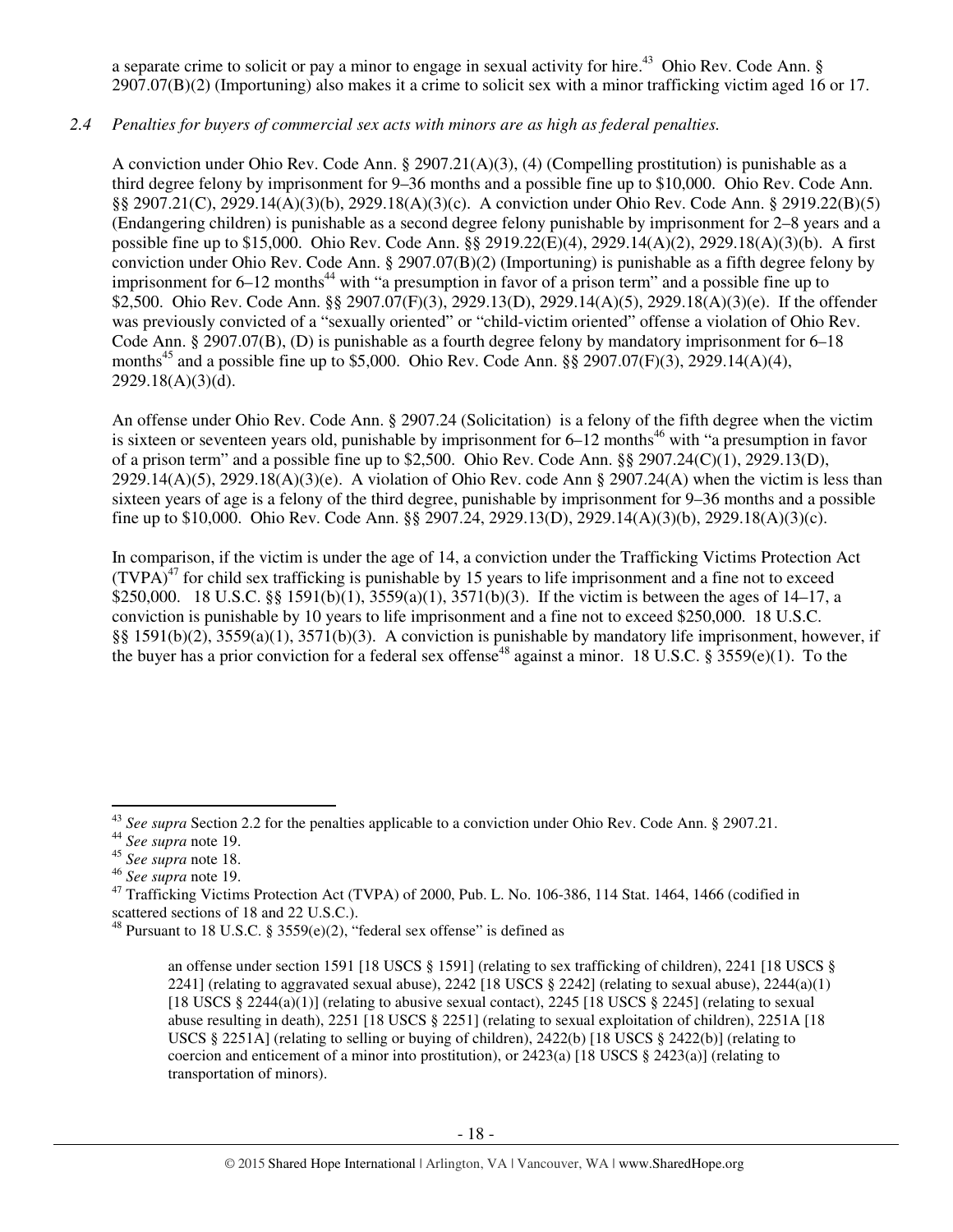extent buyers can be prosecuted under other federal CSEC laws,<sup>49</sup> a conviction is punishable by penalties ranging from a fine not to exceed \$250,000 to life imprisonment and a fine not to exceed \$250,000.<sup>50</sup>

2.4.1 Recommendation: Amend Ohio Rev. Code Ann. § 2907.21(A)(3), (4) (Compelling prostitution), § 2919.22(B)(5) (Endangering children) and § 2907.07(B)(2) (Importuning) to raise the penalties to reflect the seriousness of these offenses.

## *2.5 Using the Internet or electronic communications to lure, entice, or purchase, or attempt to lure, entice, or purchase commercial sex acts with a minor is a separate crime or results in an enhanced penalty for buyers.*

Even though Ohio Rev. Code Ann. § 2907.07(B)(2) (Importuning) makes it a crime to solicit sex with a minor trafficking victim aged 16 or 17, the provisions of the importuning offense that apply to use of the Internet or electronic communications, Ohio Rev. Code Ann. § 2907.07(C) and (D), make it a crime to use the Internet or electronic communications to solicit a child under 16 to engage in sexual activity without specifying commercial purposes and do not apply to minors aged 16 or  $17<sup>51</sup>$ 

Where the child is under 13, a first conviction under Ohio Rev. Code Ann. § 2907.07(C) carries "a presumption in favor of a prison term" and is punishable as a third degree by imprisonment for 9–36 months and a possible fine up to \$10,000. Ohio Rev. Code Ann. §§ 2907.07(F)(2), 2929.13(D), 2929.14(A)(3)(b), 2929.18(A)(3)(c). If the buyer was previously convicted of a "sexually oriented" or "child-victim oriented" offense a violation of Ohio Rev. Code Ann. § 2907.07(C) is punishable as a second degree felony by mandatory imprisonment for 2– 8 years and a possible fine up to \$15,000. Ohio Rev. Code Ann. §§ 2907.07(F)(2), 2929.14(A)(2), 2929.18(A)(3)(b). Where the child is 13–15, a first conviction under Ohio Rev. Code Ann. § 2907.07(D) is punishable as a fifth degree felony by imprisonment for  $6-12$  months<sup>52</sup> with "a presumption in favor of a prison term" and a possible fine up to \$2,500. Ohio Rev. Code Ann. §§ 2907.07(F)(3), 2929.13(D), 2929.14(A)(5),  $2929.18(A)(3)(e)$ . If the buyer was previously convicted of a "sexually oriented" or "child-victim oriented" offense a violation of Ohio Rev. Code Ann. § 2907.07(D) is punishable as a fourth degree felony by mandatory imprisonment for  $6-18$  months<sup>53</sup> and a possible fine up to \$5,000. Ohio Rev. Code Ann. §§ 2907.07(F)(3), 2929.14(A)(4), 2929.18(A)(3)(d).

### *2.6 No age mistake defense is permitted for a buyer of commercial sex acts with any minor under 18.*

Ohio Rev. Code Ann. § 2907.24 (Solicitation) establishes that an age mistake defense is not permitted for buyers when the person solicited is "less than sixteen years of age, whether or not the offender knows the age of the person." Ohio Rev. Code Ann. § 2907.24(3)(a). However, a mistake of age defense is not prohibited when the minor victim is 16 or 17 years of age and the buyer must know "that the other person is sixteen or seventeen years of age or is reckless in that regard." Ohio Rev. Code Ann. § 2907.24(2).

<sup>49</sup> 18 U.S.C. §§ 2251A(b) (Selling or buying of children), 2251(a) (Sexual exploitation of children), 2423(a) (Transportation of a minor with intent for minor to engage in criminal sexual activity), 2422(a) (Coercion and enticement), 2252(a)(2), (a)(4) (Certain activities relating to material involving the sexual exploitation of minors).

<sup>50</sup> 18 U.S.C. §§ 2251A(b) (conviction punishable by imprisonment for 30 years to life and a fine), 2251(e) (conviction punishable by imprisonment for 15–30 years and a fine), 2423(a) (conviction punishable by imprisonment for 10 years to life and a fine), 2422(a) (conviction punishable by a fine, imprisonment up to 20 years, or both), 2252(a)(2), (4) (stating that a conviction under subsection (a)(2) is punishable by imprisonment for 5–20 years and a fine, while a conviction under subsection (a)(4) is punishable by imprisonment up to 10 years, a fine, or both); *see also* 18 U.S.C. §§ 3559(a)(1) (classifying all of the above listed offenses as felonies), 3571(b)(3) (providing a fine up to \$250,000 for any felony conviction).

See supra Section 1.2 for the relevant text of Ohio Rev. Code Ann. § 2907.07(C), (D).

<sup>52</sup> *See supra* note 19.

<sup>53</sup> *See supra* note 18.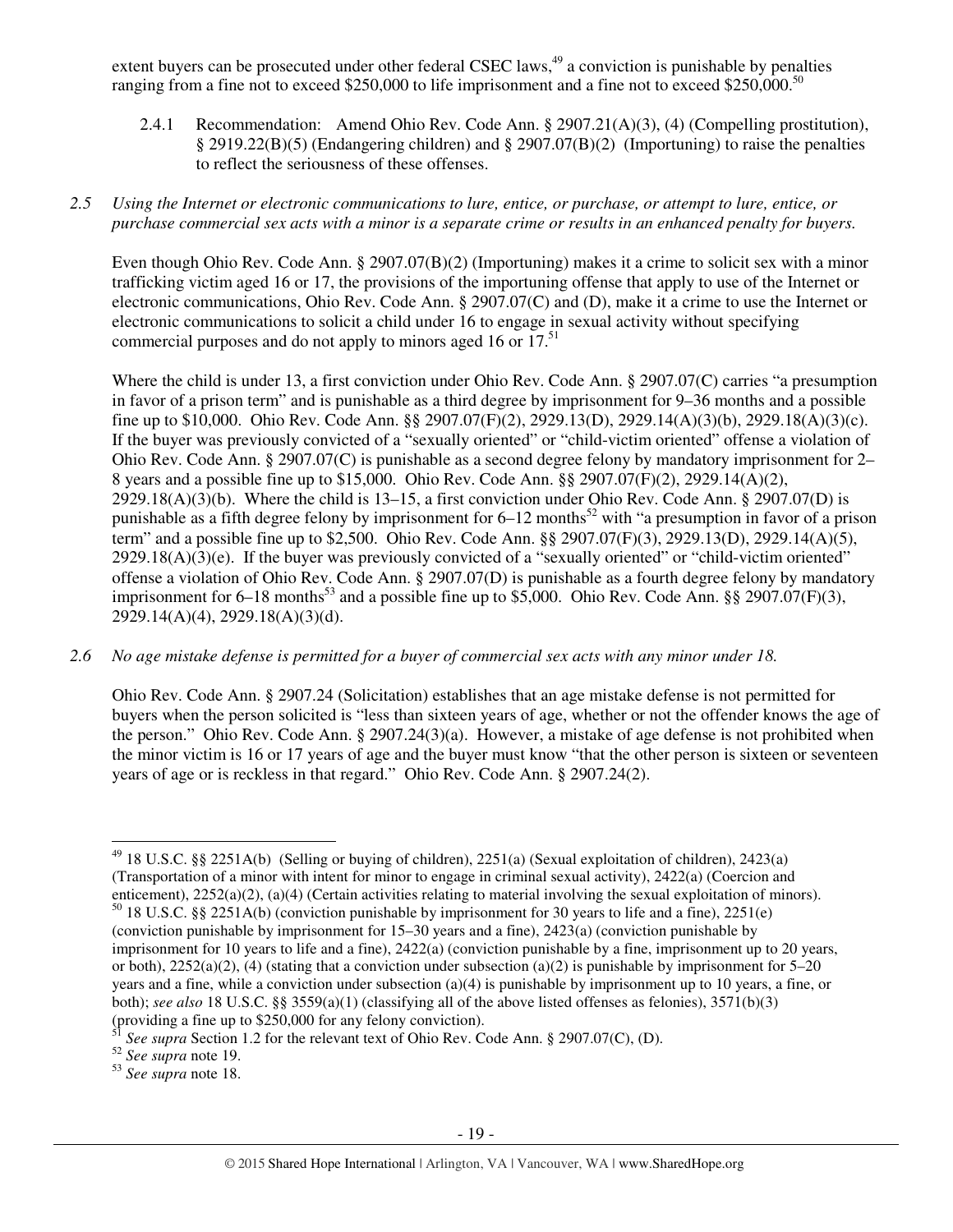Ohio Rev. Code Ann. § 2907.21(A)(3)–(4) (Compelling prostitution) prohibits the use of an age mistake defense by stating that the conduct prohibited under Ohio Rev. Code Ann. § 2907.21(A)(3)–(4) is illegal "whether or not the offender knows the age" of such person. Ohio Rev. Code Ann. § 2907.07(C), (D) (Importuning) does not expressly prohibit a mistake of age defense and requires the offender to know or be "reckless in . . . regard" to the minor's age Ohio Rev. Code Ann.  $\S 2907.07(B)$ , (C), (D).

2.6.1 Recommendation: Amend Ohio Rev. Code Ann. § 2907.07 (Importuning) to expressly prohibit a mistake of age defense.

# *2.7 Base penalties for buying sex acts with a minor under 18 are sufficiently high and not reduced for older minors.*

Ohio Rev. Code Ann. § 2907.24 (Solicitation) staggers penalties based on the age of the minor. An offense under Ohio Rev. Code Ann. § 2907.24 is a felony of the fifth degree when the victim is sixteen or seventeen years old, punishable by imprisonment for  $6-12$  months<sup>54</sup> with "a presumption in favor of a prison term" and a possible fine up to \$2,500. Ohio Rev. Code Ann. §§ 2907.24(C)(1), 2929.13(D), 2929.14(A)(5), 2929.18(A)(3)(e). A violation of Ohio Rev. code Ann § 2907.24(A) when the victim is less than sixteen years of age is a felony of the third degree, punishable by imprisonment for 9–36 months and a possible fine up to \$10,000. Ohio Rev. Code Ann. §§ 2907.24, 2929.13(D), 2929.14(A)(3)(b), 2929.18(A)(3)(c).

However, Ohio Rev. Code Ann. § 2907.21(A)(3)–(4) (Compelling prostitution) does not stagger penalties based on the minor's age. Regardless of the age of the minor-victim, a conviction under Ohio Rev. Code Ann. § 2907.21(A)(3)–(4) (Compelling prostitution) is punishable as a third degree felony by imprisonment for 9–36 months and a possible fine up to \$10,000. Ohio Rev. Code Ann. §§ 2907.21(C), 2929.14(A)(3)(b),  $2929.18(A)(3)(c)$ .

- 2.7.1 Recommendation: Amend Ohio Rev. Code Ann. § 2907.24 (Solicitation) to increase the base penalty for offenses against older minors and align with the penalties provided under Ohio Rev. Code Ann. § 2905.32 (Trafficking in persons).
- *2.8 Financial penalties for buyers of commercial sex acts with minors are sufficiently high to make it difficult for buyers to hide the crime.*

Buyers may be required to pay fines. Buyers convicted under Ohio Rev. Code Ann. § 2907.21(A)(3)–(4) (Compelling prostitution) may be ordered to pay a fine up to \$10,000. Ohio Rev. Code Ann. §§ 2905.32(E), 2907.21(C), 2929.18(A)(3)(b). Buyers convicted under Ohio Rev. Code Ann. § 2907.07(C), (D) (Importuning) for the first time may be ordered to pay possible fines up to \$10,000, where the victim is under 13, or up to \$2,500, where the victim is 13–15 or is a 16 or 17 year old victim of trafficking. Ohio Rev. Code Ann. §§  $2907.07(F)(2)$ , (3),  $2929.18(A)(3)(c)$ , (e). Buyers with prior convictions convicted under Ohio Rev. Code Ann. § 2907.07(C), (D) or may be required to pay a possible fine up to \$15,000, where the victim is under 13, or up to \$5,000, where the victim is 13–15. Ohio Rev. Code Ann. §§ 2907.07(F)(2), (3), 2929.18(A)(3)(b), (d). Buyers convicted under Ohio Rev. Code Ann. § 2919.22(B)(5) (Endangering children) may be ordered to pay possible fines up to \$15,000. Ohio Rev. Code Ann. §§ 2919.22(E)(4), 2929.18(A)(3)(b).

An offense under Ohio Rev. Code Ann. § 2907.24 (Solicitation) is a felony of the fifth degree when the victim is sixteen or seventeen years old, punishable by a possible fine up to \$2,500. Ohio Rev. Code Ann. §§ 2907.24(C)(1), 2929.13(D), 2929.14(A)(5), 2929.18(A)(3)(e). A violation of Ohio Rev. code Ann § 2907.24(A) when the victim is less than sixteen years of age is a felony of the third degree, punishable by a possible fine up to \$10,000. Ohio Rev. Code Ann. §§ 2907.24, 2929.13(D), 2929.14(A)(3)(b), 2929.18(A)(3)(c).

<sup>54</sup> *See supra* note 19.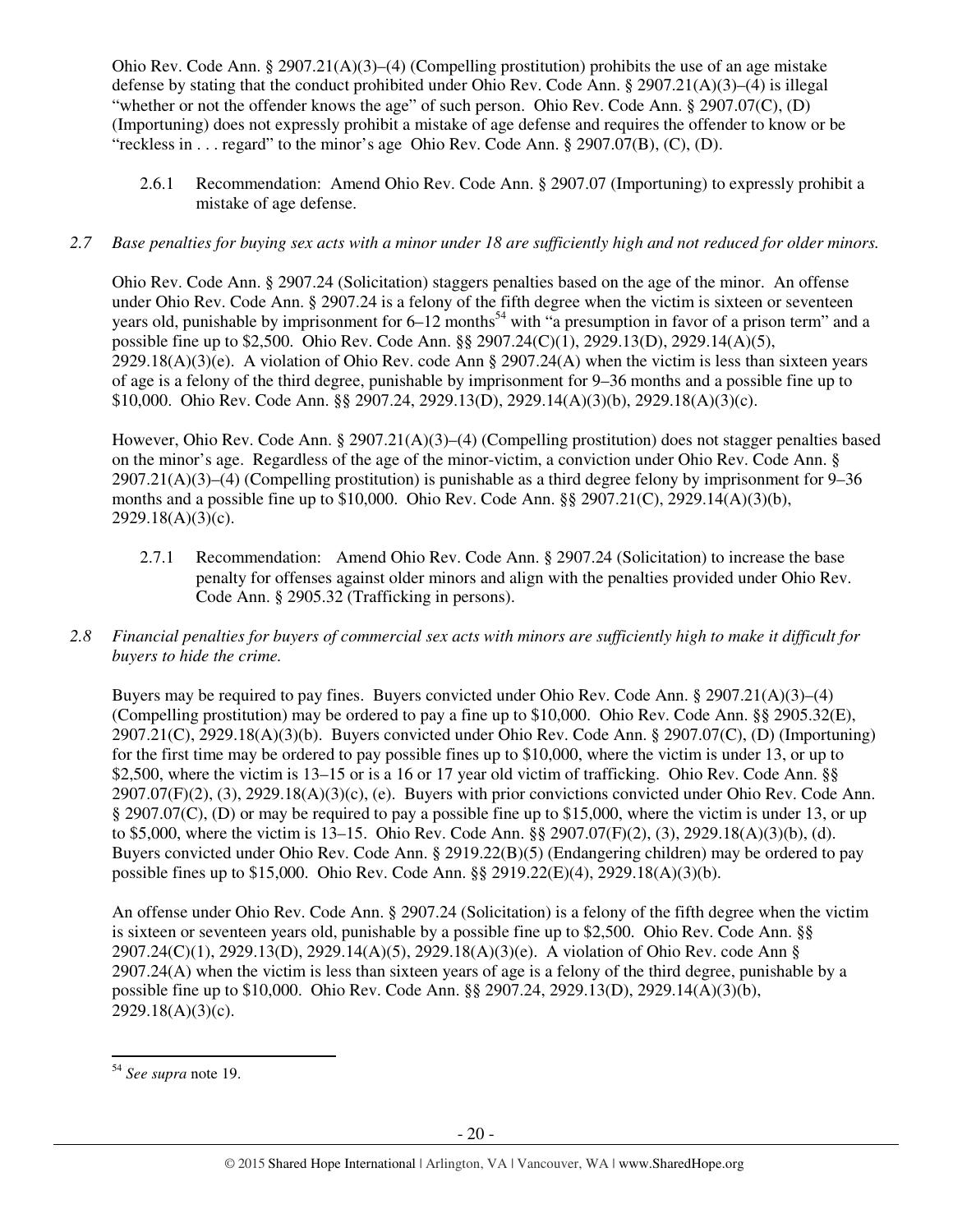Buyers convicted of other crimes also may be ordered to make restitution under Ohio Rev. Code Ann. §  $2929.18(A)(1)$ , which states,

[T]he court imposing a sentence upon an offender for a felony may sentence the offender to any financial sanction or combination of financial sanctions authorized under this section . . .

(1) Restitution by the offender to the victim of the offender's crime or any survivor of the victim, in an amount based on the victim's economic loss. If the court imposes restitution, the court shall order that the restitution be made to the victim in open court, to the adult probation department that serves the county on behalf of the victim, to the clerk of courts, or to another agency designated by the court. If the court imposes restitution, at sentencing, the court shall determine the amount of restitution to be made by the offender. If the court imposes restitution, the court may base the amount of restitution it orders on an amount recommended by the victim, the offender, a presentence investigation report, estimates or receipts indicating the cost of repairing or replacing property, and other information, provided that the amount the court orders as restitution shall not exceed the amount of the economic loss suffered by the victim as a direct and proximate result of the commission of the offense.

Buyers convicted of an offense<sup>55</sup> such as Ohio Rev. Code Ann. § 2905.32, § 2907.21(A)(2)–(4), or § 2907.07 may be subject to asset forfeiture under Ohio Rev. Code Ann. § 2981.04 (Criminal forfeiture proceedings). Ohio Rev. Code Ann. § 2981.02(A) (Property subject to forfeiture; determination of use or intended use of instrumentality; motor vehicle law exclusion) states that the following property is subject to forfeiture:

(1) Contraband involved in an offense;

(2) Proceeds derived from or acquired through the commission of an offense;

(3) An instrumentality that is used in or intended to be used in the commission or facilitation of any of the following offenses when the use or intended use, consistent with division (B) of this section, is sufficient to warrant forfeiture under this chapter:

(a) A felony;

 $\overline{a}$ 

(b) A misdemeanor, when forfeiture is specifically authorized by a section of the Revised Code or by a municipal ordinance that creates the offense or sets forth its penalties;

(c) An attempt to commit, complicity in committing, or a conspiracy to commit an offense of the type described in divisions  $(A)(3)(a)$  and  $(b)$  of this section.

Seizure of this property is governed by Ohio Rev. Code Ann. §2981.06 (Seizure of forfeited or other property disposition) which states in subsection (A),

Upon the entry of a forfeiture order under section 2981.04 or 2981.05 of the Revised Code, if necessary, the court shall order an appropriate law enforcement officer to seize the forfeited property on conditions that the court considers proper.

Property may be forfeited pursuant to a criminal process in Ohio Rev. Code Ann. §2981.04 or a civil process in Ohio Rev. Code Ann. §2981.05. Disposal of forfeited property is governed by Ohio Rev. Code Ann. § 2981.12, which outlines differing disposals for a variety of property types.

<sup>55</sup> Ohio Rev. Code Ann. § 2981.01(B)(10) (Purposes of forfeitures; definitions) defines an "offense" as

any act or omission that could be charged as a criminal offense or a delinquent act, whether or not a formal criminal prosecution or delinquent child proceeding began at the time the forfeiture is initiated. Except as otherwise specified, an offense for which property may be forfeited includes any felony and any misdemeanor. The commission of an "offense" includes the commission of a delinquent act.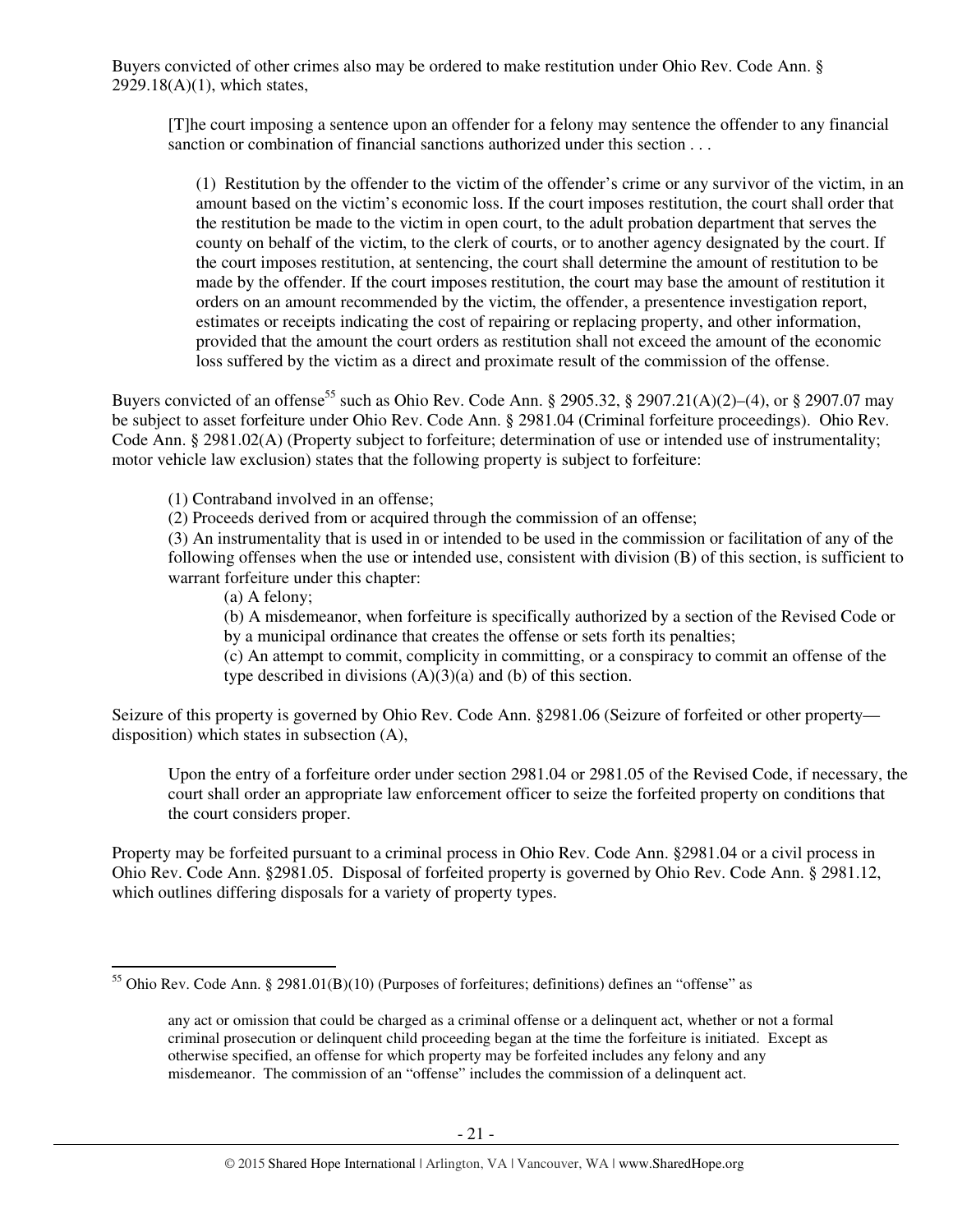# *2.9 Buying and possessing child pornography carries penalties as high as similar federal offenses.*

Ohio criminalizes both buying and possessing child pornography. Ohio Rev. Code Ann. § 2907.321(A)(5) (Pandering obscenity involving a minor) makes it illegal to "[b]uy, procure, possess, or control any obscene material, that has a minor as one of its participants," while Ohio Rev. Code Ann. § 2907.322(A)(5) (Pandering sexually oriented matter involving a minor) makes it illegal for a person to "[k]knowingly solicit, receive, purchase, exchange, possess, or control any material that shows a minor participating or engaging in sexual activity, masturbation, or bestiality." A first conviction under Ohio Rev. Code Ann. § 2907.321(A)(5) or § 2907.322(A)(5) is punishable as a fourth degree felony by imprisonment for 6–18 months and a possible fine up to \$5,000. Ohio Rev. Code Ann. §§ 2907.321(C), 2907.322(C), 2929.14(A)(4), 2929.18(A)(3)(d). A subsequent conviction under either statute is punishable as a third degree felony by imprisonment for 9–36 months and a possible fine up to \$10,000. Ohio Rev. Code Ann. §§ 2907.321(C), 2907.322(C), 2929.14(A)(3)(b), 2929.18(A)(3)(c). Ohio Rev. Code Ann. § 2907.323(A)(3) (Illegal use of minor in nudityoriented material or performance) also bans possessing or viewing "any material or performance that shows a minor who is not the person's child or ward in a state of nudity" without proper purpose. A first conviction under Ohio Rev. Code Ann. § 2907.323(A)(3) is punishable as a fifth degree felony by imprisonment for  $6-12$ months and a possible fine up to \$2,500, while a conviction under Ohio Rev. Code Ann. § 2907.323(A)(3) after a prior conviction pursuant to Ohio Rev. Code Ann. § 2907.321, § 2907.322 or § 2907.323 is punishable as a fourth degree felony by imprisonment for 6–18 months and a possible fine up to \$5,000. Ohio Rev. Code Ann. §§ 2907.323(B), 2929.14(A)(4), (5), 2929.18(A)(3)(d).

In comparison, a federal conviction for possession of child pornography<sup>56</sup> is generally punishable by imprisonment for 5–20 years and a fine not to exceed \$250,000.<sup>57</sup> Subsequent convictions, however, are punishable by imprisonment up to 40 years and a fine not to exceed \$250,000.<sup>58</sup>

- 2.9.1 Recommendation: Increase the penalties for violations of Ohio Rev. Code Ann. § 2907.323(A)(3) (Illegal use of minor in nudity-oriented material or performance) and Ohio Rev. Code Ann. § 2907.322(A)(5) (Pandering sexually oriented matter involving a minor).
- *2.10 Convicted buyers of commercial sex acts with minors and child pornography are required to register as sex offenders.*

l

Buyers are required to register as sex offenders if convicted under Ohio Rev. Code Ann. § 2907.21(A)(3)–(4) (Compelling prostitution).

<sup>56</sup> 18 U.S.C. §§ 2252(a)(2), (a)(4) (Certain activities relating to material involving the sexual exploitation of minors),  $2252A(a)(2)$ –(3) (Certain activities relating to material constituting or containing child pornography), 1466A(a), (b) (Obscene visual representations of the sexual abuse of children).

 $\frac{57}{18}$  U.S.C. §§ 2252(b) (stating that a conviction under subsection (a)(2) is punishable by imprisonment for 5–20 years and a fine, while a conviction under subsection (a)(4) is punishable by imprisonment up to 10 years, a fine, or both),  $2252A(b)(1)$  (a conviction is punishable by imprisonment for 5–20 years and a fine),  $1466A(a)$ , (b) (stating that a conviction under subsection (a) is "subject to the penalties provided in section  $2252A(b)(1)$ ," imprisonment for 5–20 years and a fine, while a conviction under subsection (b) is "subject to the penalties provided in section 2252A(b)(2)," imprisonment up to 10 years, a fine, or both); *see also* 18 U.S.C. §§ 3559(a)(1) (classifying all of the above listed offenses as felonies), 3571(b)(3) (providing a fine up to \$250,000 for any felony conviction). <sup>58</sup> 18 U.S.C. §§ 2252(b) (stating if a person has a prior conviction under subsection (a)(2), or a list of other statutes, a conviction is punishable by a fine and imprisonment for 15–40 years, but if a person has a prior conviction under subsection (a)(4), or a list of other statutes, a conviction is punishable by a fine and imprisonment for  $10-20$  years),  $2252A(b)(1)$  (stating if a person has a prior conviction under subsection (a)(2), (a)(3), or a list of other statutes, a conviction is punishable by a fine and imprisonment for  $15-40$  years),  $1466A(a)$ , (b) (stating that the penalty scheme for section 2252A(b) applies); *see also* 18 U.S.C. §§ 3559(a)(1) (classifying all of the above listed offenses as felonies), 3571(b)(3) (providing a fine up to \$250,000 for any felony conviction).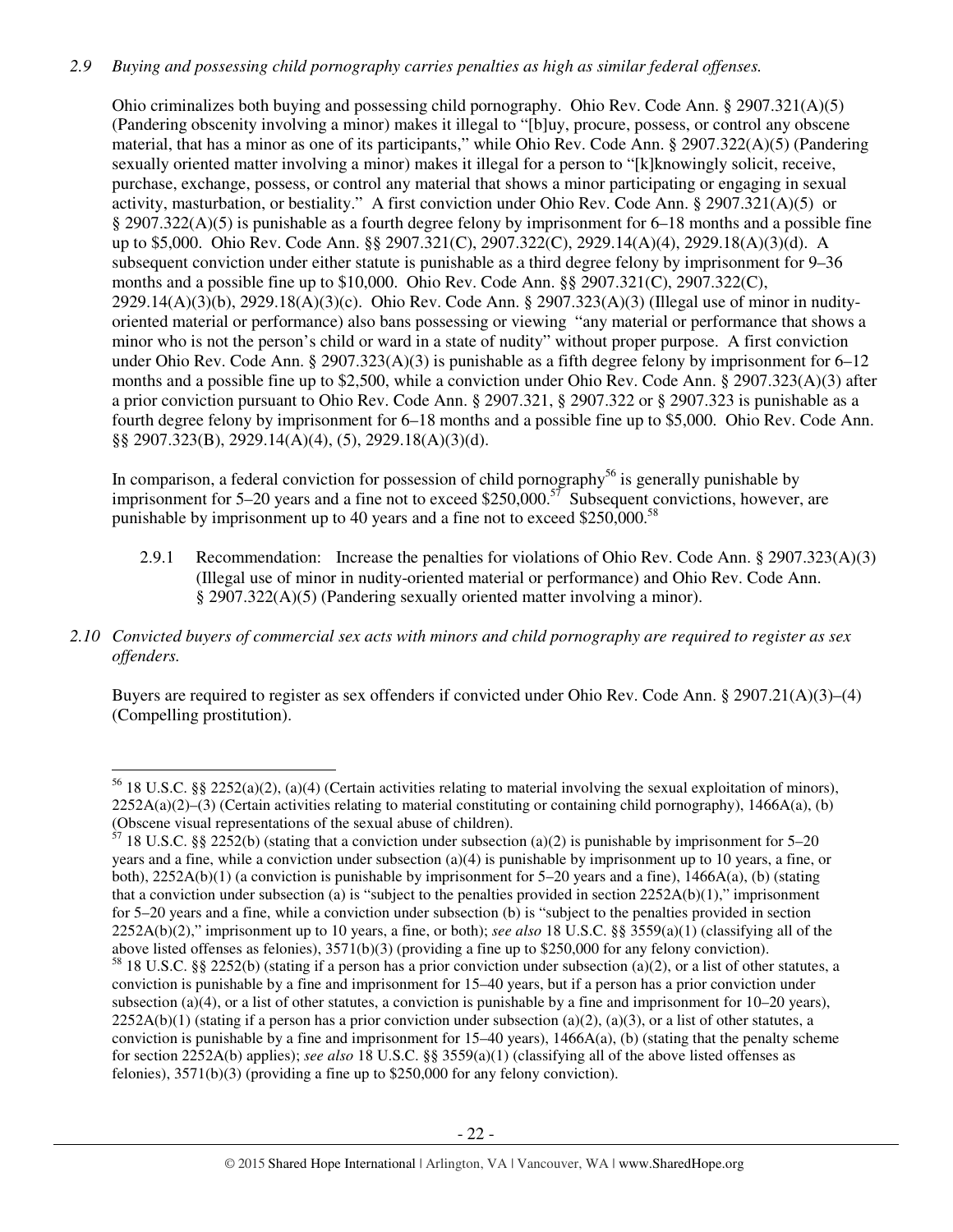Ohio Rev. Code Ann. § 2950.04(A)(1)(a) (Duty to register and comply with registration requirements) requires a person convicted of a "sexually oriented offense" to register as a sex offender. Ohio Rev. Code Ann. § 2950.01(A) (Definitions) defines a "sexually oriented offense" as,

any of the following violations or offenses committed by a person, regardless of the person's age:

(1) A violation of section 2907.02 [Rape], 2907.03 [Sexual battery], 2907.05 [Gross sexual imposition], 2907.06 [Sexual imposition], 2907.07 [Importuning], 2907.08 [Voyeurism], 2907.21 [Compelling prostitution], 2907.22 [Promoting prostitution], 2907.32 [Pandering obscenity], 2907.321 [Pandering obscenity involving a minor], 2907.322 [Pandering sexually oriented matter involving a minor], or 2907.323 [Illegal use of minor in nudity-oriented material or performance] of the Revised Code;

(2) A violation of section 2907.04 [Unlawful sexual conduct with minor] of the Revised Code when the offender is less than four years older than the other person with whom the offender engaged in sexual conduct, the other person did not consent to the sexual conduct, and the offender previously has not been convicted of or pleaded guilty to a violation of section 2907.02, 2907.03, or 2907.04 of the Revised Code or a violation of former section 2907.12 [Repealed] of the Revised Code; (3) A violation of section 2907.04 of the Revised Code when the offender is at least four years older than the other person with whom the offender engaged in sexual conduct or when the offender is less than four years older than the other person with whom the offender engaged in sexual conduct and the offender previously has been convicted of or pleaded guilty to a violation of section 2907.02 , 2907.03, or 2907.04 of the Revised Code or a violation of former section 2907.12 of the Revised Code;

(11) A violation of section 2905.32[Human trafficking] of the Revised Code when any of the following applies:

(a) The violation is a violation of division  $(A)(1)$  of that section and the offender knowingly recruited, lured, enticed, isolated, harbored, transported, provided, obtained, or maintained, or knowingly attempted to recruit, lure, entice, isolate, harbor, transport, provide, obtain, or maintain, another person knowing that the person would be compelled to engage in sexual activity for hire, engage in a performance that was obscene, sexually oriented, or nudity oriented, or be a model or participant in the production of material that was obscene, sexually oriented, or nudity oriented;.

. . .

(b) The violation is a violation of division (A)(2) of that section and the offender knowingly recruited, lured, enticed, isolated, harbored, transported, provided, obtained, or maintained, or knowingly attempted to recruit, lure, entice, isolate, harbor, transport, provide, obtain, or maintain a person who is less than sixteen years of age or is a developmentally disabled person whom the offender knows or has reasonable cause to believe is a developmentally disabled person for any purpose listed in divisions  $(A)(2)(a)$  to  $(c)$  of that section.

(c) The violation is a violation of division  $(A)(3)$  of that section, the offender knowingly recruited, lured, enticed, isolated, harbored, transported, provided, obtained, or maintained, or knowingly attempted to recruit, lure, entice, isolate, harbor, transport, provide, obtain, or maintain a person who is sixteen or seventeen years of age for any purpose listed in divisions  $(A)(2)(a)$  to  $(c)$  of that section, and the circumstances described in division

(A)(5), (6), (7), (8), (9), (10), (11), (12), or (13) of section 2907.03 of the

Revised Code apply with respect to the offender and the other person. (12) A violation of any former law of this state, any existing or former municipal ordinance or law of another state or the United States, any existing or former law applicable in a military court or in an Indian tribal court, or any existing or former law of any nation other than the United States that is or was substantially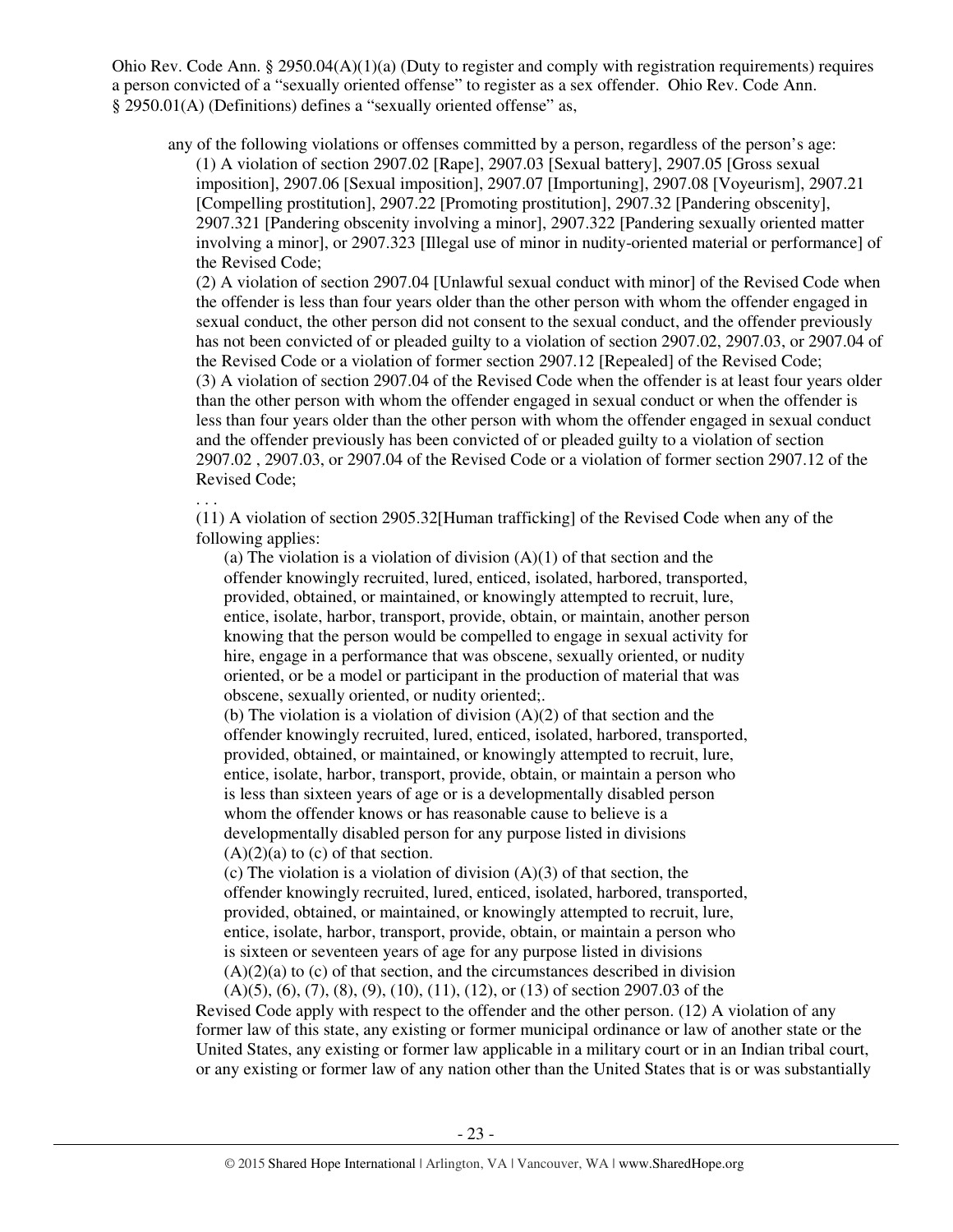equivalent to any offense listed in division  $(A)(1)$ ,  $(2)$ ,  $(3)$ ,  $(4)$ ,  $(5)$ ,  $(6)$ ,  $(7)$ ,  $(8)$ ,  $(9)$ ,  $(10)$ , or  $(11)$  of this section;

(13) A violation of division (A)(3) of section 2907.24 of the Revised Code;

(14) Any attempt to commit, conspiracy to commit, or complicity in committing any offense listed in division (A)(1), (2), (3), (4), (5), (6), (7), (8), (9), (10), (11), (12), or (13) of this section.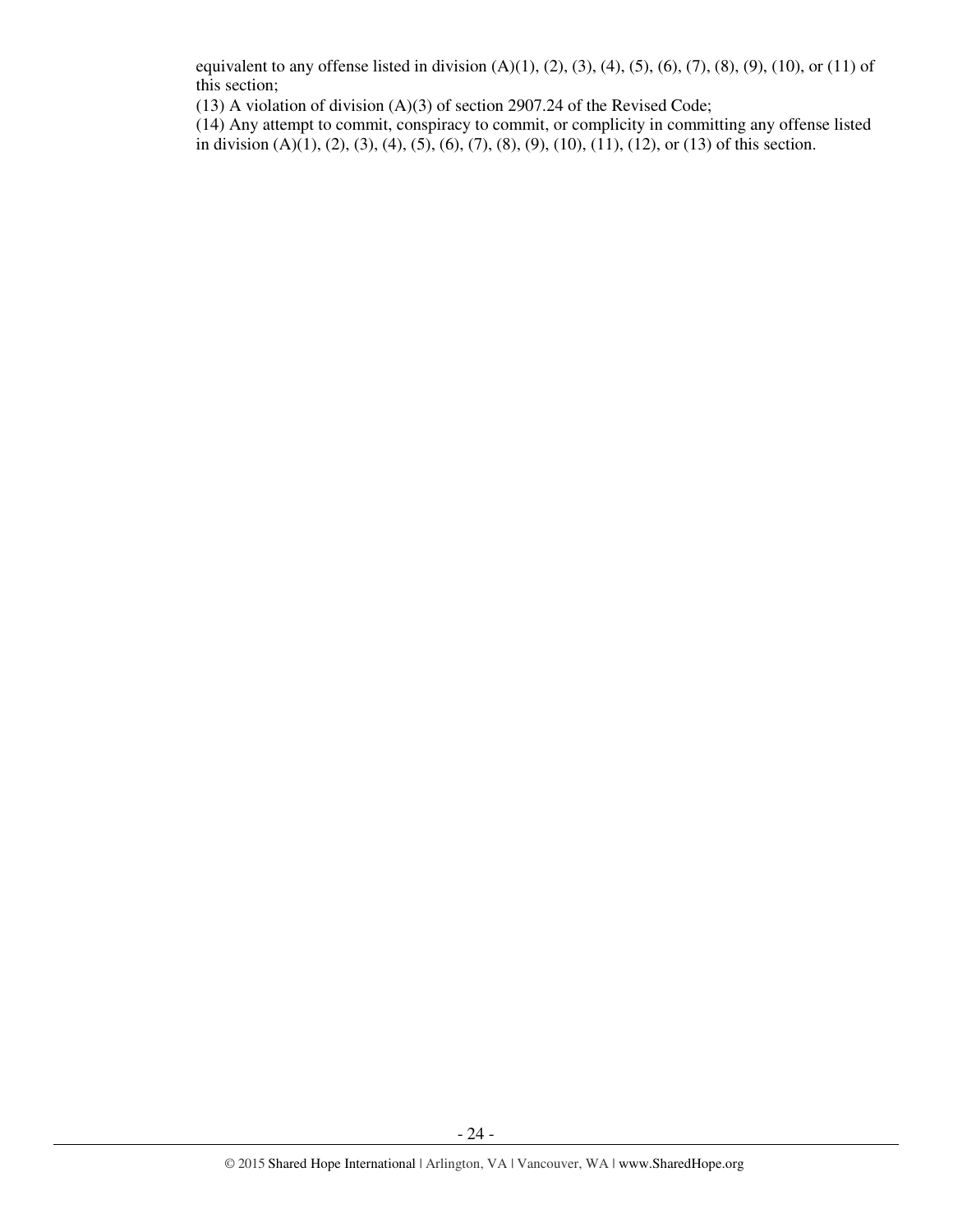#### **FRAMEWORK ISSUE 3: CRIMINAL PROVISIONS FOR TRAFFICKERS**

#### *Legal Components:*

- *3.1 Penalties for trafficking a child for sexual exploitation are as high as federal penalties.*
- *3.2 Creating and distributing child pornography carries penalties as high as similar federal offenses.*
- *3.3 Using the Internet or electronic communications to lure, entice, recruit or sell commercial sex acts with a minor is a separate crime or results in an enhanced penalty for traffickers.*
- *3.4 Financial penalties for traffickers, including asset forfeiture, are sufficiently high.*
- *3.5 Convicted traffickers are required to register as sex offenders.*
- *3.6 Laws relating to termination of parental rights for certain offenses include sex trafficking or commercial sexual exploitation of children (CSEC) offenses in order to remove the children of traffickers from their control and potential exploitation.*

*\_\_\_\_\_\_\_\_\_\_\_\_\_\_\_\_\_\_\_\_\_\_\_\_\_\_\_\_\_\_\_\_\_\_\_\_\_\_\_\_\_\_\_\_\_\_\_\_\_\_\_\_\_\_\_\_\_\_\_\_\_\_\_\_\_\_\_\_\_\_\_\_\_\_\_\_\_\_\_\_\_\_\_\_\_\_\_\_\_\_\_\_\_\_* 

### *Legal Analysis:*

*3.1 Penalties for trafficking a child for sexual exploitation are as high as federal penalties.* 

A conviction under Ohio Rev. Code Ann. § 2905.32<sup>59</sup> (Trafficking in persons) is punishable as a first degree felony by imprisonment for a definite term of 10, 11, 12, 13, 14 or 15 years and a possible fine up to \$20,000. Ohio Rev. Code Ann. §§ 2905.32(E), 2929.18(A)(3)(a).

Traffickers who knowingly "[i]nduce, procure, encourage, solicit, request, or otherwise facilitate . . . [a] minor to engage in sexual activity for hire" may be convicted under Ohio Rev. Code Ann.  $\S 2907.21(A)(2)$ (Compelling prostitution). A conviction under Ohio Rev. Code Ann. § 2907.21(A)(2) is punishable as a third degree felony by imprisonment for 9–36 months<sup>60</sup> and a possible fine up to \$10,000. Ohio Rev. Code Ann. §§ 2907.21(C), 2929.14(A)(3)(b), 2929.18(A)(3)(c). However, if a trafficker convicted under Ohio Rev. Code Ann. § 2907.21 committed the offense "in furtherance of human trafficking," enhanced penalties apply under Ohio Rev. Code Ann. § 2941.1422 (Human trafficking specification) and § 2929.14(B)(7) (Basic prison terms). Ohio Rev. Code Ann. § 2907.21(C). In such a case, a conviction under Ohio Rev. Code Ann. § 2907.21(A)(2)– (5) is punishable as a third degree felony by mandatory imprisonment for 3 years and a possible fine up to \$10,000. Ohio Rev. Code Ann. §§ 2907.21(C), 2929.14(A)(3)(b), (B)(7)(a)(ii), 2929.18(A)(3)(c).

Pursuant to Ohio Rev. Code Ann. § 2907.23(A),(B) (Procuring), a trafficker may be convicted for procuring a prostitute, procuring a patron, directing patrons or knowingly permitting premises to be used for prostitution. If the minor, who has been procured for commercial sexual activity, is under 16 years of age, a conviction may result in a felony of the fourth degree, which is punishable by imprisonment for 6–18 months<sup>61</sup> and a possible fine up to \$5,000. Ohio Rev. Code Ann. §§ 2907.23(C), 2929.14(A)(4), 2929.18(A)(3)(d). If the minor is 16 or 17 years of age at the time of the violation, a conviction may result in a felony of the fifth degree, which is punishable by imprisonment for  $6-12$  months<sup>62</sup> with "a presumption in favor of a prison term" and a possible fine up to \$2,500. Ohio Rev. Code Ann. §§ 2907.23(C), 2929.13(D), 2929.14(A)(5), 2929.18(A)(3)(e). These penalties apply even if the trafficker did not know the minor's age.

Traffickers also may be convicted under Ohio Rev. Code Ann. § 2907.22(A) (Promoting prostitution).<sup>63</sup> Where the victim is a minor, a conviction under Ohio Rev. Code Ann. § 2907.22(A) is punishable as a third degree

<sup>59</sup> *See supra* section 1.1 for the provisions of Ohio Rev. Code Ann. § 2905.32.

<sup>60</sup> *See supra* note 11.

<sup>61</sup> *See supra* note 18.

<sup>62</sup> *See supra* note 19.

<sup>&</sup>lt;sup>63</sup> See supra section 1.2 for the provisions of Ohio Rev. Code Ann. § 2907.22(A).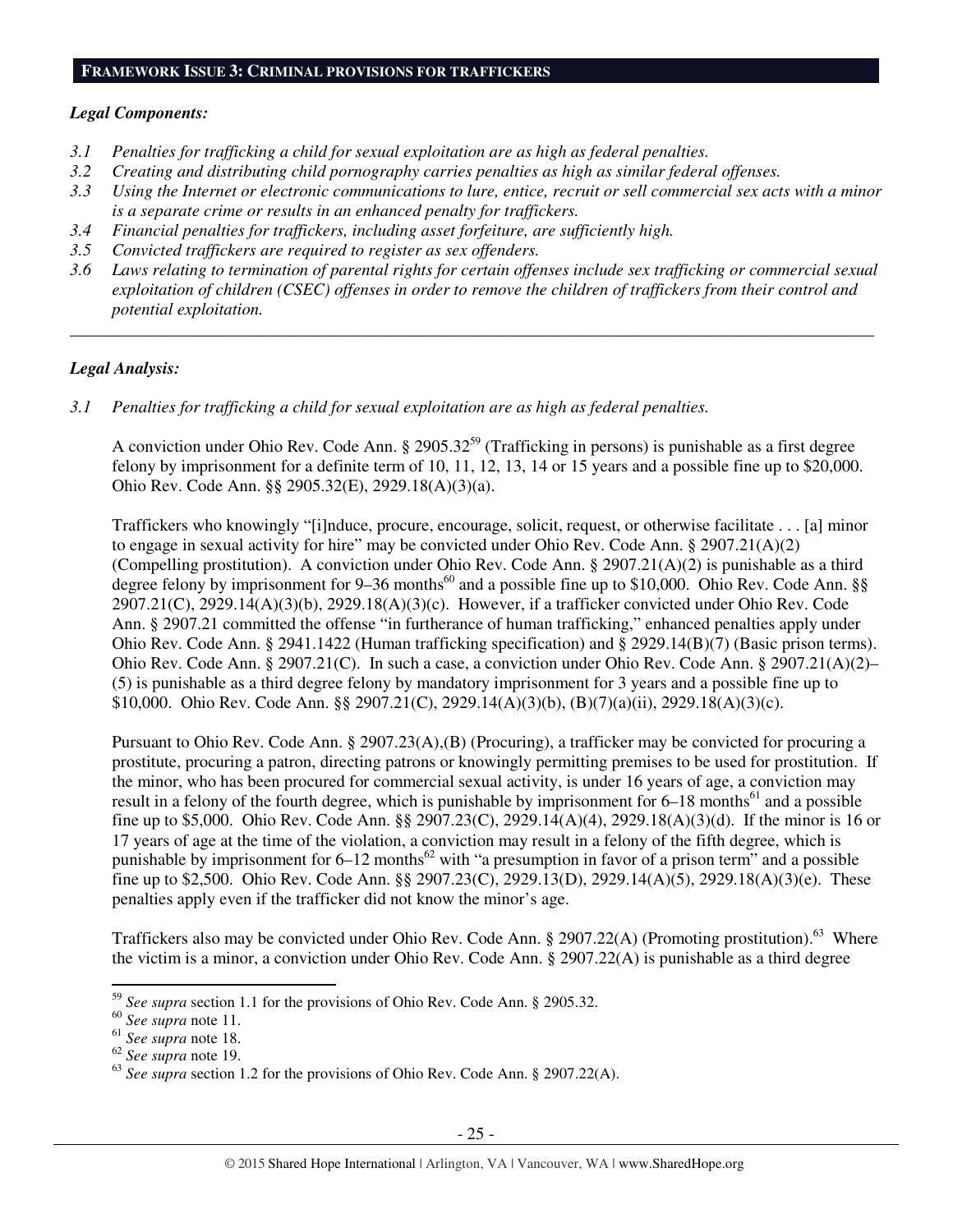felony by imprisonment for 9–36 months and a possible fine up to \$10,000. Ohio Rev. Code Ann. §§ 2907.22(B), 2929.14(A)(3)(b), 2929.18(A)(3)(c). If a trafficker convicted under Ohio Rev. Code Ann. § 2907.22 committed the offense "in furtherance of human trafficking," enhanced penalties apply pursuant to Ohio Rev. Code Ann. § 2941.1422 and § 2929.14(B)(7). Ohio Rev. Code Ann. § 2907.22(B). In such a case, a conviction under Ohio Rev. Code Ann. § 2907.22 is punishable as a third degree felony by mandatory imprisonment for 3 years and a possible fine up to \$10,000. Ohio Rev. Code Ann. §§ 2907.22(B), 2929.14(A)(3)(b), (B)(7)(a)(ii), 2929.18(A)(3)(c).

Because Ohio Rev. Code Ann. § 2905.32 and Chapter 2907 of the Revised Code are allied offenses, a trafficker may not be convicted under Ohio Rev. Code Ann. § 2907.21 (Compelling prostitution), § 2907.22(A) (Promoting prostitution) or § 2907.23(A),(B) (Procuring) if also convicted under Ohio Rev. Code Ann. § 2905.32 (Trafficking in persons) for the same conduct involving the same victim. Ohio Rev. Code Ann. § 2905.32(D).

Traffickers also may face prosecution under Ohio's laws relating to money laundering. Ohio Rev. Code Ann. § 1315.55(A) states,

(1) No person shall conduct or attempt to conduct a transaction<sup>64</sup> knowing that the property<sup>65</sup> involved in the transaction is the proceeds of some form of unlawful activity with the purpose of committing or furthering the commission of corrupt activity. $66$ 

(2) No person shall conduct or attempt to conduct a transaction knowing that the property involved in the transaction is the proceeds of some form of unlawful activity<sup>67</sup> with the intent to conceal or disguise the nature, location, source, ownership, or control of the property or the intent to avoid a transaction reporting requirement under section 1315.53 [Duty to report transactions, keep records; money laundering prohibitions] of the Revised Code or federal law.

(3) No person shall conduct or attempt to conduct a transaction with the purpose to promote, manage, establish, carry on, or facilitate the promotion, management, establishment, or carrying on of corrupt activity.

(4) No person shall conduct or structure or attempt to conduct or structure a transaction that involves the proceeds of corrupt activity that is of a value greater than ten thousand dollars if the person knows or has reasonable cause to know that the transaction involves the proceeds of corrupt activity.

(5) No person shall conduct or attempt to conduct a transaction that involves what has been represented to the person by a law enforcement officer or another person at the direction of or with the approval of a law enforcement officer to be the proceeds of corrupt activity or property used to conduct or facilitate corrupt activity with the intent to promote, manage, establish, carry on, or facilitate promotion, management, establishment, or carrying on of corrupt activity, to conceal or disguise the nature, location, source, ownership, or control of the property believed to be the proceeds of corrupt activity, or to avoid a transaction reporting requirement under section 1315.53 of the Revised Code or federal law.

 $64$  Ohio Rev. Code Ann. § 1315.51(L) (Definitions) defines a "transaction" to include "a purchase, sale, trade, loan, pledge, investment, gift, transfer, transmission, delivery, deposit, withdrawal, payment, transfer between accounts, exchange of currency, extension of credit, purchase or sale of a payment instrument, use of a safe deposit box, or any other acquisition or disposition of property."

 $65$  Ohio Rev. Code Ann. § 1315.51(I) defines "property" as "anything of value and includes an interest in property, including a benefit, privilege, claim, or right with respect to anything of value, whether real or personal, tangible or intangible."

<sup>&</sup>lt;sup>66</sup> Ohio Rev. Code Ann. § 1315.51(B) provides that "'[c]orrupt activity' has the same meaning as in section 2923 of the Revised Code." *See supra* section 3.1 for the definition of "corrupt activity" provided in Ohio Rev. Code Ann. § 2923.31(I).

 $67$  Ohio Rev. Code Ann. § 1315.51(O) defines "unlawful activity" as "an act that is a criminal offense in the state in which the act is committed and, if the act is committed in a state other than this state, would be a criminal offense if committed in this state."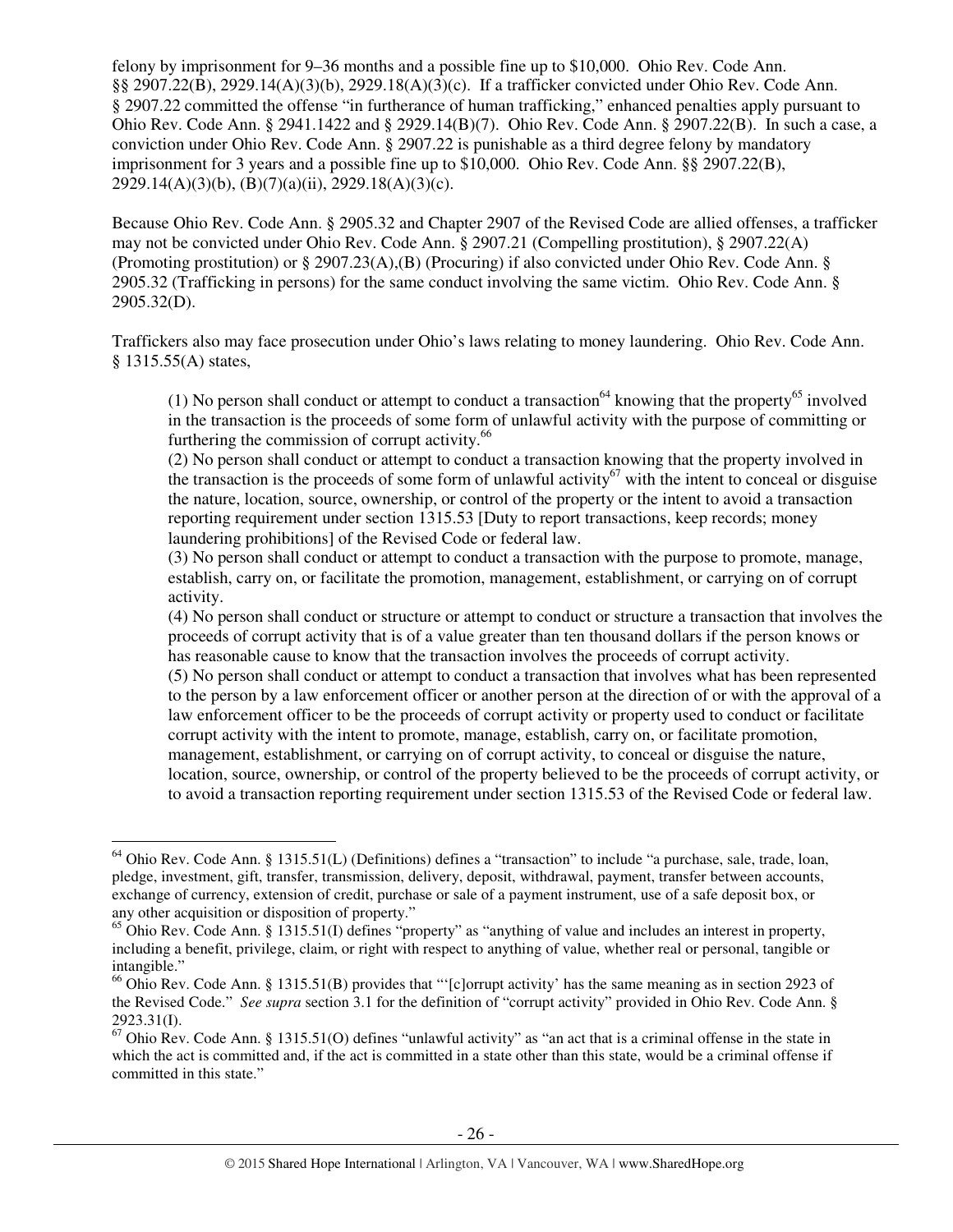A conviction under Ohio Rev. Code Ann. § 1315.55(A) is punishable as a third degree felony by imprisonment for 9–36 months and a possible fine of the greater of \$7,500 or up to "twice the value of the property involved," and a possible additional fine of up to 3 times the "value of the property involved in the transaction," which will "be paid to the state treasury to the credit of the general revenue fund." Ohio Rev. Code Ann. §§ 1315.99(C), 1315.55(B), 2929.14(A)(3)(b).

Finally, a trafficker may be convicted for advertising a sexual activity of a minor for hire. Ohio Rev. Code Ann. § 2907.19 (Advertising sexual activity for hire) states that

(B) No person shall knowingly purchase or otherwise obtain advertising space for an advertisement for sexual activity for hire that includes a depiction of a minor.

(C) Whoever violates this section is guilty of commercial sexual exploitation of a minor, a felony of the third degree.<sup>68</sup>

A third degree felony is punishable by imprisonment for 9–36 months and a possible fine up to \$7,500. Ohio Rev. Code Ann. §§ 2907.19, 1315.55(B), 2929.14(A)(3)(b).

In comparison, if the victim is under the age of 14, a conviction under the Trafficking Victims Protection Act  $(TVPA)<sup>69</sup>$  for child sex trafficking is punishable by 15 years to life imprisonment and a fine not to exceed \$250,000. 18 U.S.C. §§ 1591(b)(1), 3559(a)(1), 3571(b)(3). If the victim is between the ages of 14–17, a conviction is punishable by 10 years to life imprisonment and a fine not to exceed \$250,000. 18 U.S.C. §§ 1591(b)(2), 3559(a)(1), 3571(b)(3). A conviction is punishable by mandatory life imprisonment, however, if the trafficker has a prior conviction for a federal sex offense<sup>70</sup> against a minor.

*3.2 Creating and distributing child pornography carries penalties as high as similar federal offenses.* 

Both the creation and distribution of child pornography are criminalized under Ohio law. Ohio Rev. Code Ann.  $§$  2907.321(A)(1)–(4), (6) (Pandering obscenity involving a minor) states,

No person, with knowledge of the character of the material or performance involved, shall do any of the following:

<sup>68</sup> Ohio Rev. Code Ann. § 2907.19 further states that

<sup>(</sup>D)(1) In any prosecution under this section, it is not a defense that the offender did not know the age of the person depicted in the advertisement, relied on an oral or written representation of the age of the person depicted in the advertisement, or relied on the apparent age of the person depicted in the advertisement.

<sup>(2)</sup> In any prosecution under this section, it is an affirmative defense that the offender, prior to purchasing advertising space for the advertisement, made a reasonable bona fide attempt to ascertain the true age of the person depicted in the advertisement by requiring the person depicted in the advertisement to produce a driver's license, marriage license, birth certificate, or other government issued or school issued document that identifies the age of the person, provided the offender retains and produces a copy or other record of the driver's license, marriage license, birth certificate, or other document used to ascertain the age of the person depicted in the advertisement.

<sup>69</sup> *See supra* note 47.

<sup>70</sup> *See supra* note 48.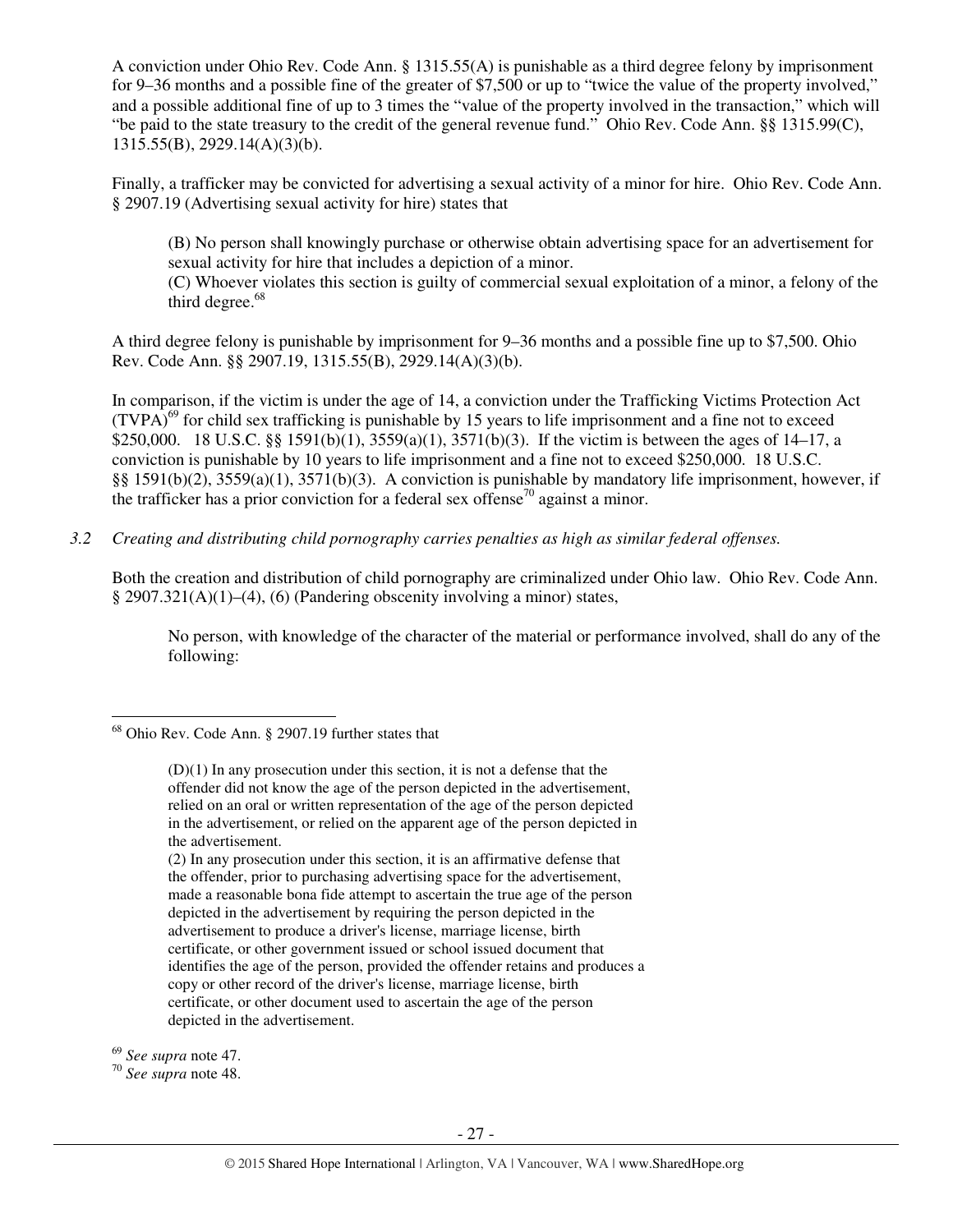(1) Create, reproduce, or publish any obscene material that has a minor as one of its participants or portrayed observers;

(2) Promote or advertise for sale or dissemination; sell, deliver, disseminate, display, exhibit, present, rent, or provide; or offer or agree to sell, deliver, disseminate, display, exhibit, present, rent, or provide, any obscene material that has a minor as one of its participants or portrayed observers;

(3) Create, direct, or produce an obscene performance that has a minor as one of its participants; (4) Advertise or promote for presentation, present, or participate in presenting an obscene performance that has a minor as one of its participants;

. . .

(6) Bring or cause to be brought into this state any obscene material that has a minor as one of its participants or portrayed observers.

A conviction under Ohio Rev. Code Ann. § 2907.321(A)(1)–(4), (6) is punishable as a second degree felony by imprisonment for 2–8 years and a possible fine up to \$15,000. Ohio Rev. Code Ann. §§ 2907.321(C), 2929.14(A)(2), 2929.18(A)(3)(b).

Similarly, Ohio Rev. Code Ann. § 2907.322(A)(1)–(4), (6) (Pandering sexually oriented matter involving a minor) states,

No person, with knowledge of the character of the material or performance involved, shall do any of the following:

(1) Create, record, photograph, film, develop, reproduce, or publish any material that shows a minor participating or engaging in sexual activity, masturbation, or bestiality;

(2) Advertise for sale or dissemination, sell, distribute, transport, disseminate, exhibit, or display any material that shows a minor participating or engaging in sexual activity, masturbation, or bestiality;

(3) Create, direct, or produce a performance that shows a minor participating or engaging in sexual activity, masturbation, or bestiality;

(4) Advertise for presentation, present, or participate in presenting a performance that shows a minor participating or engaging in sexual activity, masturbation, or bestiality;

. . .

 (6) Bring or cause to be brought into this state any material that shows a minor participating or engaging in sexual activity, masturbation, or bestiality, or bring, cause to be brought, or finance the bringing of any minor into or across this state with the intent that the minor engage in sexual activity, masturbation, or bestiality in a performance or for the purpose of producing material containing a visual representation depicting the minor engaged in sexual activity, masturbation, or bestiality.

A conviction under Ohio Rev. Code Ann. § 2907.322(A)(1)–(4), (6) is punishable as a second degree felony by imprisonment for 2–8 years and a possible fine up to \$15,000. Ohio Rev. Code Ann. §§ 2907.322(C), 2929.14(A)(2), 2929.18(A)(3)(b).

Additionally, Ohio Rev. Code Ann. § 2907.323(A)(1) (Illegal use of minor in nudity-oriented material or performance) states,

No person shall do any of the following:

(1) Photograph any minor who is not the person's child or ward in a state of nudity, or create, direct, produce, or transfer any material or performance that shows the minor in a state of nudity, unless both of the following apply:

(a) The material or performance is, or is to be, sold, disseminated, displayed, possessed, controlled, brought or caused to be brought into this state, or presented for a bona fide artistic,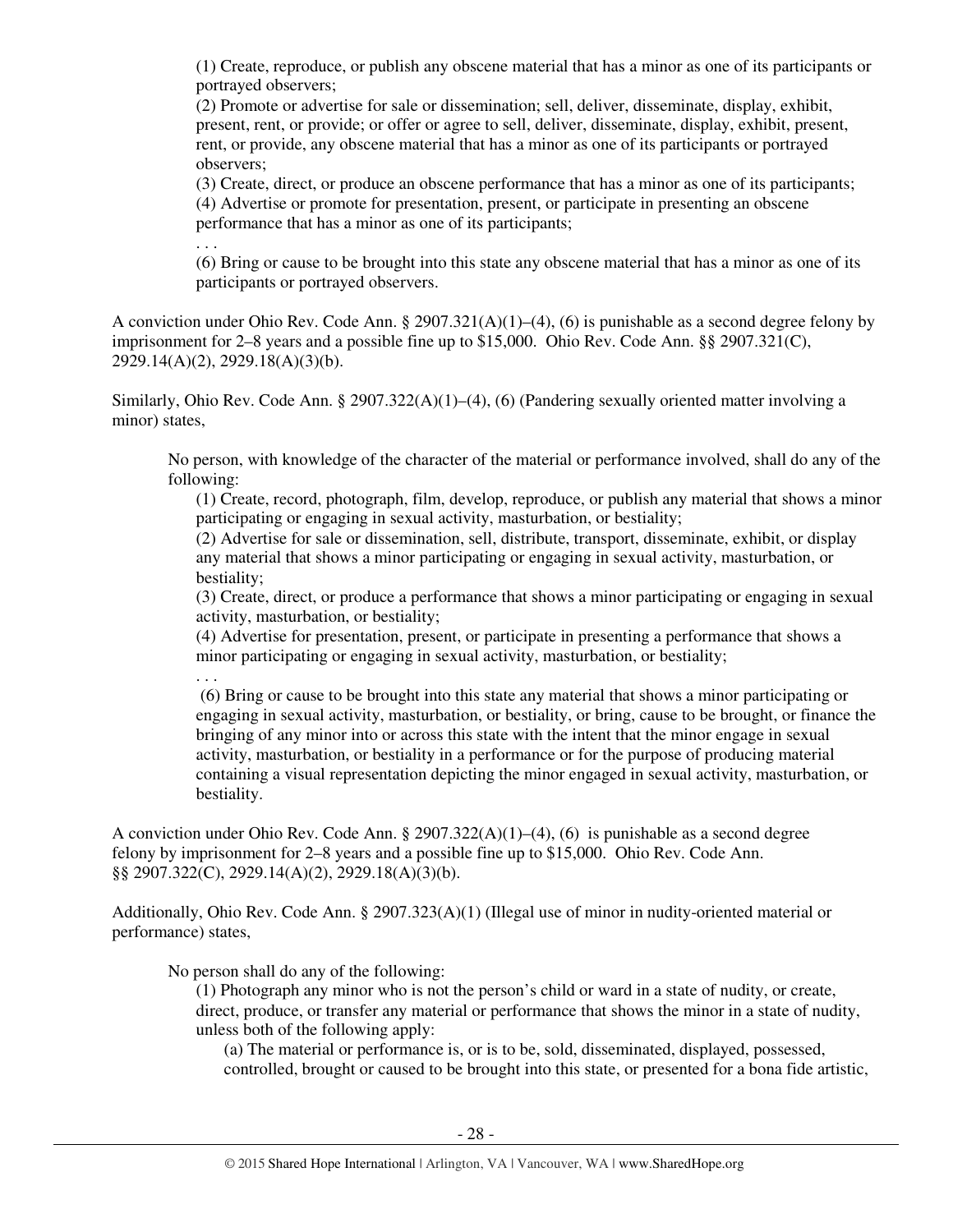medical, scientific, educational, religious, governmental, judicial, or other proper purpose, by or to a physician, psychologist, sociologist, scientist, teacher, person pursuing bona fide studies or research, librarian, member of the clergy, prosecutor, judge, or other person having a proper interest in the material or performance;

(b) The minor's parents, guardian, or custodian consents in writing to the photographing of the minor, to the use of the minor in the material or performance, or to the transfer of the material and to the specific manner in which the material or performance is to be used.

A conviction under Ohio Rev. Code Ann. § 2907.323(A)(1), (2) is punishable as a second degree felony by imprisonment for 2–8 years and a possible fine up to \$15,000. Ohio Rev. Code Ann. §§ 2907.323(B),  $2929.14(A)(2), 2929.18(A)(3)(b)^{71}$ 

Traffickers may also be convicted under Ohio Rev. Code Ann. § 2919.22(B)(5) (Endangering children), which states,

No person shall do any of the following to a child under eighteen years of age . . .

. . . (5) Entice, coerce, permit, encourage, compel, hire, employ, use, or allow the child to act, model, or in any other way participate in, or be photographed for, the production, presentation, dissemination, or advertisement of any material or performance that the offender knows or reasonably should know is obscene, is sexually oriented matter, or is nudity-oriented matter.

A conviction under Ohio Rev. Code Ann. § 2919.22(B)(5) is punishable as a second degree felony punishable by imprisonment for 2–8 years and a possible fine up to \$15,000. Ohio Rev. Code Ann. §§ 2919.22(E)(4), 2929.14(A)(2), 2929.18(A)(3)(b).

In comparison, if the victim is under the age of 14, a conviction under the TVPA for child sex trafficking is punishable by 15 years to life imprisonment and a fine not to exceed \$250,000. 18 U.S.C. §§ 1591(b)(1),  $3559(a)(1)$ ,  $3571(b)(3)$ . If the victim is between the ages of  $14-17$ , a conviction is punishable by 10 years to life imprisonment and a fine not to exceed \$250,000. 18 U.S.C. §§ 1591(b)(2), 3559(a)(1), 3571(b)(3). A conviction is punishable by mandatory life imprisonment, however, if the trafficker has a prior conviction for a federal sex offense<sup>72</sup> against a minor. Additionally, a federal conviction for distribution of child pornography<sup>73</sup> is generally punishable by imprisonment for  $5-20$  years and a fine not to exceed \$250,000.<sup>74</sup> Subsequent convictions, however, are punishable by imprisonment up to 40 years and a fine not to exceed \$250,000.<sup>75</sup>

 $71$  Ohio Rev. Code Ann. § 2941.1422 (Human trafficking specification) may be applicable to impose enhanced penalties upon conviction. *See supra* note 13 for the text of the provision and Section 1.2 for an explanation of its applicability.

<sup>72</sup> *See supra* note 48.

<sup>&</sup>lt;sup>73</sup> 18 U.S.C. §§ 2252(a)(1), (a)(2), (a)(3) (Certain activities relating to material involving the sexual exploitation of minors),  $2252A(a)(2)$ ,  $(a)(3)$  (Certain activities relating to material constituting or containing child pornography), 1466A(a) (Obscene visual representations of the sexual abuse of children).

<sup>&</sup>lt;sup>74</sup> 18 U.S.C. §§ 2252(b) (stating that a conviction under subsection (a)(1), (a)(2), or (a)(3) is punishable by imprisonment for 5–20 years and a fine), 2252A(b)(1) (a conviction is punishable by imprisonment for 5–20 years and a fine), 1466A(a), (b) (stating that a conviction under subsection (a) is "subject to the penalties provided in section 2252A(b)(1)," imprisonment for 5–20 years and a fine, while a conviction under subsection (b) is "subject to the penalties provided in section 2252A(b)(2)," imprisonment up to 10 years, a fine, or both); *see also* 18 U.S.C. §§ 3559(a)(1) (classifying all of the above listed offenses as felonies),  $3571(b)(3)$  (providing a fine up to \$250,000 for any felony conviction).

<sup>&</sup>lt;sup>75</sup> 18 U.S.C. §§ 2252(b) (stating if a person has a prior conviction under subsection (a)(1), (a)(2), or (a)(3) or a list of other statutes, a conviction is punishable by a fine and imprisonment for  $15-40$  years),  $2252A(b)(1)$  (stating if a person has a prior conviction under subsection (a)(2), (a)(3), or a list of other statutes, a conviction is punishable by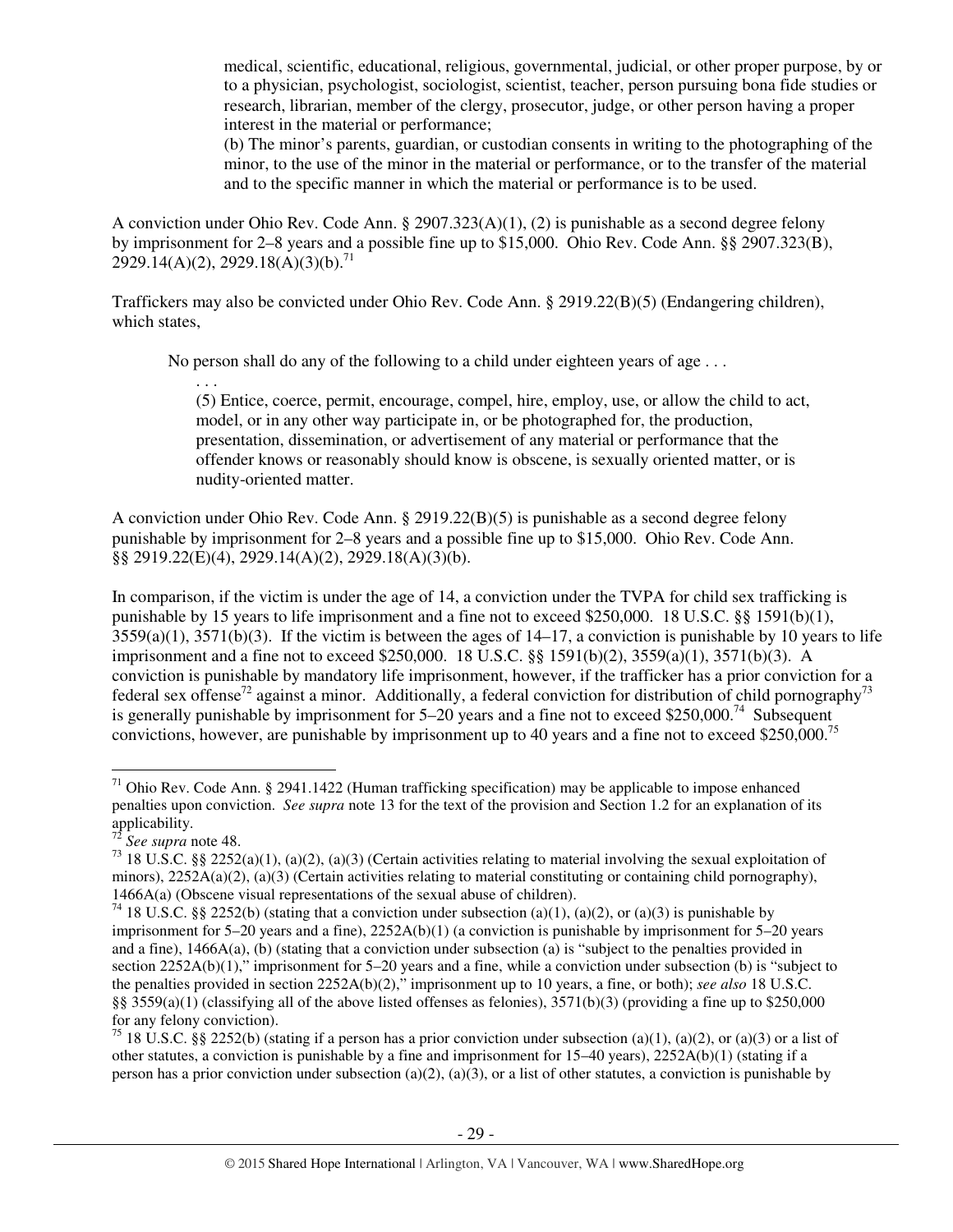*3.3 Using the Internet or electronic communications to lure, entice, recruit or sell commercial sex acts with a minor is a separate crime or results in an enhanced penalty for traffickers.* 

Although Ohio Rev. Code Ann. § 2907.07(C), (D) (Importuning)<sup>76</sup> makes it illegal to use the Internet or electronic communications solicit a child under 16 to engage in sexual activity, Ohio Rev. Code Ann. § 2907.07(C), (D) is most likely inapplicable to traffickers because Ohio Rev. Code Ann. § 2907.07(C), (D) requires the offender, and not a third party, to engage in the sexual activity with the minor. Ohio Rev. Code Ann. § 2907.07(C), (D).

## *3.4 Financial penalties for traffickers, including asset forfeiture, are sufficiently high.*

Traffickers may be required to pay fines. Traffickers convicted under Ohio Rev. Code Ann. § 2905.32 (Trafficking in persons) may be ordered to pay up to \$20,000, while those convicted under  $\S 2919.22(B)(5)$ (Endangering children) may be ordered to pay a possible fine up to \$15,000. Ohio Rev. Code Ann. §§ 2905.32(E), 2907.22(B), 2929.18(A)(3)(b). Traffickers convicted under Ohio Rev. Code Ann. § 2709.21(A)(2) (Compelling prostitution) and § 2907.22(A) (Promoting prostitution) may be ordered to pay fines up to \$10,000, while traffickers convicted under Ohio Rev. Code Ann. § 2907.23(A),(B) (Procuring) face a possible fine up to \$5,000. Ohio Rev. Code Ann. §§ 2907.21(C), 2907.23(C), 2929.14(A)(4), 2929.18(A)(3)(c), (d). If convicted under Ohio Rev. Code Ann. § 1315.55(A) (Additional money laundering prohibitions), a trafficker may be ordered to pay a possible fine of the greater of \$75,000 or up to "twice the value of the property involved," and a possible additional fine of up to 3 times the "value of the property involved in the transaction," which will "be paid to the state treasury to the credit of the general revenue fund." Ohio Rev. Code Ann. §§ 2923.32(B)(2), 2929.18(A)(3)(a), (b), 1315.99(C), 1315.55(B). Finally, a trafficker convicted under Ohio Rev. Code Ann. § 2907.19 (Advertising sexual activity for hire) is subject to fines up to \$7,500.

Ohio Rev. Code Ann. § 2929.18(B)(8)(a) (Financial sanctions; restitution; reimbursements) requires traffickers convicted of an offense committed in furtherance of human trafficking to make restitution, while traffickers convicted of other crimes also may be ordered to make restitution under Ohio Rev. Code Ann. § 2929.18(A)(1), which states,

[T]he court imposing a sentence upon an offender for a felony may sentence the offender to any financial sanction or combination of financial sanctions authorized under this section . . .

(1) Restitution by the offender to the victim of the offender's crime or any survivor of the victim, in an amount based on the victim's economic loss. If the court imposes restitution, the court shall order that the restitution be made to the victim in open court, to the adult probation department that serves the county on behalf of the victim, to the clerk of courts, or to another agency designated by the court. If the court imposes restitution, at sentencing, the court shall determine the amount of restitution to be made by the offender. If the court imposes restitution, the court may base the amount of restitution it orders on an amount recommended by the victim, the offender, a presentence investigation report, estimates or receipts indicating the cost of repairing or replacing property, and other information, provided that the amount the court orders as restitution shall not exceed the amount of the economic loss suffered by the victim as a direct and proximate result of the commission of the offense.

Traffickers convicted of an offense such as of Ohio Rev. Code Ann. § 2905.32, § 2907.21(A)(2)–(4), and § 2907.22(A) also may be subject to asset forfeiture under Ohio Rev. Code Ann. § 2981.04 (Criminal forfeiture proceedings). Ohio Rev. Code Ann. § 2981.02(A) (Property subject to forfeiture; determination of use or intended

a fine and imprisonment for  $15-40$  years),  $1466A(a)$ , (b) (stating that the penalty scheme for section  $2252A(b)$ applies); *see also* 18 U.S.C. §§ 3559(a)(1) (classifying all of the above listed offenses as felonies), 3571(b)(3) (providing a fine up to \$250,000 for any felony conviction).

<sup>76</sup> *See supra* section 2.5 for the provisions of Ohio Rev. Code Ann. § 2907.07(C), (D).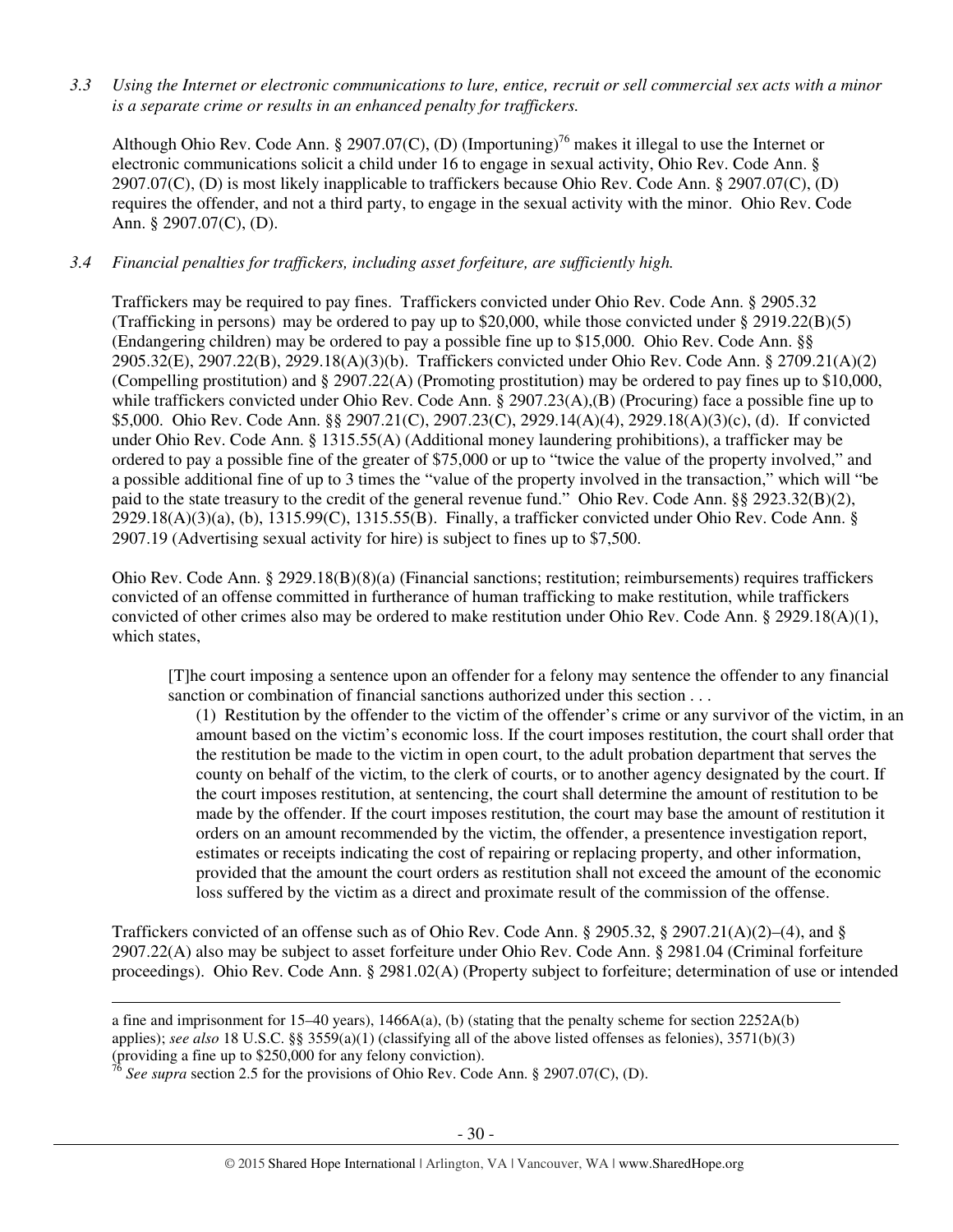use of instrumentality; motor vehicle law exclusion) states that property is subject to forfeiture if it is contraband and proceeds<sup>77</sup> of any offense<sup>78</sup> or any instrumentality "used, or intended to be used, in the commission . . . of . . . [a] felony; [a] misdemeanor, when forfeiture is specifically authorized by a section of the Revised Code or by a municipal ordinance that creates the offense or sets forth its penalties; [or an] attempt to commit, complicity in committing, or a conspiracy to commit an offense of the type described in divisions (A)(3)(a) and (b) of this section." Ohio Rev. Code Ann. § 2981.02(A)(1)-(3).

Seizure of this property is governed by Ohio Rev. Code Ann. §2981.06 (Seizure of forfeited or other property – disposition) which states in subsection (A),

Upon the entry of a forfeiture order under section 2981.04 or 2981.05 of the Revised Code, if necessary, the court shall order an appropriate law enforcement officer to seize the forfeited property on conditions that the court considers proper.

Property may be forfeited pursuant to a criminal process in Ohio Rev. Code Ann. §2981.04 or a civil process in Ohio Rev. Code Ann. §2981.05. Disposal of forfeited property is governed by Ohio Rev. Code Ann. § 2981.12, which outlines differing disposals for a variety of property types.

*3.5 Convicted traffickers are required to register as sex offenders.* 

Traffickers will be required to register as Tier I sex offenders/child-victim offenders if convicted under Ohio Rev. Code Ann. § 2907.22 (Promoting prostitution). Ohio Rev. Code Ann. § 2950.01(E)(1)(a).If convicted under Ohio Rev. Code Ann. § 2907.21 (Compelling prostitution), § 2905.32 (Trafficking in persons), § 2907.321 (Pandering obscenity involving minor), or § 2907.322 (Pandering sexually oriented matter involving a minor), traffickers will have to register as Tier II sex offenders/child-victim offenders. Ohio Rev. Code Ann. §  $2950.01(F)(1)(g)$ .

Ohio Rev. Code Ann. § 2950.04(A)(1)(a) (Duty to register and comply with registration requirements) requires a person convicted of a "sexually oriented offense" to register as a sex offender. Ohio Rev. Code Ann. § 2950.01(A) (Definitions)<sup>79</sup> defines a sexually oriented offenses to include convictions under Ohio Rev. Code Ann. § 2905.32, § 2907.21, § 2907.22, § 2907.321, and § 2907.322.

*3.6 Laws relating to termination of parental rights for certain offenses include sex trafficking or commercial sexual exploitation of children (CSEC) offenses in order to remove the children of traffickers from their control and potential exploitation.* 

 $77$  Ohio Rev. Code Ann. § 2981.01(B)(11) states,

l

- (11) "Proceeds" means both of the following:
	- (a) In cases involving unlawful goods, services, or activities, "proceeds" means any property derived directly or indirectly from an offense. "Proceeds" may include, but is not limited to, money or any other means of exchange. "Proceeds" is not limited to the net gain or profit realized from the offense. (b) In cases involving lawful goods or services that are sold or provided in an unlawful manner, "proceeds" means the amount of money or other means of exchange acquired through the illegal transactions resulting in the forfeiture, less the direct costs lawfully incurred in providing the goods or services. The lawful costs deduction does not include any part of the overhead expenses of, or income taxes paid by, the entity providing the goods or services. The alleged offender or delinquent child has the burden to prove that any costs are lawfully incurred.

<sup>79</sup> *See supra* section 2.10 for the text of Ohio Rev. Code Ann. § 2950.01(A).

<sup>78</sup> *See supra* note 55 for the definition of "offense."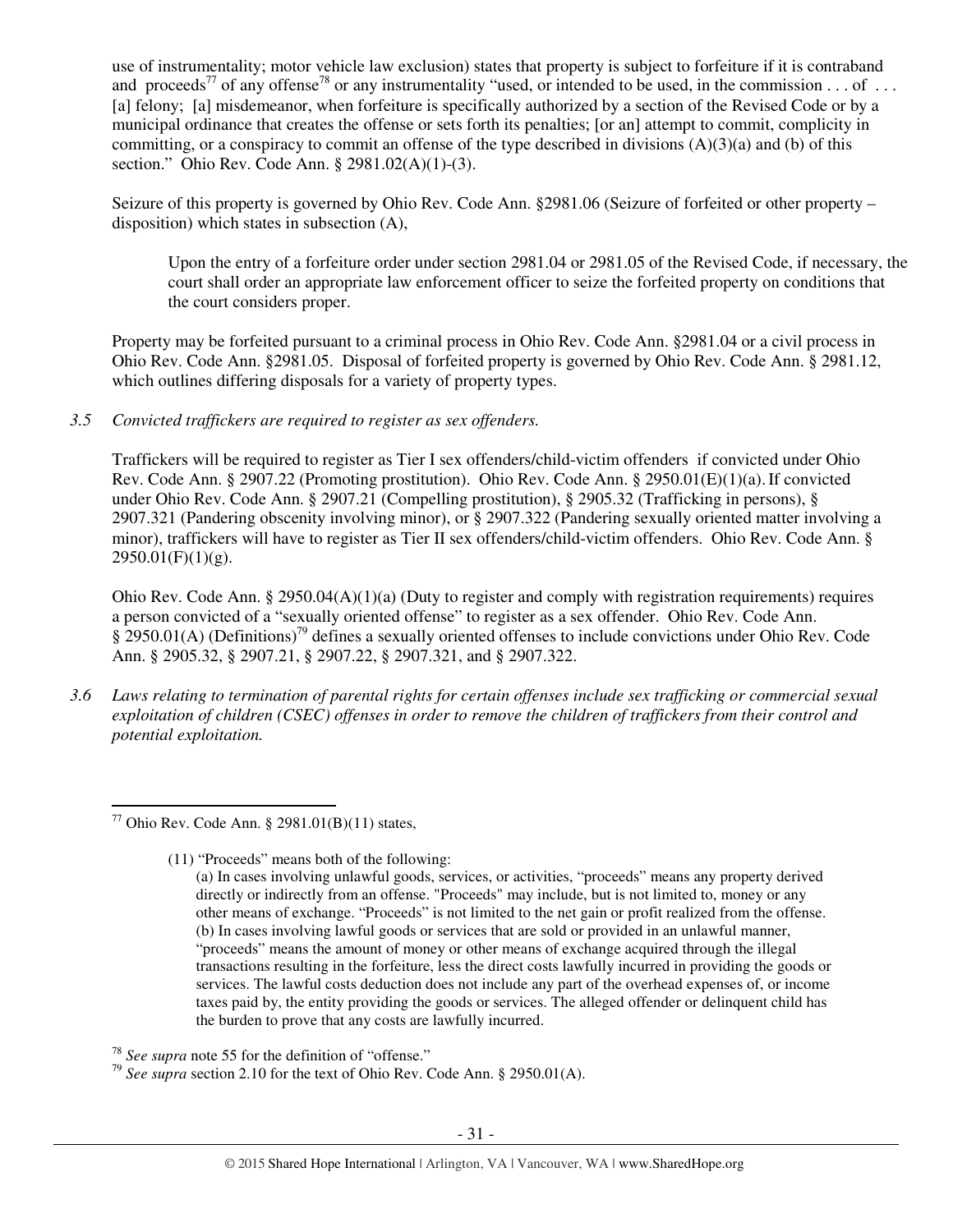While convictions for certain enumerated crimes constitute grounds for the termination of parental rights, Ohio Rev. Code Ann. § 2905.32 (Trafficking in persons) is not included among those crimes. Ohio Admin. Code § 5101:2-42-95(A)(1)(a) (Obtaining permanent custody: termination of parental rights) states,

Unless the public children services agency (PCSA) or private child placing agency (PCPA) has compelling reasons for not pursuing a request for permanent custody of a child, the agency, pursuant to section 2151.413 [Motion requesting permanent custody] of the Revised Code, shall petition the court that issued the current order of disposition to request permanent custody of a child when any of the following conditions are present:

(1) A court of competent jurisdiction has determined that the parent from whom the child was removed has:

(a) Been convicted of or pleaded guilty to one of the following:

. . . .

(iii) An offense under division  $(B)(2)$  of section 2919.22 (endangering children) of the Revised Code or under existing or former law of this state, any other state, or the United States that is substantially equivalent to the offense described in that section and the child, a sibling of the child, or another child who lived in the parent's household at the time of the offense.

(iv) An offense under section 2907.02 (rape), 2907.03 (sexual battery), 2907.04 (sexual corruption of a minor), 2907.05 (gross sexual imposition), or 2907.06 (sexual imposition) of the Revised Code or under existing or former law of this state, any other state, or the United States that is substantially equivalent to an offense described in those sections and the victim of the offense is the child, a sibling of the child, or another child who lived in the parent's household at the time of the offense.

(v) A conspiracy or attempt to commit, or complicity to committing, an offense described in paragraph  $(A)(1)(a)(i)$  or  $(A)(1)(a)(iv)$  of this rule.

While human trafficking is not an offense which constitutes termination of parental rights and award of custody to one parent for purposes of obtaining parental custody, the court is required to consider convictions for human trafficking or conspiracy to commit human trafficking as evidence in determination of whether to enter a finding of custodial termination against both parents. Ohio Rev. Code Ann. § 2151.414 (E) states,

If the court determines, by clear and convincing evidence . . . that one or more of the following exists as to each of the child's parents, the court shall enter a finding that the child cannot be placed with either parent within a reasonable time or should not be placed with either parent:

- (7) The parent has been convicted or plead guilty to one of the following:
	- (e) An offense under section 2905.32 [Trafficking in persons], 2907.21 [Compelling prostitution], or 2907.22 [Promoting prostitution] of the Revised Code or under an existing or former law of this state, any other state, or the United States that is substantially equivalent to the offense described in that section and the victim of the offense is the child, a sibling of the child, or another child who lived in the parent's household at the time of the offense; (f) A conspiracy or attempt to commit, or complicity in committing, an offense described in division  $(E)(7)(e)$  of this section.
- 3.6.1 Recommendation: Amend Ohio Admin. Code § 5101:2-42-95(A)(1)(a) (Obtaining permanent custody: termination of parental rights) to include convictions under Ohio Rev. Code Ann. § 2905.32 (Trafficking in persons) when the sex trafficking victim is a minor and Ohio's other CSEC crimes as grounds for termination of parental rights.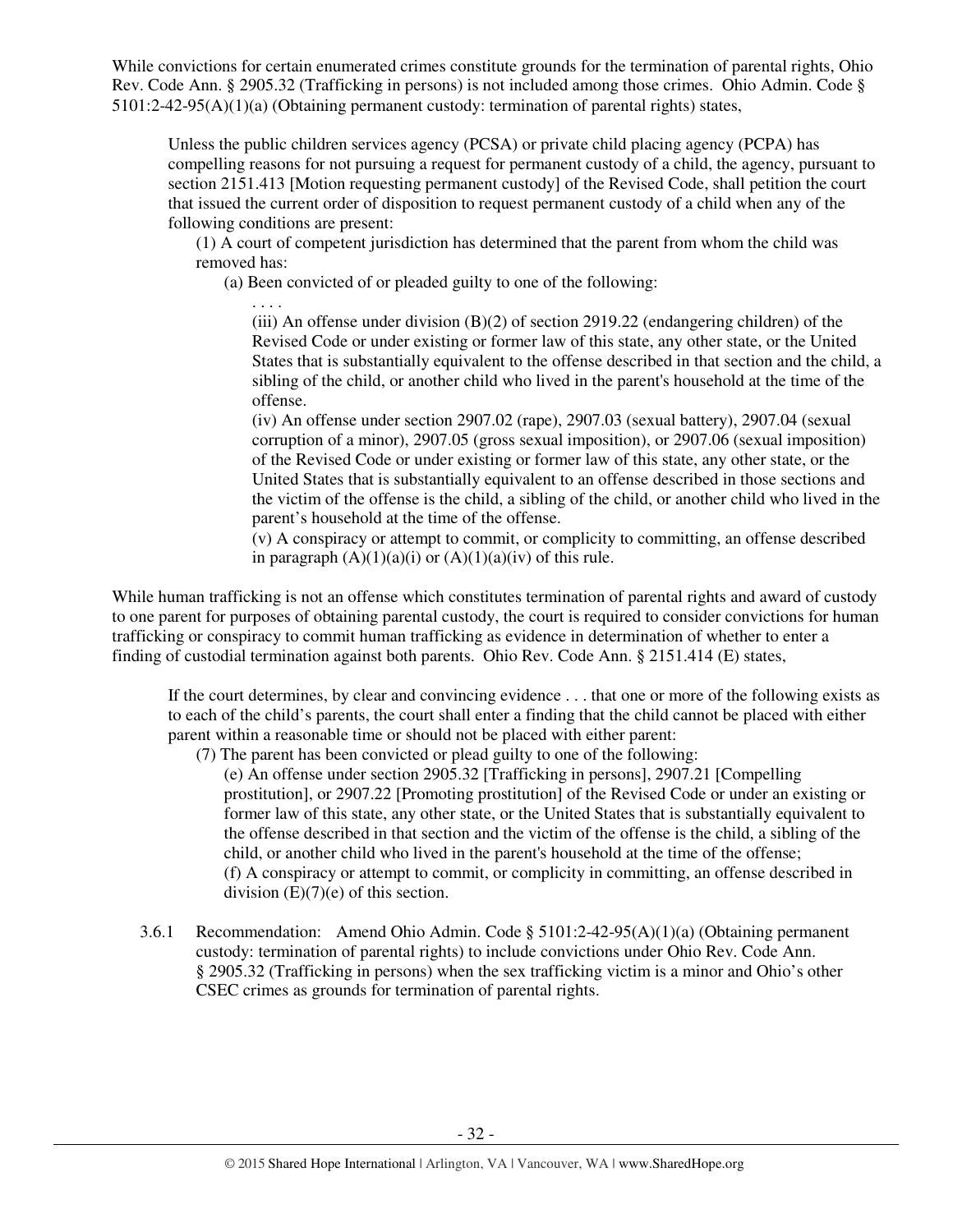#### **FRAMEWORK ISSUE 4: CRIMINAL PROVISIONS FOR FACILITATORS**

#### *Legal Components:*

- *4.1 The acts of assisting, enabling, or financially benefitting from child sex trafficking are included as criminal offenses in the state sex trafficking statute.*
- *4.2 Financial penalties, including asset forfeiture laws, are in place for those who benefit financially from or aid and assist in committing domestic minor sex trafficking.*

*\_\_\_\_\_\_\_\_\_\_\_\_\_\_\_\_\_\_\_\_\_\_\_\_\_\_\_\_\_\_\_\_\_\_\_\_\_\_\_\_\_\_\_\_\_\_\_\_\_\_\_\_\_\_\_\_\_\_\_\_\_\_\_\_\_\_\_\_\_\_\_\_\_\_\_\_\_\_\_\_\_\_\_\_\_\_\_\_\_\_\_\_\_\_* 

- *4.3 Promoting and selling child sex tourism is illegal.*
- *4.4 Promoting and selling child pornography is illegal.*

### *Legal Analysis:*

*4.1 The acts of assisting, enabling, or financially benefitting from child sex trafficking are included as criminal offenses in the state sex trafficking statute.* 

Ohio Rev. Code Ann. § 2905.32 (Trafficking in persons) does not criminalize assisting, enabling, or financially benefitting from domestic minor sex trafficking, but may apply to facilitators who knowingly "harbor" or "transport . . . a minor under the age of 16 "[t]o engage in sexual activity for hire . . . [t]o engage in performance for hire that is obscene, sexually oriented, or nudity oriented . . . [or] [t]o be a model or participant for hire in the production of material that is obscene, sexually oriented, or nudity oriented." A conviction under Ohio Rev. Code Ann. § 2905.32 $^{80}$  is punishable as a first degree felony by imprisonment for 10–15 years and a possible fine up to \$20,000. Ohio Rev. Code Ann. §§ 2905.32(E), 2929.18(A)(3)(a).<sup>81</sup>

Pursuant to Ohio Rev. Code Ann. § 2907.23(A),(B) (Procuring), a facilitator may be convicted for procuring a patron, directing patrons or knowingly permitting premises to be used for prostitution. If the minor, procured for commercial sexual activity, is under 16 years of age, a conviction may result in a felony of the fourth degree, which is punishable by imprisonment for  $6-18$  months<sup>82</sup> and a possible fine up to \$5,000. Ohio Rev. Code Ann. §§ 2907.23(C), 2929.14(A)(4), 2929.18(A)(3)(d). If the minor is 16 or 17 years of age at the time of the violation, a conviction may result in a felony of the fifth degree, which is punishable by imprisonment for 6–12 months<sup>83</sup> with "a presumption in favor of a prison term" and a possible fine up to \$2,500. Ohio Rev. Code Ann. §§ 2929.13(D), 2929.14(A)(5), 2929.18(A)(3)(e). These penalties apply even if the facilitator did not know the age of the minor.

Facilitators who knowingly "[i]nduce, procure, . . . or otherwise facilitate . . . a minor to engage in sexual activity for hire" may be convicted under Ohio Rev. Code Ann. § 2907.21(A)(2) (Compelling prostitution).<sup>84</sup> A conviction under Ohio Rev. Code Ann. § 2907.21(A)(2) is punishable as a third degree felony by imprisonment for 9–36 months<sup>85</sup> and a possible fine up to \$10,000. Ohio Rev. Code Ann. §§ 2907.21(C), 2929.14(A)(3)(b), 2929.18(A)(3)(c). However, if the facilitator convicted under Ohio Rev. Code Ann. § 2907.21(A)(2) committed the offense "in furtherance of human trafficking," enhanced penalties apply under Ohio Rev. Code Ann. § 2941.1422 (Human trafficking specification)<sup>86</sup> and § 2929.14(B)(7) (Basic prison terms). Ohio Rev. Code Ann. § 2907.21(C). In such a case, a conviction under Ohio Rev. Code Ann. § 2907.21(A)(2) is punishable as a

<sup>80</sup> *See supra* Section 1.1 for the provisions of Ohio Rev. Code Ann. § 2905.32.

<sup>&</sup>lt;sup>81</sup> See supra Section 1.1 for the provisions of Ohio Rev. Code Ann. § 2929.18 (Financial sanctions; restitution;

reimbursements).

<sup>82</sup> *See supra* note 18.

<sup>83</sup> *See supra* note 19.

<sup>84</sup> *See supra* Section 1.2 for a detailed explanation and the text of Ohio Rev. Code Ann. § 2907.21.

<sup>85</sup> *See supra* note 11.

<sup>86</sup> *See supra* Section 1.2 for a detailed explanation and the text of Ohio Rev. Code Ann. § 2941.1422.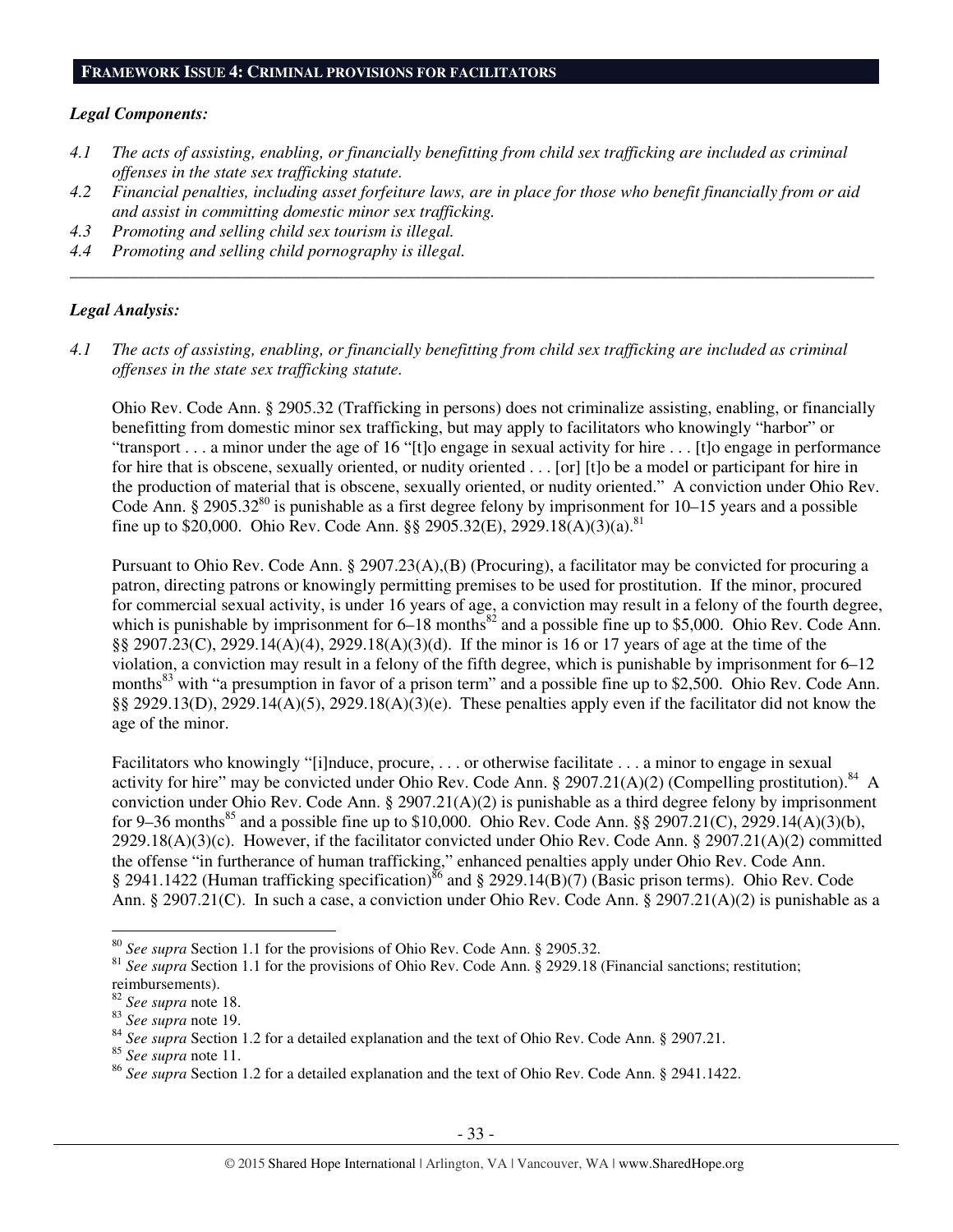third degree felony by mandatory imprisonment for 3 years and a possible fine up to \$10,000. Ohio Rev. Code Ann. §§ 2907.21(C), 2929.14(A)(3)(b), (B)(7)(a)(ii), 2929.18(A)(3)(c).

Facilitators also may be convicted under Ohio Rev. Code Ann. § 2907.22(A) (Promoting prostitution).<sup>87</sup> Where the victim is a minor,<sup>88</sup> a conviction under Ohio Rev. Code Ann. § 2907.22(A) is punishable as a third degree felony by imprisonment for 9–36 months and a possible fine up to \$10,000. Ohio Rev. Code Ann. §§ 2907.22(B), 2929.14(A)(3)(b), 2929.18(A)(3)(c). If a facilitator convicted under Ohio Rev. Code Ann. § 2907.22(A) committed the offense "in furtherance of human trafficking," enhanced penalties apply pursuant to Ohio Rev. Code Ann. § 2941.1422 and § 2929.14(B)(7). In such a case, a conviction under Ohio Rev. Code Ann. § 2907.22(A) is punishable as a third degree felony by mandatory imprisonment for 3 years and a possible fine up to \$10,000. Ohio Rev. Code Ann. §§ 2907.22(B), 2929.14(A)(3)(b), (B)(7)(a)(ii), 2929.18(A)(3)(c).

Pursuant to Ohio Rev. Code Ann. § 2921.32(A) (Obstructing justice), no person will "hinder the discovery, apprehension, prosecution, conviction, or punishment of another for crime or to assist another to benefit from the commission of a crime." If the crime is trafficking in persons, obstructing justice is a felony of the second degree, which is punishable by imprisonment for 2–8 years and a possible fine up to \$15,000. Ohio Rev. Code Ann. §§ 2921.32(C)(6), 2929.14(A)(2), 2929.18(A)(3)(b).

Facilitators also may face prosecution under Ohio's laws relating to money laundering. Ohio Rev. Code Ann. § 1315.55(A).<sup>89</sup> A conviction under Ohio Rev. Code Ann. § 1315.55(A) (Additional money laundering prohibitions) is punishable as a third degree felony by imprisonment for 9–36 months and a possible fine of the greater of \$7,500 or up to "twice the value of the property involved," and a possible additional fine of up to 3 times the "value of the property involved in the transaction," which will "be paid to the state treasury to the credit of the general revenue fund." Ohio Rev. Code Ann. §§ 1315.99(C), 1315.55(B), 2929.14(A)(3)(b).

- 4.1.1 Recommendation: Amend Ohio Rev. Code Ann. § 2905.32 (Trafficking in persons) to include assisting, enabling, or financially benefitting from domestic minor sex trafficking.
- *4.2 Financial penalties, including asset forfeiture laws, are in place for those who benefit financially from or aid and assist in committing domestic minor sex trafficking.*

Facilitators may be required to pay fines. Facilitators convicted under Ohio Rev. Code Ann. § 2905.32 (Trafficking in persons) may be ordered to pay a possible fine up to \$20,000, while facilitators convicted under Ohio Rev. Code Ann. § 2709.21(A)(2) (Compelling prostitution) and § 2907.22(A) (Promoting prostitution) may be ordered to pay fines up to \$10,000. Ohio Rev. Code Ann. §§ 2905.32(E), 2907.21(C), 2907.22(B), 2929.18(A)(3)(c). Persons convicted under Ohio Rev. Code Ann. § 2923.32 (Engaging in a pattern of corrupt activity; forfeiture) face a possible fine up to \$20,000 or 3 times the greater of "the gross value gained" or "the gross loss caused," and may be ordered to pay court and investigation costs, while those convicted under Ohio Rev. Code Ann. § 1315.55(A) (Additional money laundering prohibitions) may be ordered to pay a possible fine of the greater of \$7,500 or up to "twice the value of the property involved," and a possible additional fine of up to 3 times the "value of the property involved in the transaction," which will "be paid to the state treasury to the credit of the general revenue fund." Ohio Rev. Code Ann. §§ 2923.32(B)(2), 2929.18(A)(3)(a), 1315.99(C), 1315.55(B).

Ohio Rev. Code Ann. § 2929.18(B)(8)(a) (Financial sanctions; restitution; reimbursements)<sup>90</sup> requires facilitators convicted of an offense committed in furtherance of human trafficking to make restitution, while traffickers

<sup>87</sup> *See supra* Section 1.2 for the provisions of Ohio Rev. Code Ann. § 2907.22(A).

<sup>88</sup> *See supra* note 16 for the text of Ohio Rev. Code Ann. § 2907.22(B).

<sup>&</sup>lt;sup>89</sup> See supra Section 3.1 for the provisions of Ohio Rev. Code Ann. § 1315.55.

<sup>90</sup> *See supra* Section 3.4 for the provisions of Ohio Rev. Code Ann. § 2929.18(B)(8)(a).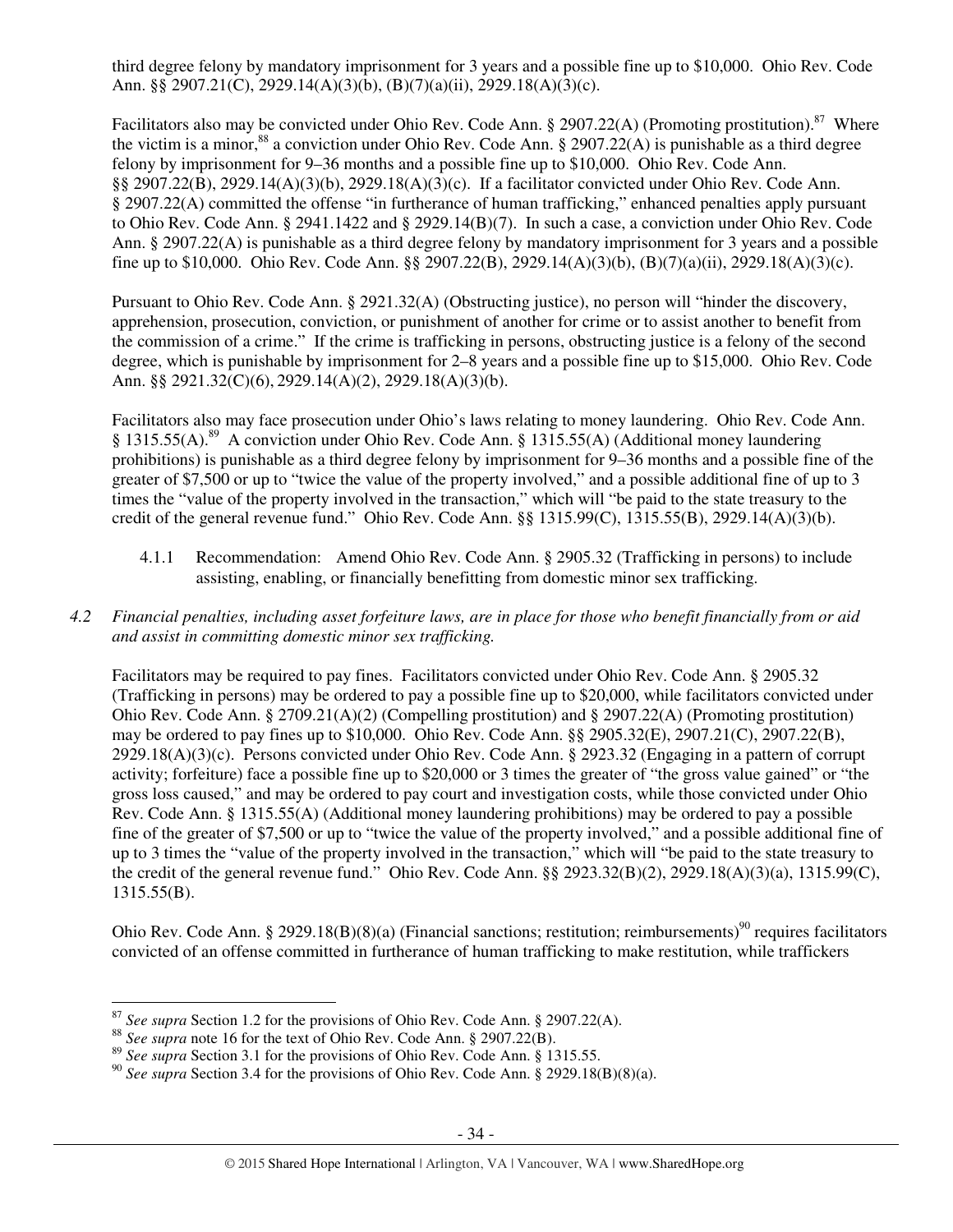convicted of other crimes also may be ordered to make restitution under Ohio Rev. Code Ann. § 2929.18(A)(1) for a "victim's economic loss."

Facilitators convicted of an offense<sup>91</sup> such as Ohio Rev. Code Ann. § 2905.32, § 2907.21(A)(2), or § 2907.22(A) also may be subject to asset forfeiture under Ohio Rev. Code Ann. § 2981.04 (Criminal forfeiture proceedings). Ohio Rev. Code Ann. § 2981.02(A) (Property subject to forfeiture; determination of use or intended use of instrumentality; motor vehicle law exclusion) states that property is subject to forfeiture if it is contraband and proceeds<sup>92</sup> of any offense<sup>93</sup> and any instrumentality "used, or intended to be used, in the commission . . . of . . . [a] felony; [a] misdemeanor, when forfeiture is specifically authorized by a section of the Revised Code or by a municipal ordinance that creates the offense or sets forth its penalties; [or an] attempt to commit, complicity in committing, or a conspiracy to commit an offense of the type described in divisions  $(A)(3)(a)$  and (b) of this section." Ohio Rev. Code Ann. § 2981.02(A)(1)-(3).

Seizure of this property is governed by Ohio Rev. Code Ann. §2981.06 (Seizure of forfeited or other property disposition) which states in subsection (A),

Upon the entry of a forfeiture order under section 2981.04 or 2981.05 of the Revised Code, if necessary, the court shall order an appropriate law enforcement officer to seize the forfeited property on conditions that the court considers proper.

Property may be forfeited pursuant to a criminal process in Ohio Rev. Code Ann. §2981.04 or a civil process in Ohio Rev. Code Ann. §2981.05. Disposal of forfeited property is governed by Ohio Rev. Code Ann. § 2981.12, which outlines differing disposals for a variety of property types. Additionally, Ohio Rev. Code Ann. §  $2923.32(B)(3)^{94}$  expressly requires facilitators convicted of engaging in a pattern of corrupt activity to forfeit property "used in the course of," or "derived from," a violation of Ohio Rev. Code Ann. § 2923.32.

*4.3 Promoting and selling child sex tourism is illegal.* 

Ohio does not specifically prohibit child sex tourism.

- 4.3.1 Recommendation: Enact a law that specifically prohibits selling or offering to sell travel services that include or facilitate travel for the purpose of engaging in commercial sexual exploitation of a minor or prostitution of a minor, if occurring in Ohio.
- *4.4 Promoting and selling child pornography is illegal.*

Ohio criminalizes both promoting and selling child pornography. Ohio Rev. Code Ann. § 2907.321(A)(2), (4) (Pandering obscenity involving a minor) states,

No person, with knowledge of the character of the material or performance involved, shall do any of the following:

. . .

. . .

(2) Promote or advertise for sale or dissemination; sell, deliver, disseminate, display, exhibit, present, rent, or provide; or offer or agree to sell, deliver, disseminate, display, exhibit, present, rent, or provide, any obscene material that has a minor as one of its participants or portrayed observers;

<sup>91</sup> *See supra* note 55.

<sup>&</sup>lt;sup>92</sup> *See supra* note 77 for the definition of "proceeds."

<sup>&</sup>lt;sup>93</sup> See supra note 55 for the definition of "offense."

<sup>94</sup> *See supra* Section 3.4 for the provisions of Ohio Rev. Code Ann. § 2923.32(B)(3).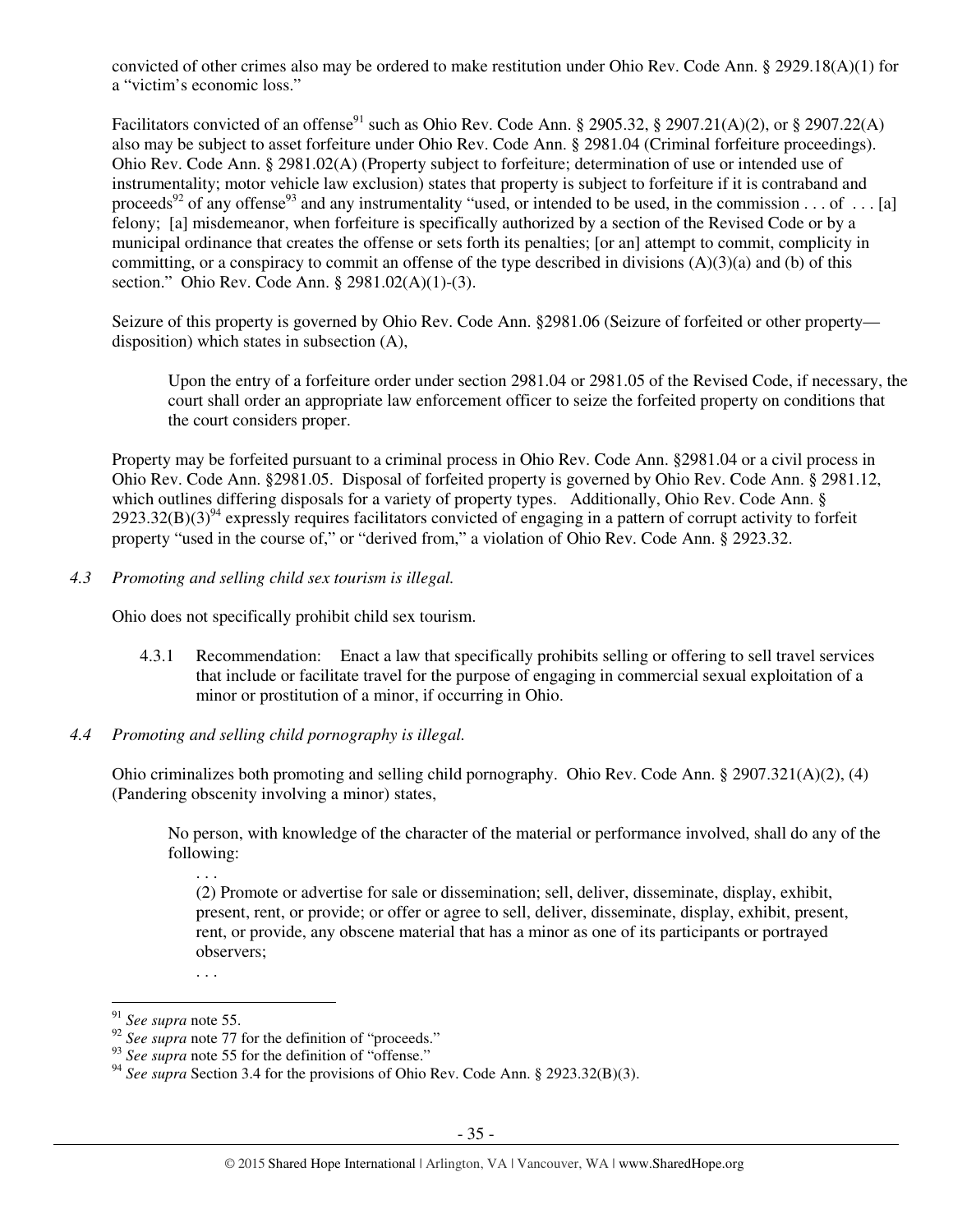(4) Advertise or promote for presentation, present, or participate in presenting an obscene performance that has a minor as one of its participants.

A conviction under Ohio Rev. Code Ann. § 2907.321(A)(2), (4), is punishable as a second degree felony by imprisonment for 2–8 years and a possible fine up to \$15,000. Ohio Rev. Code Ann. §§ 2907.321(C), 2929.14(A)(2), 2929.18(A)(3)(b).

Similarly, Ohio Rev. Code Ann. § 2907.322(A)(2), (4) (Pandering sexually oriented matter involving a minor) states,

No person, with knowledge of the character of the material or performance involved, shall do any of the following:

(2) Advertise for sale or dissemination, sell, distribute, transport, disseminate, exhibit, or display any material that shows a minor participating or engaging in sexual activity, masturbation, or bestiality;

. . .

. . .

(4) Advertise for presentation, present, or participate in presenting a performance that shows a minor participating or engaging in sexual activity, masturbation, or bestiality;

A conviction under Ohio Rev. Code Ann. § 2907.322(A)(1)–(4),(6) is punishable as a second degree felony by imprisonment for 2–8 years and a possible fine up to \$15,000. Ohio Rev. Code Ann. §§ 2907.322(C), 2929.14(A)(2), 2929.18(A)(3)(b).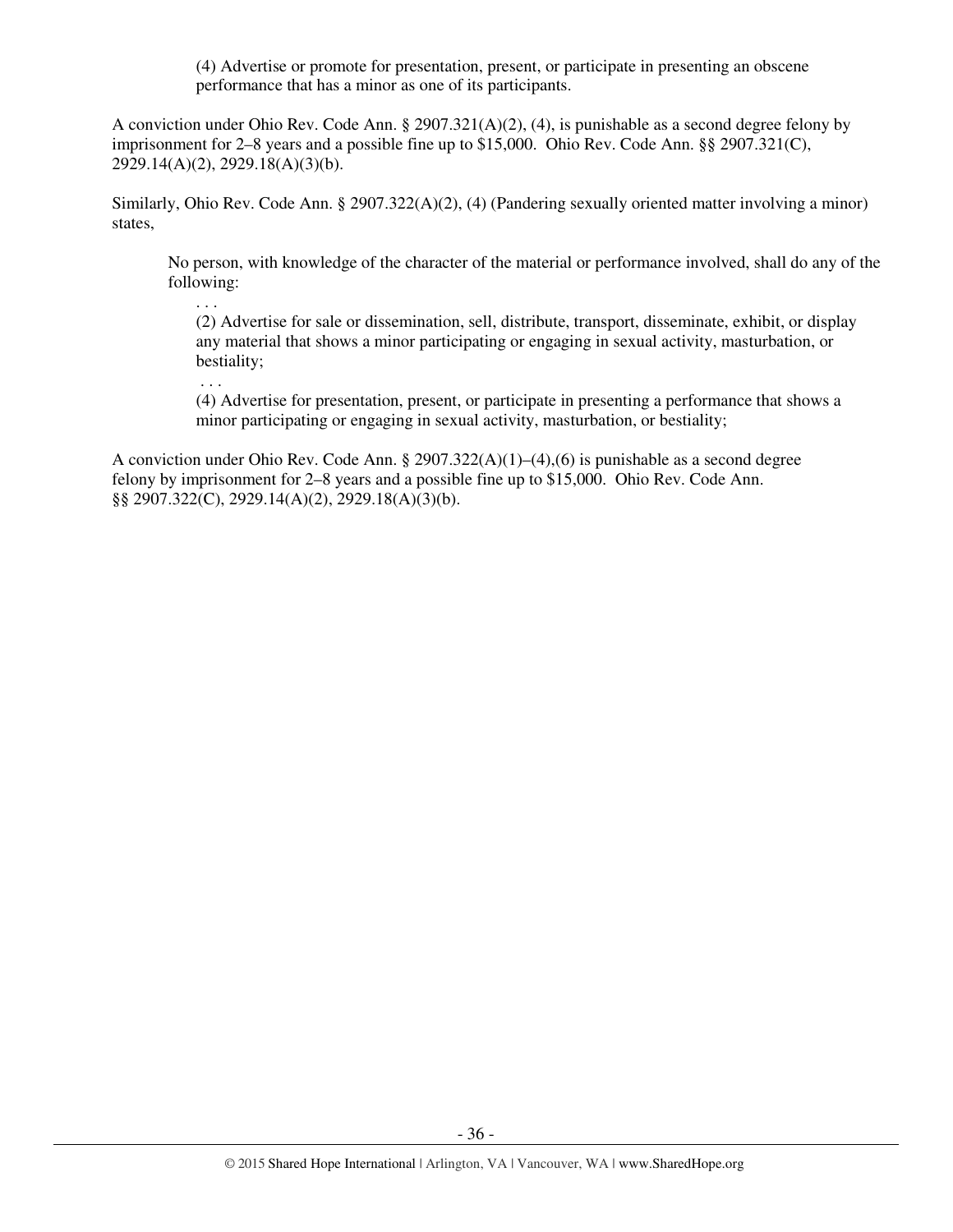#### **FRAMEWORK ISSUE 5: PROTECTIVE PROVISIONS FOR THE CHILD VICTIMS**

#### *Legal Components:*

- *5.1 Statutorily-mandated victim services define "victim" to specifically include victims of domestic minor sex trafficking or commercial sexual exploitation of children (CSEC) to ensure prompt identification and access to victims' rights and services.*
- *5.2 The state sex trafficking statute expressly prohibits a defendant from raising consent of the minor to the commercial sex acts as a defense.*
- *5.3 Prostitution laws apply only to adults, preventing criminalization of minors under 18 for prostitution offenses.*
- *5.4 State law provides a non-punitive avenue to specialized services through one or more points of entry.*
- *5.5 Commercial sexual exploitation is identified as a type of abuse and neglect within child protection statutes.*
- *5.6 The definition of "caregiver" or another related term in the child welfare statutes is not a barrier to a sex trafficked child accessing the protection of child welfare.*
- *5.7 Crime victims' compensation is specifically available to a child victim of sex trafficking or commercial sexual exploitation of children (CSEC) without regard to ineligibility factors.*
- *5.8 Victim-friendly procedures and protections are provided in the trial process for minors under 18.*
- *5.9 Expungement or sealing of juvenile delinquency records resulting from arrests or adjudications for prostitution-related offenses committed as a result of, or in the course of, the commercial sexual exploitation of a minor is available within a reasonable time after turning 18.*
- *5.10 Victim restitution and civil remedies for victims of domestic minor sex trafficking or commercial sexual exploitation of children (CSEC) are authorized by law.*
- *5.11 Statutes of limitations for civil and criminal actions for child sex trafficking or commercial sexual exploitation of children (CSEC) offenses are eliminated or lengthened sufficiently to allow prosecutors and victims a realistic opportunity to pursue criminal action and legal remedies.*

*\_\_\_\_\_\_\_\_\_\_\_\_\_\_\_\_\_\_\_\_\_\_\_\_\_\_\_\_\_\_\_\_\_\_\_\_\_\_\_\_\_\_\_\_\_\_\_\_\_\_\_\_\_\_\_\_\_\_\_\_\_\_\_\_\_\_\_\_\_\_\_\_\_\_\_\_\_\_\_\_\_\_\_\_\_\_\_\_\_\_\_\_\_* 

## *Legal Analysis:*

 $\overline{a}$ 

*5.1 Statutorily-mandated victim services define "victim" to specifically include victims of domestic minor sex trafficking or commercial sexual exploitation of children (CSEC) to ensure prompt identification and access to victims' rights and services.* 

In the context of Ohio statute's chapter of victim's rights, Ohio Rev. Code Ann. § 2930.01(H)(1) (Definitions) defines a "victim" as the following:

A person who is identified as the victim of a crime<sup>95</sup> or specified delinquent act in a police report or in a complaint, indictment, or information that charges the commission of a crime and that provides the basis for the criminal prosecution or delinquency proceeding and subsequent proceedings to which this chapter makes reference.

For purposes of preliminary hearings during criminal proceedings, "victim" is defined under Ohio Rev. Code Ann. § 2937.11 as

Any person who is less than sixteen years of age who was a victim of a violation of section 290532 [Trafficking in persons] of the Revised Code or against whom was directed any conduct that constitutes, or is an element of, a violation of 2905.32 of the Revised Code.

<sup>&</sup>lt;sup>95</sup> Ohio Rev. Code Ann. § 2930.01(A)(1) defines "crime" in part as "[a] felony."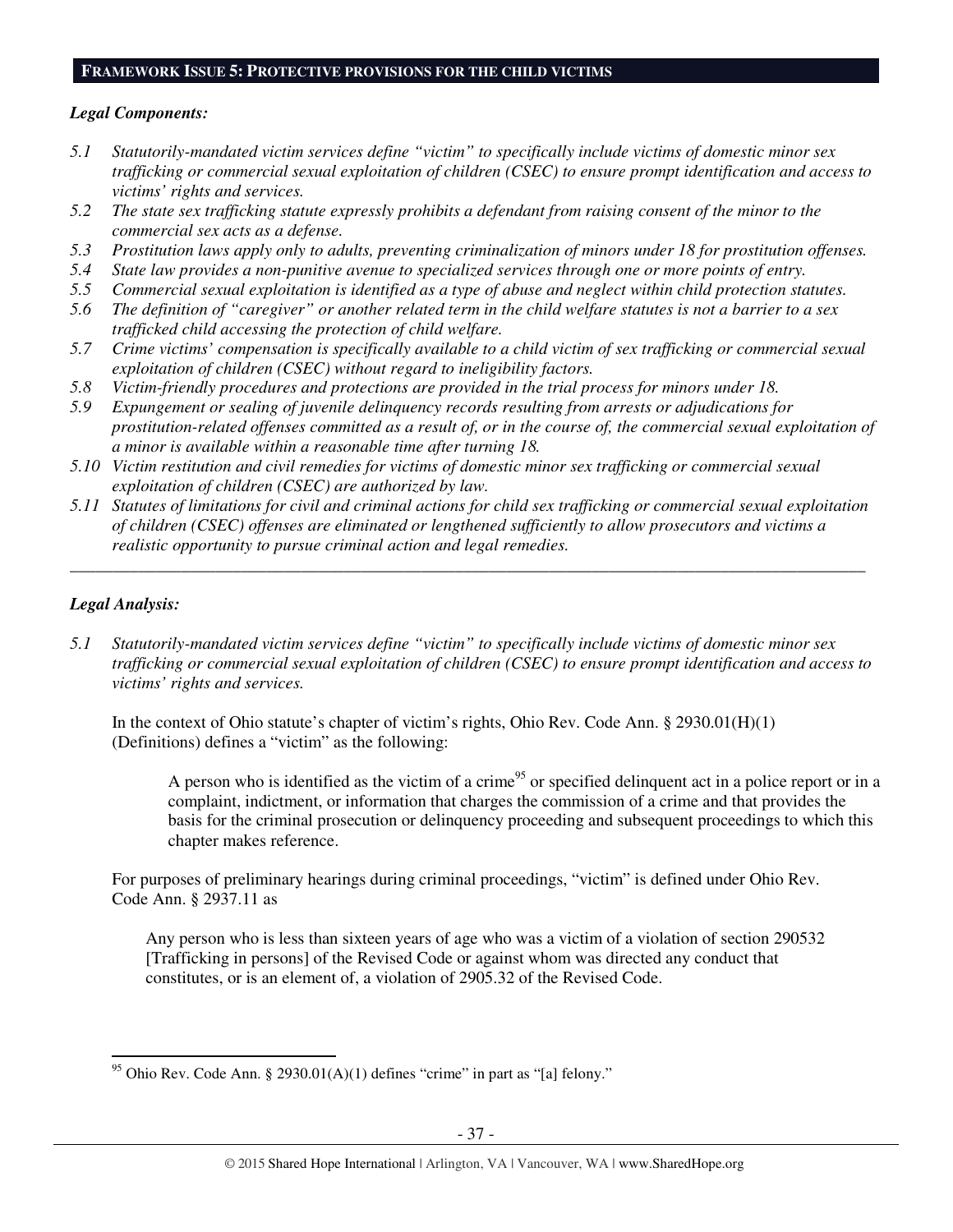For purposes of crime victims' compensation, Ohio Rev. Code Ann. § 2743.51(L)(1) (Definitions) defines a victim as including "a person who suffers personal injury or death as a result of . . . [c]riminally injurious conduct."<sup>96</sup>

- 5.1.1 Recommendation: Amend Ohio Rev. Code Ann. § 2930.01 (Definitions) to expressly specify that human trafficking and CSEC victims qualify as victims for purposes of victims' services without requiring that the victim provide the basis for the criminal prosecution or subsequent proceedings.
- *5.2 The state sex trafficking statute expressly prohibits a defendant from raising consent of the minor to the commercial sex acts as a defense.*

Ohio Rev. Code Ann. § 2905.32 (Trafficking in persons) and Ohio's CSEC laws do not expressly prohibit a defendant from raising a defense that the subject minor consented to the commercial sex act.

- 5.2.1 Recommendation: Enact a provision expressly prohibiting a consent defense to any commercial sexual offense when the victim is a minor.
- *5.3 Prostitution laws apply only to adults, preventing criminalization of minors under 18 for prostitution offenses.*

Ohio Rev. Code Ann. § 2907.25(A) (Prostitution; after positive HIV test) does not protect minors from prosecution or limit its applicability to adults. Ohio Rev. Code Ann. § 2907.25(A) states, "No person shall engage in sexual activity for hire." A conviction under Ohio Rev. Code Ann. § 2907.25 is punishable as a third degree misdemeanor by imprisonment for up to 60 days and a possible fine up to \$500. Ohio Rev. Code Ann. §§ 2907.25(C)(1), 2929.24(A)(3), 2929.28(A)(2)(a)(iii).

- 5.3.1 Recommendation: Amend Ohio Rev. Code Ann. § 2907.25 (Prostitution; after positive HIV test) to eliminate liability for prostitution offenses for all minors under 18.
- *5.4 State law provides a non-punitive avenue to specialized services through one or more points of entry.*

# **Child Identified as Abused/Neglected**

Pursuant to Ohio Rev. Code Ann.  $\S 2151.031<sup>97</sup>$ , a sexually exploited child is likely to be identified as abused or neglected. If a child is identified as abused or neglected under Ohio Rev. Code Ann. §

l

(2) For the purposes of any person described in division (A)(2) of this section, any conduct that occurs or is attempted in another state, district, territory, or foreign country; poses a substantial threat of personal injury or death; and is punishable by fine, imprisonment, or death, or would be so punishable but for the fact that the person engaging in the conduct lacked capacity to commit the crime under the laws of the state, district, territory, or foreign country in which the conduct occurred or was attempted. . . ..

<sup>97</sup> See *infra* section 5.5 for a full analysis of child abuse definitions.

<sup>&</sup>lt;sup>96</sup> Ohio Rev. Code Ann. § 2743.51(C) defines "criminally injurious conduct" as

one of the following:

<sup>(1)</sup> For the purposes of any person described in division (A)(1) [Definition of claimant] of this section, any conduct that occurs or is attempted in this state; poses a substantial threat of personal injury or death; and is punishable by fine, imprisonment, or death, or would be so punishable but for the fact that the person engaging in the conduct lacked capacity to commit the crime under the laws of this state. . . .

<sup>. . . .</sup>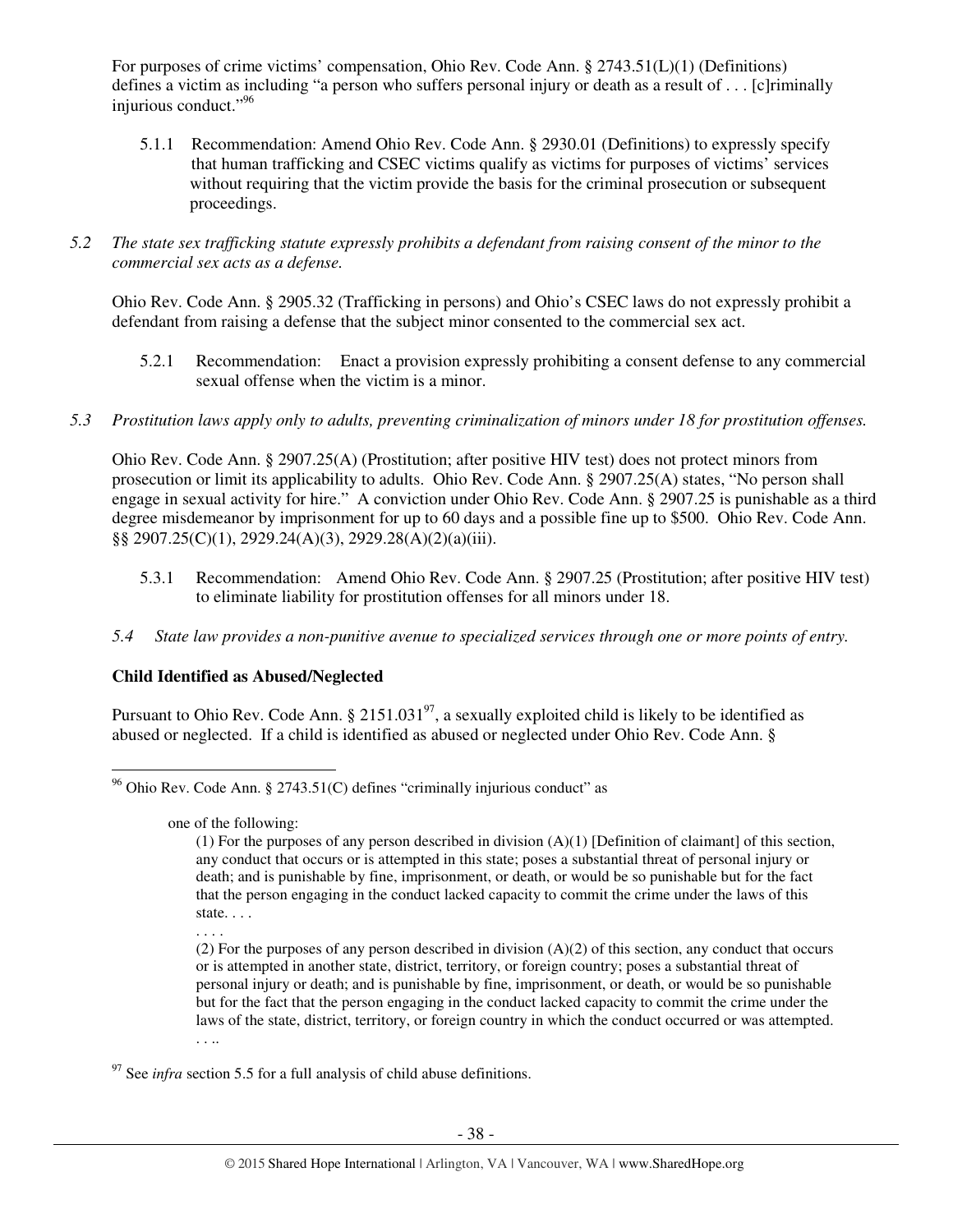2151.031, the definition of custodian under Ohio Rev. Code Ann. § 2151.011(12)<sup>98</sup> is not sufficiently broad to involve Child Protective Services in investigations where the child is in the custody or control of a non-family trafficker.

A sexually exploited child may be identified as abused by a number of professions who are required to report abuse. Ohio Rev. Code Ann. § 2151.421(A)(1)(a) (Duty to report child abuse or neglect; investigation and follow-up procedures) requires attorneys and specified healthcare and education professionals, among others, who have "reasonable cause to suspect based on facts that would cause a reasonable person in a similar position to suspect, that a child under eighteen years of age . . . has suffered or faces a threat of suffering any physical or mental wound, injury, disability, or condition of a nature that reasonably indicates abuse or neglect of the child" to report the suspected abuse.

## I. Initial Custody

This child may be taken into custody by law enforcement. Ohio Rev. Code Ann. § 2151.31(A) (Apprehension, custody, and detention) provides that a child may be taken into custody,

(3) By a law enforcement officer or duly authorized officer of the court when any of the following conditions are present:

(a) There are reasonable grounds to believe that the child is suffering from illness or injury and is not receiving proper care, as described in section 2151.03 [Neglected child defined; failure to provide medical care for religious reasons; duty to report child abuse] of the Revised Code, and the child's removal is necessary to prevent immediate or threatened physical or emotional harm; (b) There are reasonable grounds to believe that the child is in immediate danger from the child's surroundings and that the child's removal is necessary to prevent immediate or threatened physical or emotional harm;

(c) There are reasonable grounds to believe that a parent, guardian, custodian, or other household member of the child's household has abused or neglected another child in the household and to believe that the child is in danger of immediate or threatened physical or emotional harm from that person.

. . . .

l

(5) By a law enforcement officer or duly authorized officer of the court when there are reasonable grounds to believe that the child has run away from the child's parents, guardian, or other custodian; (6) By a law enforcement officer or duly authorized officer of the court when any of the following apply:

(a) There are reasonable grounds to believe that the conduct, conditions, or surroundings of the child are endangering the health, welfare, or safety of the child.

Ohio Rev. Code Ann. § 2151.31(B) explains that taking a child into custody under Ohio Rev. Code Ann. § 2151.31(A) is not considered an arrest.

Since custody pursuant to Ohio Rev. Code Ann. §2151.31(A) is not an arrest, Ohio Rev. Code Ann. § 2151.31(C) provides that the child shall not be placed in juvenile detention. Ohio Rev. Code Ann. § 2151.31(C) states,

 $(1)$  Except as provided in division  $(C)(2)$  of this section, a child taken into custody shall not be confined in a place of juvenile detention or placed in shelter care prior to the implementation of the court's final order of disposition, unless detention or shelter care is required to protect the child from immediate or threatened physical or emotional harm, because the child is a danger or threat to one or more other persons and is charged with violating a section of the Revised Code that may be violated by an adult,

<sup>&</sup>lt;sup>98</sup> See *infra* Section 5.6 for a full analysis of the definition of "custodian" under the child welfare statutes.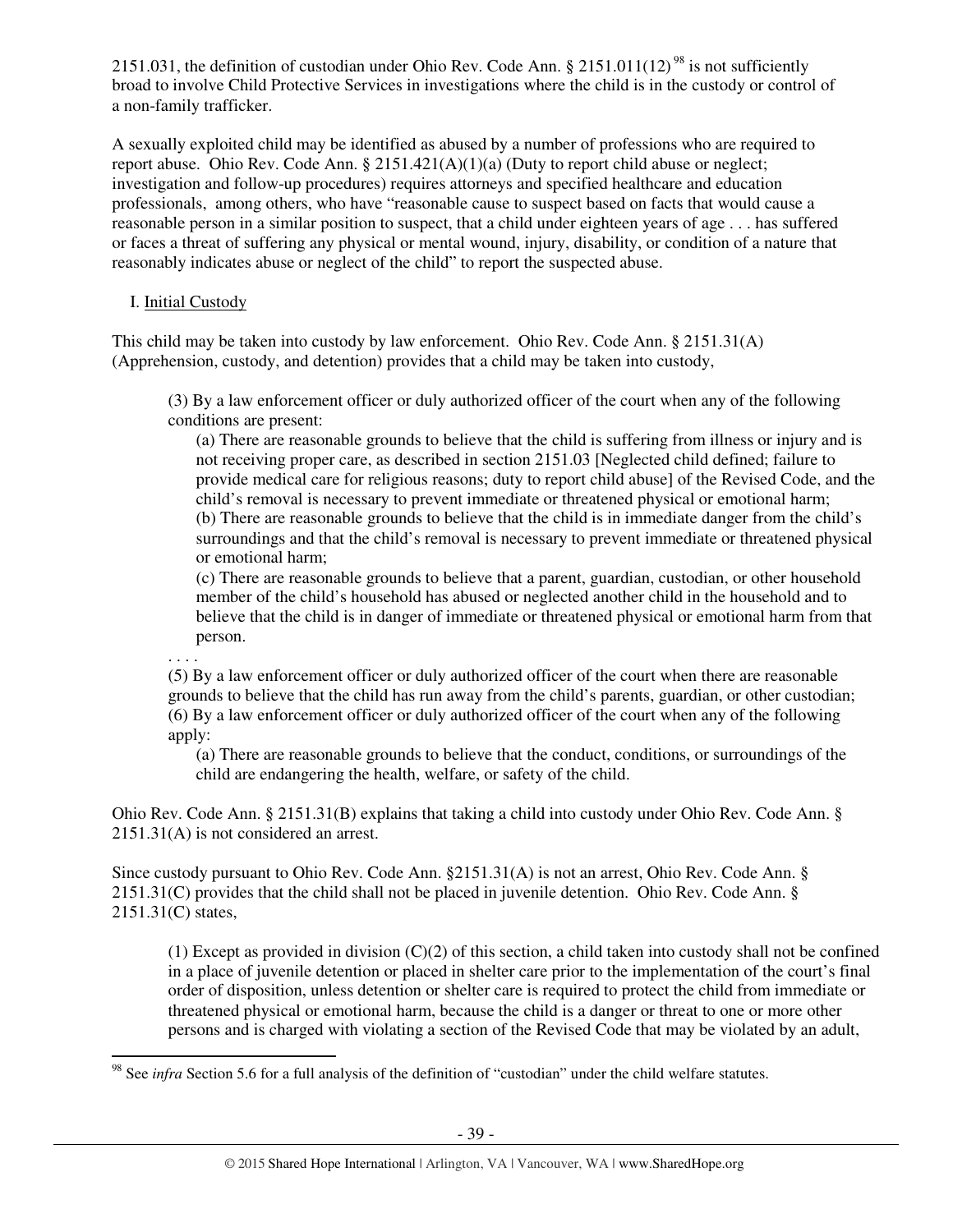because the child may abscond or be removed from the jurisdiction of the court, because the child has no parents, guardian, or custodian or other person able to provide supervision and care for the child and return the child to the court when required, or because an order for placement of the child in detention or shelter care has been made by the court pursuant to this chapter.

Additionally, Pursuant to Ohio Rev. Code Ann. § 2151.312(B)(1), (2) (Places where neglected, abused, dependent, or unruly child may or may not be held),

> (B) (1) Except as provided under division (C)(1) of section 2151.311 of the Revised Code, a child alleged to be or adjudicated a neglected child,  $99^\circ$  an abused child,  $100^\circ$  a dependent child,  $101^\circ$  or an unruly child $102$  may not be held in any of the following facilities:

(a) A state correctional institution, county, multicounty, or municipal jail or workhouse, or other place in which an adult convicted of a crime, under arrest, or charged with a crime is held; (b) A secure correctional facility.

(2) Except as provided under sections 2151.27 to 2151.59 of the Revised Code and division (B)(3) of this section and except when a case is transferred under section 2152.12 of the Revised Code, a child alleged to be or adjudicated an unruly child may not be held for more than twenty-four hours in a detention facility. A child alleged to be or adjudicated a neglected child, an abused child, or a dependent child shall not be held in a detention facility.

II. Process Following Initial Custody

 $\overline{a}$ 

As used in this chapter, "dependent child" means any child:

(A) Who is homeless or destitute or without adequate parental care, through no fault of the child's parents, guardian, or custodian;

(B) Who lacks adequate parental care by reason of the mental or physical condition of the child's parents, guardian, or custodian;

(C) Whose condition or environment is such as to warrant the state, in the interests of the child, in assuming the child's guardianship;

(D) To whom both of the following apply:

(1) The child is residing in a household in which a parent, guardian, custodian, or other member of the household committed an act that was the basis for an adjudication that a sibling of the child or any other child who resides in the household is an abused, neglected, or dependent child. (2) Because of the circumstances surrounding the abuse, neglect, or dependency of the sibling or other child and the other conditions in the household of the child, the child is in danger of being abused or neglected by that parent, guardian, custodian, or member of the household.

<sup>102</sup> Ohio Rev. Code Ann. § 2151.022 (Unruly child defined) states,

As used in this chapter, "unruly child" includes any of the following:

(A) Any child who does not submit to the reasonable control of the child's parents, teachers, guardian, or custodian, by reason of being wayward or habitually disobedient;

(B) Any child who is an habitual truant from school and who previously has not been adjudicated an unruly child for being an habitual truant;

(C) Any child who behaves in a manner as to injure or endanger the child's own health or morals or the health or morals of others;

(D) Any child who violates a law, other than division (C) of section 2907.39 [Permitting juvenile on premises of adult entertainment establishment; use by juvenile of false information to enter adult entertainment establishment], division (A) of section 2923.211 [Underage purchase of firearm or handgun], division  $(C)(1)$  or  $(D)$  of section 2925.55 [Definitions; prohibitions concerning purchasing pseudoephedrine products], or section 2151.87 [Child prohibited from possessing, using, purchasing or receiving cigarettes or other tobacco products] of the Revised Code, that is applicable only to a child.

<sup>99</sup> *See infra* Section 5.6 for the definition of "neglected child."

<sup>&</sup>lt;sup>100</sup> See infra Section 5.6 for the definition of "abused child."

 $101$  Ohio Rev. Code Ann. § 2151.04 (Dependent child defined) states,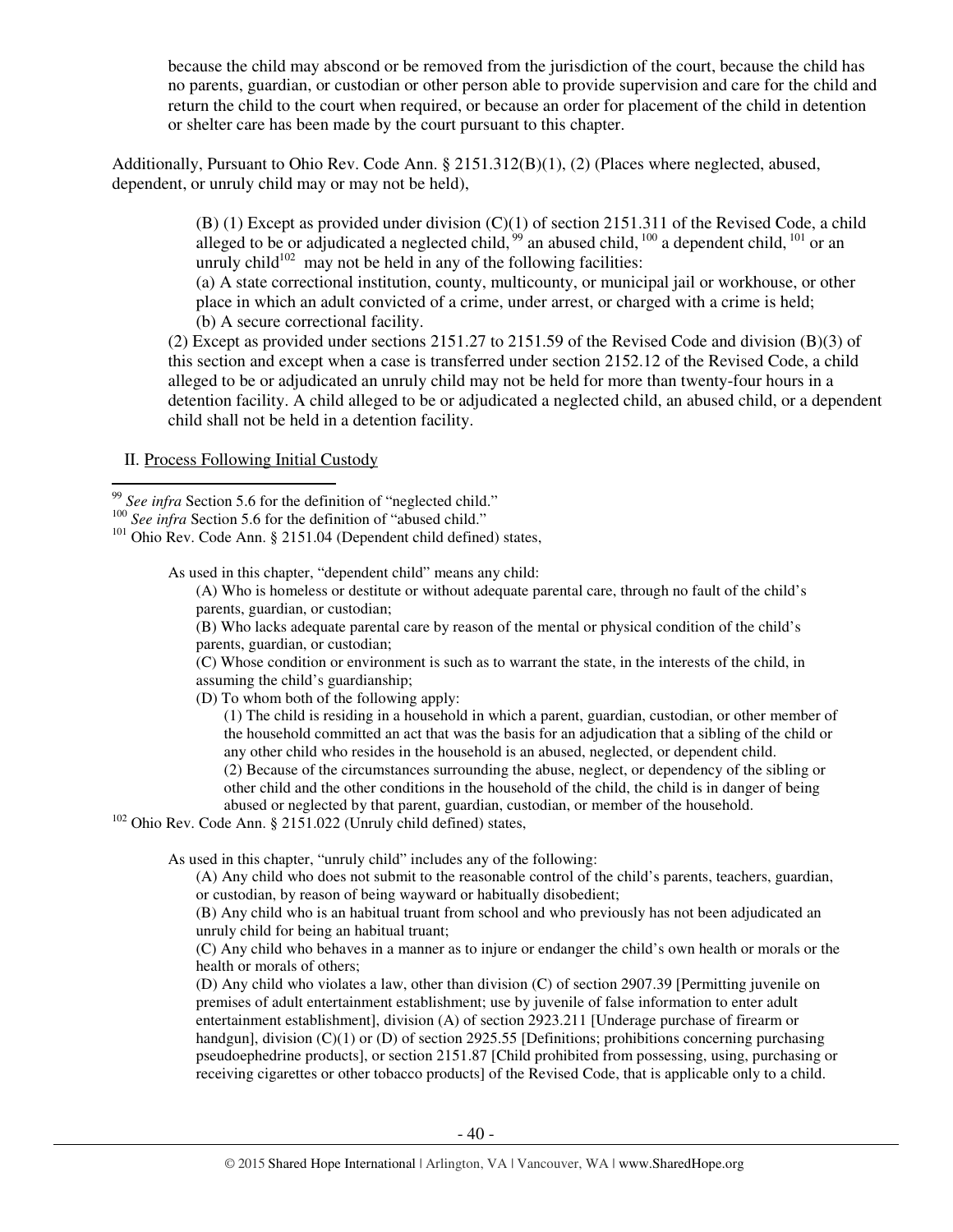Ohio Rev. Code Ann. §2151.311 (Procedure upon taking child into custody) states,

(A) A person taking a child into custody shall, with all reasonable speed and in accordance with division (C) of this section, either:

(1) Release the child to the child's parents, guardian, or other custodian, unless the child's detention or shelter care appears to be warranted or required as provided in section 2151.31 of the Revised Code;

(2) Bring the child to the court or deliver the child to a place of detention or shelter care designated by the court and promptly give notice thereof, together with a statement of the reason for taking the child into custody, to a parent, guardian, or other custodian and to the court.

A child alleged to be an abused or neglected child is subject to the jurisdiction of the juvenile court. Pursuant to Ohio Rev. Code §2151.23(A), "The juvenile court has exclusive original jurisdiction under the Revised Code as follows: (8) Concerning any child who is to be taken into custody pursuant to section 2151.31 of the Revised Code, upon being notified of the intent to take the child into custody and the reasons for taking the child into custody."

Ohio Rev. Code  $\S2151.27(A)(1)$  governs the filing of a complaint involving an alleged abused or neglected child and states in relevant part,

Subject to division  $(A)(2)$  of this section, any person having knowledge of a child who appears ... . be a . . . abused, neglected, or dependent child may file a sworn complaint with respect to that child in the juvenile court of the county in which the child has a residence or legal settlement or in which the . . . abuse, neglect, or dependency allegedly occurred. If an alleged abused, neglected, or dependent child is taken into custody . . . pursuant to division (A) of section 2151.31 of the Revised Code without the filing of a complaint and placed into shelter care pursuant to division (C) of that section, a sworn complaint shall be filed with respect to the child before the end of the next day after the day on which the child was taken into custody. The sworn complaint may be upon information and belief, and, in addition to the allegation that the child ... is an . . . abused, neglected, or dependent child, the complaint shall allege the particular facts upon which the allegation that the child . . . is an . . . abused, neglected, or dependent child is based.

### III. Placement Process pending Adjudication/Investigation

Pursuant to Ohio Rev. Code Ann. § 2151.314 (Detention hearing),

(A)If the child is not so released, a complaint under section 2151.27 or 2152.021 or an information under section 2152.13 of the Revised Code shall be filed or an indictment under division (B) of section 2152.13 of the Revised Code shall be sought and an informal detention or shelter care hearing held promptly, not later than seventy-two hours after the child is placed in detention or shelter care, to determine whether detention or shelter care is required

(B) When the court conducts a hearing pursuant to division (A) of this section, all of the following apply:

(1) The court shall determine whether an alleged abused, neglected, or dependent child should remain or be placed in shelter care;

(2) The court shall determine whether there are any relatives of the child who are willing to be temporary custodians of the child. If any relative is willing to be a temporary custodian, the child would otherwise be placed or retained in shelter care, and the appointment is appropriate, the court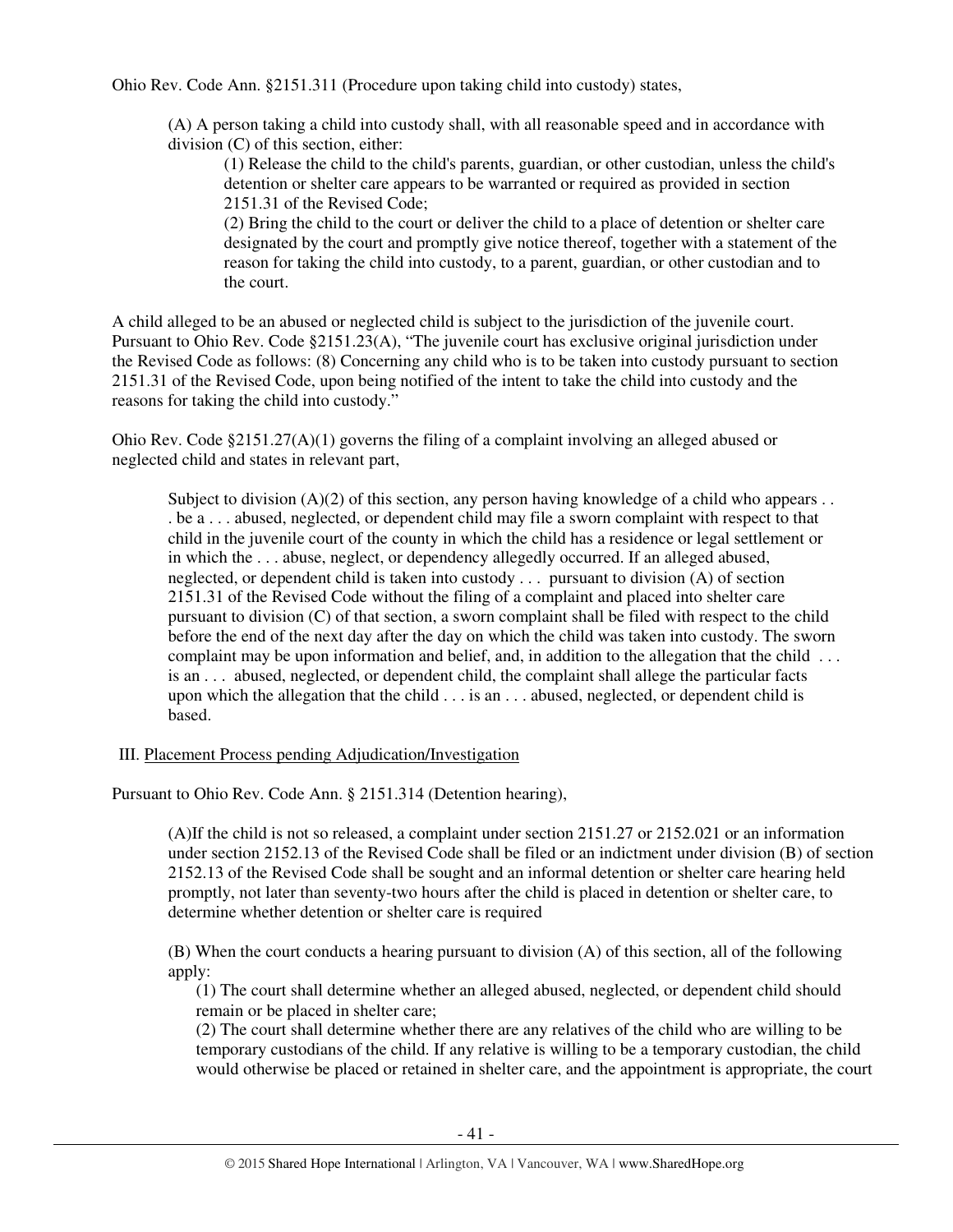shall appoint the relative as temporary custodian of the child, unless the court appoints another relative as temporary custodian. If it determines that the appointment of a relative as custodian would not be appropriate, it shall issue a written opinion setting forth the reasons for its determination and give a copy of the opinion to all parties and to the guardian ad litem of the child. The court's consideration of a relative for appointment as a temporary custodian does not make that relative a party to the proceedings.

(3) The court shall comply with section 2151.419 of the Revised Code.

(C) If a child is in shelter care following the filing of a complaint pursuant to section 2151.27 or 2152.021 of the Revised Code, the filing of an information, or the obtaining of an indictment or following a hearing held pursuant to division (A) of this section, any party, including the public children services agency, and the guardian ad litem of the child may file a motion with the court requesting that the child be released from shelter care. The motion shall state the reasons why the child should be released from shelter care and, if a hearing has been held pursuant to division (A) of this section, any changes in the situation of the child or the parents, guardian, or custodian of the child that have occurred since that hearing and that justify the release of the child from shelter care. Upon the filing of the motion, the court shall hold a hearing in the same manner as under division (A) of this section.

# IV. Adjudication

a) adjudicatory/dispositional hearing

Pursuant to Ohio Rev. Code Ann. § 2151.35 (Hearing procedure; findings; record),

(A)(1) If the court at the adjudicatory hearing finds from clear and convincing evidence that the child is an abused, neglected, or dependent child, the court shall proceed, in accordance with division (B) of this section, to hold a dispositional hearing and hear the evidence as to the proper disposition to be made under section 2151.353 of the Revised Code.

If the court does not find the child to have violated section 2151.87 of the Revised Code or to be an abused, neglected, dependent, delinquent, or unruly child or a juvenile traffic offender, it shall order that the case be dismissed and that the child be discharged from any detention or restriction theretofore ordered.

(B)(1) If the court at an adjudicatory hearing determines that a child is an abused, neglected, or dependent child, the court shall not issue a dispositional order until after the court holds a separate dispositional hearing. The court may hold the dispositional hearing for an adjudicated abused, neglected, or dependent child immediately after the adjudicatory hearing if all parties were served prior to the adjudicatory hearing with all documents required for the dispositional hearing. The dispositional hearing may not be held more than thirty days after the adjudicatory hearing is held. The court, upon the request of any party or the guardian ad litem of the child, may continue a dispositional hearing for a reasonable time not to exceed the time limits set forth in this division to enable a party to obtain or consult counsel. The dispositional hearing shall not be held more than ninety days after the date on which the complaint in the case was filed.

If the dispositional hearing is not held within the period of time required by this division, the court, on its own motion or the motion of any party or the guardian ad litem of the child, shall dismiss the complaint without prejudice.

# V. Outcomes

If the court adjudicates the child to be an abused, neglected, or dependent child, pursuant to Ohio. Rev. Code Ann. § 2151.353 (Disposition of abused, neglected or dependent child), the court may enter an order for any of the following dispositions: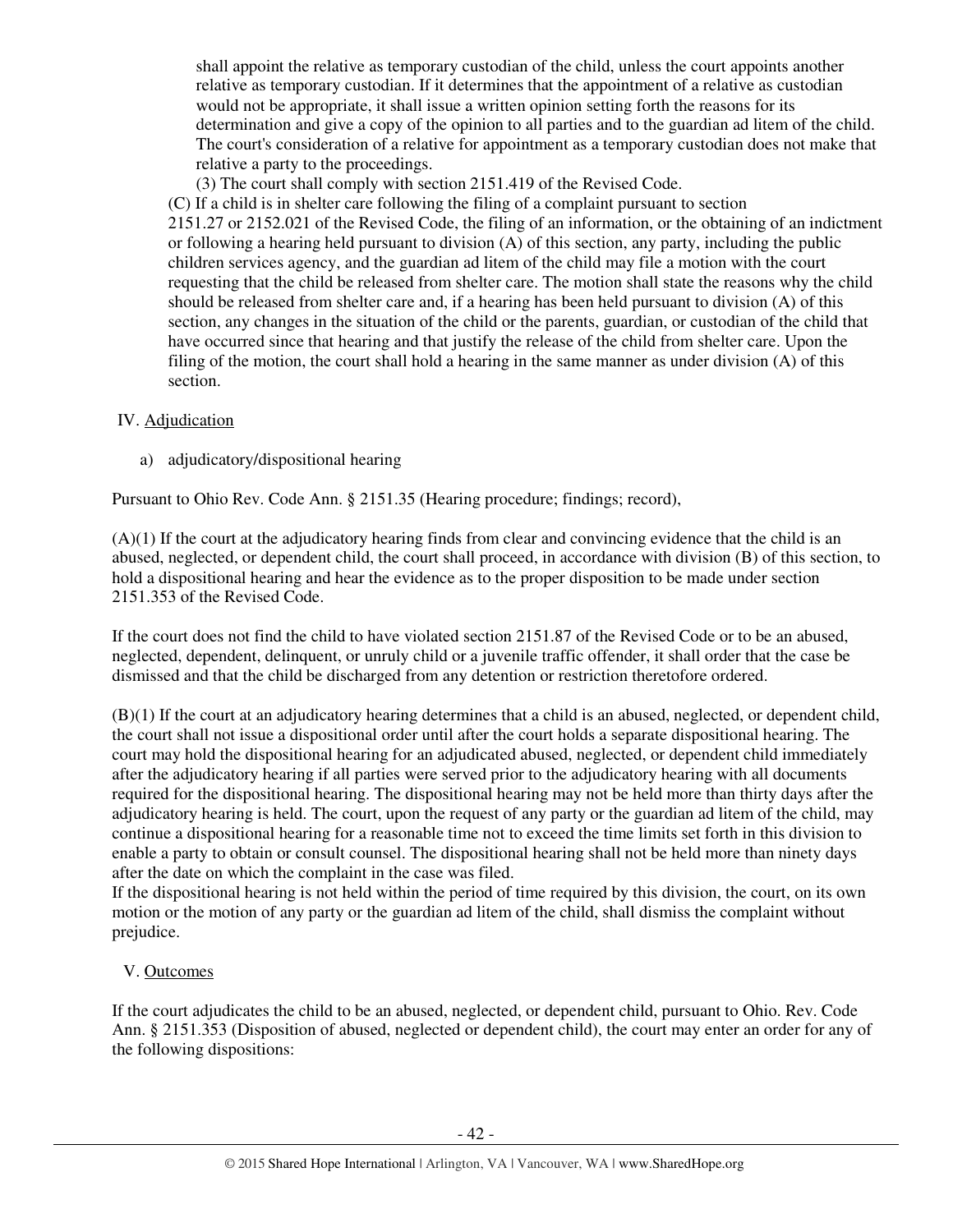(1) Place the child in protective supervision;

(2) Commit the child to the temporary custody of a public children services agency, a private child placing agency, either parent, a relative residing within or outside the state, or a probation officer for placement in a certified foster home, or in any other home approved by the court; (3) Award legal custody of the child to either parent or to any other person who, prior to the

dispositional hearing, files a motion requesting legal custody of the child or is identified as a proposed legal custodian in a complaint or motion filed prior to the dispositional hearing by any party to the proceedings. . . . . . . .

(4) Commit the child to the permanent custody of a public children services agency or private child placing agency, if the court determines in accordance with division (E) of section 2151.414 of the Revised Code that the child cannot be placed with one of the child's parents within a reasonable time or should not be placed with either parent and determines in accordance with division  $(D)(1)$  of section 2151.414 of the Revised Code that the permanent commitment is in the best interest of the child. . . . (5) Place the child in a planned permanent living arrangement with a public children services agency or private child placing agency, if a public children services agency or private child placing agency requests the court to place the child in a planned permanent living arrangement and if the court finds, by clear and convincing evidence, that a planned permanent living arrangement is in the best interest of the child and that one of the following exists:

(a) The child, because of physical, mental, or psychological problems or needs, is unable to function in a family-like setting and must remain in residential or institutional care now and for the foreseeable future beyond the date of the dispositional hearing held pursuant to section 2151.35 of the Revised Code.

(b) The parents of the child have significant physical, mental, or psychological problems and are unable to care for the child because of those problems, adoption is not in the best interest of the child, as determined in accordance with division (D)(1) of section 2151.414 of the Revised Code, and the child retains a significant and positive relationship with a parent or relative.

(c) The child is sixteen years of age or older, has been counseled on the permanent placement options available to the child, is unwilling to accept or unable to adapt to a permanent placement, and is in an agency program preparing the child for independent living.

(6) Order the removal from the child's home until further order of the court of the person who committed abuse as described in section 2151.031 of the Revised Code against the child, who caused or allowed the child to suffer neglect as described in section 2151.03 of the Revised Code, or who is the parent, guardian, or custodian of a child who is adjudicated a dependent child and order any person not to have contact with the child or the child's siblings.

# **Child Identified as Unruly/Runaway Child**

### I. Initial Custody

a) authority for initial custody

This child may be taken into custody by law enforcement. Ohio Rev. Code Ann. § 2151.31(A) (Apprehension, custody, and detention) provides:

(A) A child may be taken into custody in any of the following ways:

(5) By a law enforcement officer or duly authorized officer of the court when there are reasonable grounds to believe that the child has run away from the child's parents, guardian, or other custodian;

(6) By a law enforcement officer or duly authorized officer of the court when any of the following apply: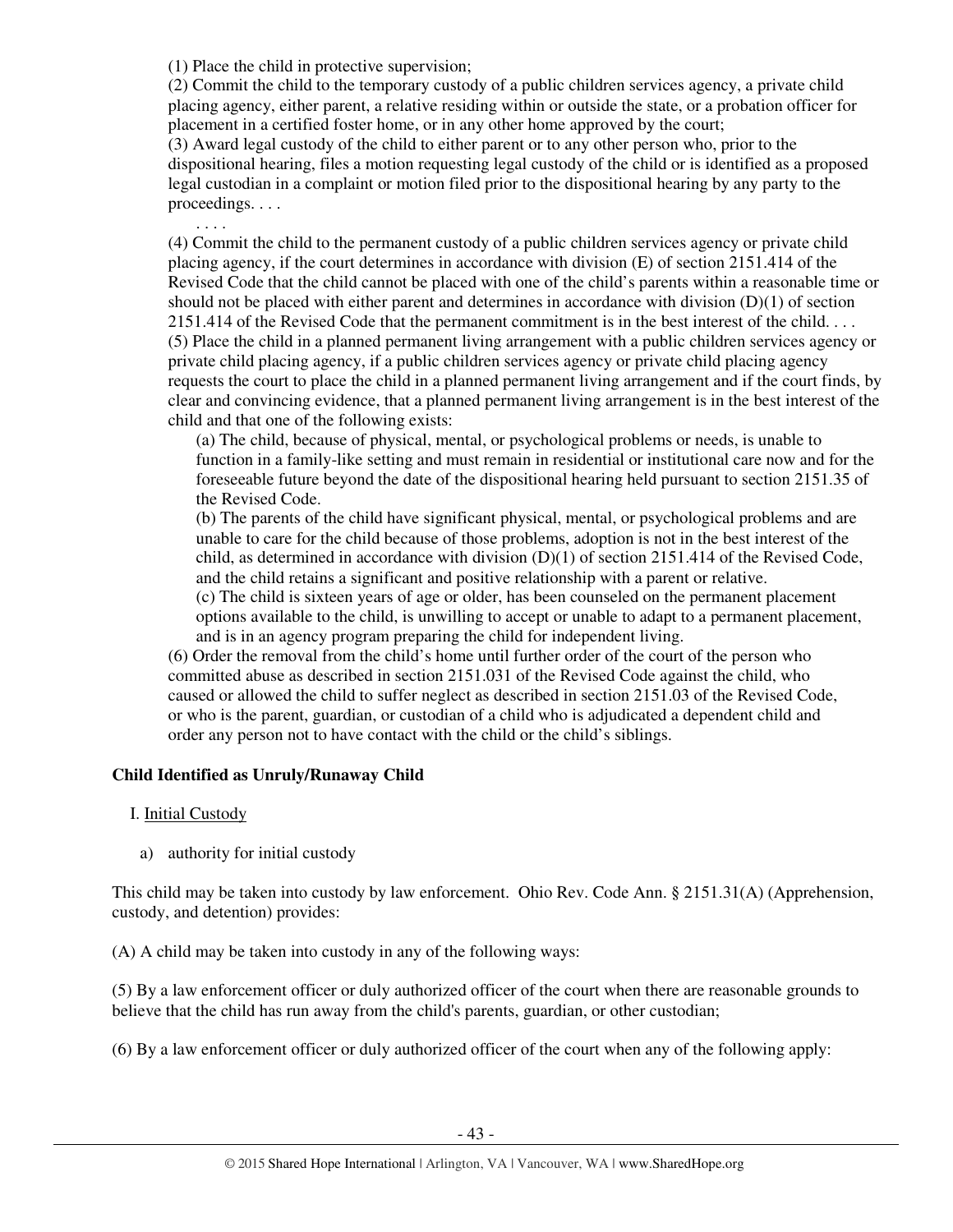(a) There are reasonable grounds to believe that the conduct, conditions, or surroundings of the child are endangering the health, welfare, or safety of the child.

(b) A complaint has been filed with respect to the child under section 2151.27 or 2152.021 of the Revised Code or the child has been indicted under division (A) of section 2152.13 of the Revised Code or charged by information as described in that section and there are reasonable grounds to believe that the child may abscond or be removed from the jurisdiction of the court.

(c) The child is required to appear in court and there are reasonable grounds to believe that the child will not be brought before the court when required.

b) Placement

Ohio Rev. Code Ann. § 2151.31(B)-(C) (Apprehension, custody, and detention) provides:

(B) (1) The taking of a child into custody is not and shall not be deemed an arrest except for the purpose of determining its validity under the constitution of this state or of the United States. (2) Except as provided in division (C) of section 2151.311 of the Revised Code, a child taken into custody shall not be held in any state correctional institution, county, multicounty, or municipal jail or workhouse, or any other place where any adult convicted of crime, under arrest, or charged with crime is held.

(C) (1) Except as provided in division (C)(2) of this section, a child taken into custody shall not be confined in a place of juvenile detention or placed in shelter care prior to the implementation of the court's final order of disposition, unless detention or shelter care is required to protect the child from immediate or threatened physical or emotional harm, because the child is a danger or threat to one or more other persons and is charged with violating a section of the Revised Code that may be violated by an adult, because the child may abscond or be removed from the jurisdiction of the court, because the child has no parents, guardian, or custodian or other person able to provide supervision and care for the child and return the child to the court when required, or because an order for placement of the child in detention or shelter care has been made by the court pursuant to this chapter

### II. Process Following Initial Custody

Pursuant to Ohio Rev. Code Ann. §2151.311 (Procedure upon apprehension):

(A) A person taking a child into custody shall, with all reasonable speed and in accordance with division (C) of this section, either:

(1) Release the child to the child's parents, guardian, or other custodian, unless the child's detention or shelter care appears to be warranted or required as provided in section 2151.31 of the Revised Code;

(2) Bring the child to the court or deliver the child to a place of detention or shelter care designated by the court and promptly give notice thereof, together with a statement of the reason for taking the child into custody, to a parent, guardian, or other custodian and to the court.

Pursuant to Ohio Rev. Code Ann. §2151.314 (Detention hearing):

(A) When a child is brought before the court or delivered to a place of detention or shelter care designated by the court, the intake or other authorized officer of the court shall immediately make an investigation and shall release the child unless it appears that the child's detention or shelter care is warranted or required under section 2151.31 of the Revised Code.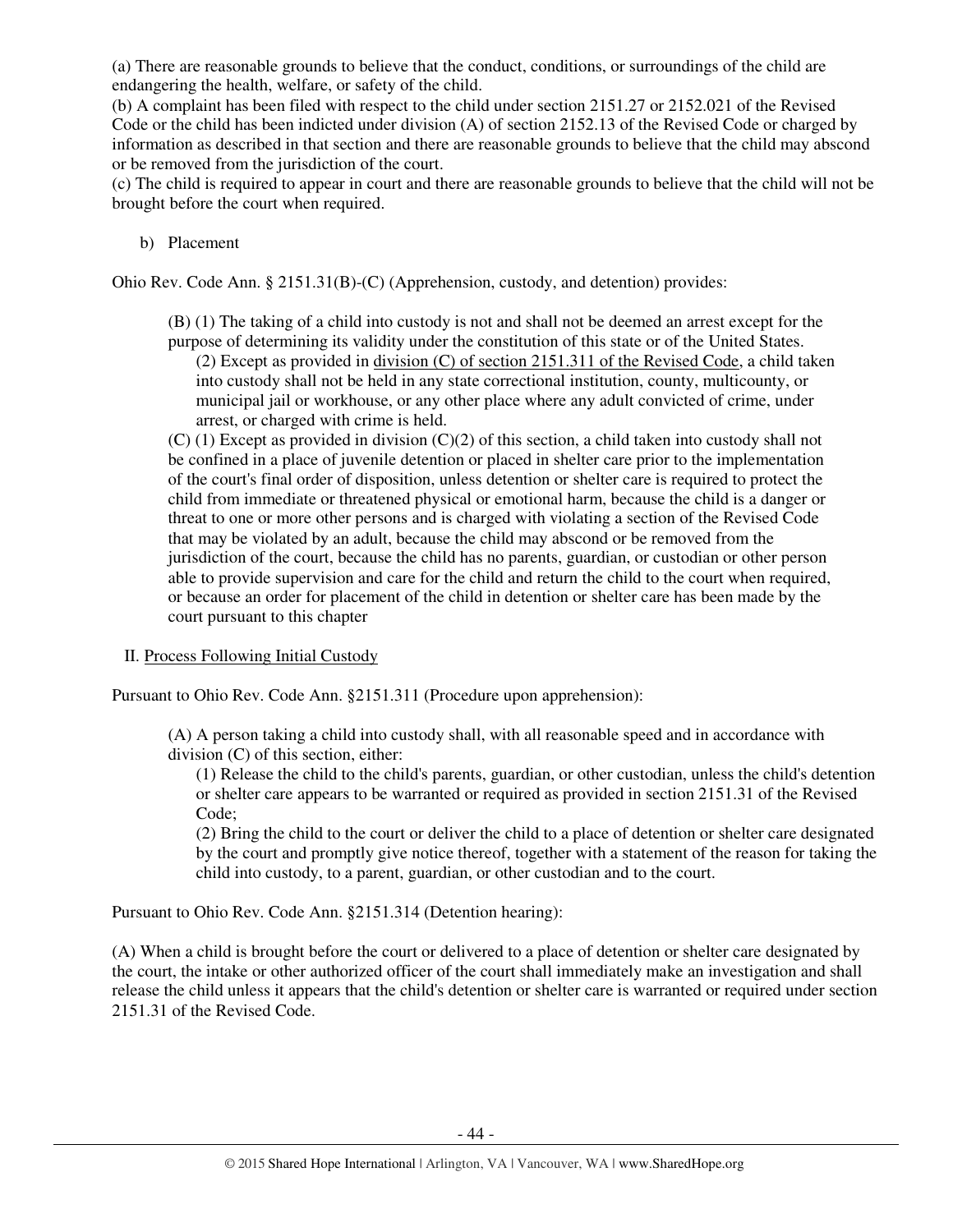## III. Placement Process pending Adjudication/Investigation

Pursuant to Ohio Rev. Code Ann. §2151.314 (Detention hearing):

Of the child is not so released, a complaint under section 2151.27 or 2152.021 . . . shall be sought and an informal detention or shelter care hearing held promptly, not later than seventy-two hours after the child is placed in detention or shelter care, to determine whether detention or shelter care is required. Reasonable oral or written notice of the time, place, and purpose of the detention or shelter care hearing shall be given to the child and, if they can be found, to the child's parents, guardian, or custodian.

Pursuant to Ohio Rev. Code Ann. §2151.312 (Place of detention):

- (A) A child alleged to be or adjudicated an unruly child may be held only in the following places:
	- (1) A certified family foster home or a home approved by the court;
	- (2) A facility operated by a certified child welfare agency;
	- (3) Any other suitable place designated by the court.

## IV. Adjudication

Pursuant to Ohio Rev. Code Ann. §2151.35 (Hearing procedure; findings; record):

If the court at the adjudicatory hearing finds beyond a reasonable doubt that the child is a delinquent or unruly child or a juvenile traffic offender, the court shall proceed immediately, or at a postponed hearing, to hear the evidence as to the proper disposition to be made under section 2151.354 or Chapter 2152. of the Revised Code. If the court at the adjudicatory hearing finds beyond a reasonable doubt that the child is an unruly child for being an habitual truant, or that the child is an unruly child for being an habitual truant and that the parent, guardian, or other person having care of the child has failed to cause the child's attendance at school in violation of section 3321.38 of the Revised Code, the court shall proceed to hold a hearing to hear the evidence as to the proper disposition to be made in regard to the child under division  $(C)(1)$  of section 2151.354 of the Revised Code and the proper action to take in regard to the parent, guardian, or other person having care of the child under division  $(C)(2)$  of section 2151.354 of the Revised Code.

### V. Outcomes

Pursuant to Ohio Rev. Code Ann. § 2151.354 (Disposition of unruly child; driver's license suspension; habitual truants):

(A) If the child is adjudicated an unruly child, the court may:

(1) Make any of the dispositions authorized under section 2151.353 of the Revised Code; (2) Place the child on community control under any sanctions, services, and conditions that the court prescribes, as described in division (A)(4) of section 2152.19 of the Revised Code, provided that, if the court imposes a period of community service upon the child, the period of community service shall not exceed one hundred seventy-five hours;

(3) Suspend the driver's license, probationary driver's license, or temporary instruction permit issued to the child for a period of time prescribed by the court and suspend the registration of all motor vehicles registered in the name of the child for a period of time prescribed by the court. A child whose license or permit is so suspended is ineligible for issuance of a license or permit during the period of suspension. At the end of the period of suspension, the child shall not be reissued a license or permit until the child has paid any applicable reinstatement fee and complied with all requirements governing license reinstatement.

(4) Commit the child to the temporary or permanent custody of the court;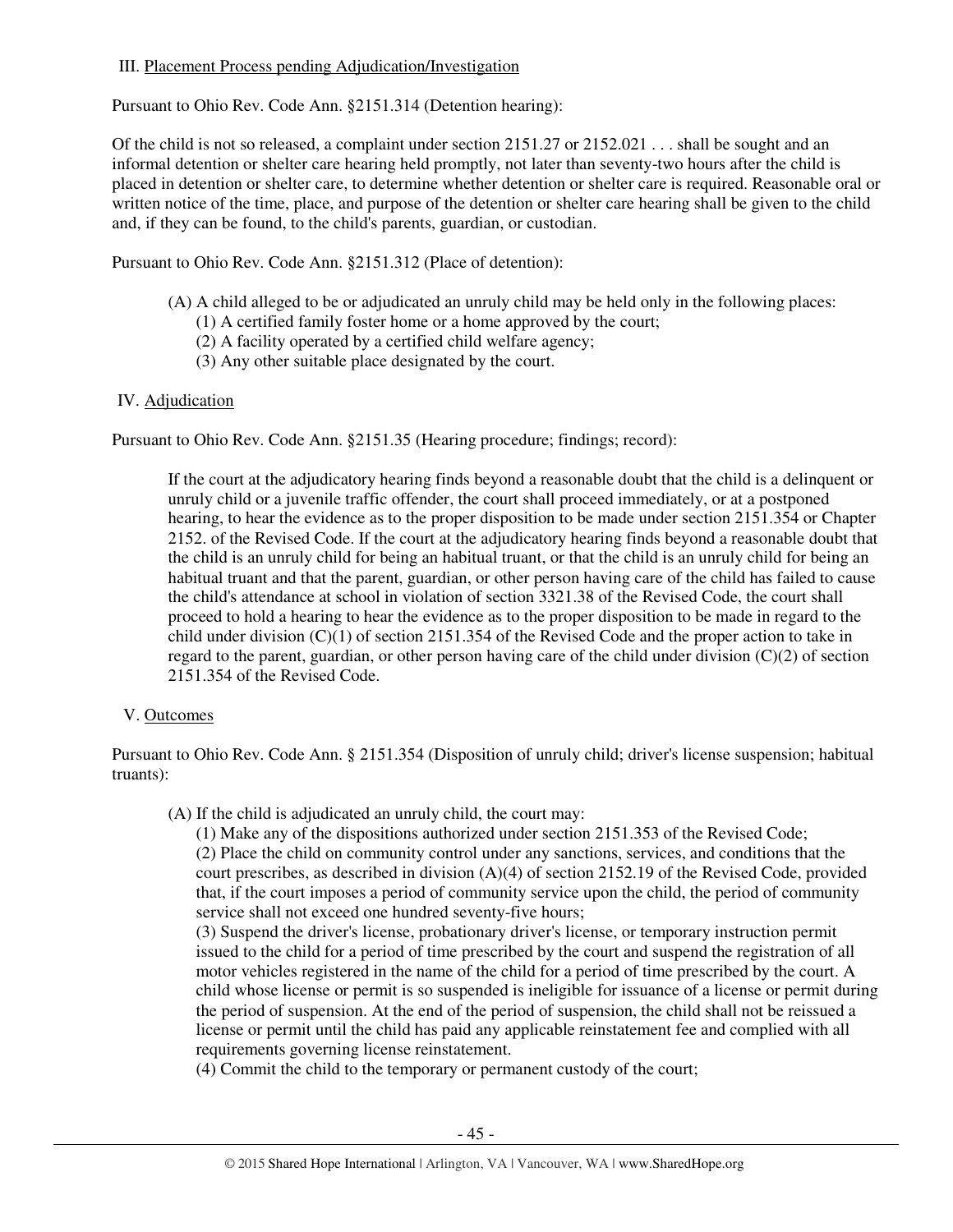(5) Make any further disposition the court finds proper that is consistent with sections 2151.312 and 2151.56 to 2151.59 of the Revised Code;

(6) If, after making a disposition under division  $(A)(1)$ ,  $(2)$ , or  $(3)$  of this section, the court finds upon further hearing that the child is not amenable to treatment or rehabilitation under that disposition, make a disposition otherwise authorized under divisions  $(A)(1)$ ,  $(4)$ ,  $(5)$ , and  $(8)$  of section 2152.19 of the Revised Code that is consistent with sections 2151.312 and 2151.56 to 2151.59 of the Revised Code.

# **Child Identified as Delinquent**

# I. Initial Custody

a) authority for initial custody

Ohio Rev. Code Ann. § 2151.31(A) (Apprehension, custody, and detention) provides that a child may be taken into custody,

(1) Pursuant to an order of the court under this chapter or pursuant to an order of the court upon a motion filed pursuant to division (B) of section 2930.05 [Notice of arrest of defendant or alleged juvenile offender; affidavit concerning violence or intimidation] of the Revised Code; (2) Pursuant to the laws of arrest;

. . . .

(6) By a law enforcement officer or duly authorized officer of the court when any of the following apply:

. . . .

(b) A complaint has been filed with respect to the child under section 2151.27 [Complaint] or 2152.021 [Complaint alleging that child is delinquent child or juvenile traffic offender; initiation of serious youthful offender proceedings] of the Revised Code or the child has been indicted under division (A) of section 2152.13 [Serious youthful offender dispositional sentence] of the Revised Code or charged by information as described in that section and there are reasonable grounds to believe that the child may abscond or be removed from the jurisdiction of the court.

(c) The child is required to appear in court and there are reasonable grounds to believe that the child will not be brought before the court when required.

(d) There are reasonable grounds to believe that the child committed a delinquent act and that taking the child into custody is necessary to protect the public interest and safety.

Ohio Rev. Code Ann. § 2151.31(B) explains that taking a child into custody under Ohio Rev. Code Ann. § 2151.31(A) is not considered an arrest.

b) Placement

Ohio Rev. Code Ann. § 2151.311(A) (Procedure upon apprehension) explains that, once taken into custody, a child must be released to the "child's parents, guardian, or other custodian, unless the child's detention or shelter care appears to be warranted or required as provided in section 2151.31 of the Revised Code" or "[b]ring the child to the court or . . . a place of detention or shelter care . . . ." Ohio Rev. Code Ann. § 2151.31(C)(2) states the following:

 A child alleged to be a delinquent child who is taken into custody may be confined in a place of juvenile detention prior to the implementation of the court's final order of disposition if the confinement is authorized under section 2152.04 [Confinement of delinquent child for purposes of preparing social history] of the Revised Code or if the child is alleged to be a serious youthful offender under section 2152.13 of the Revised Code and is not released on bond.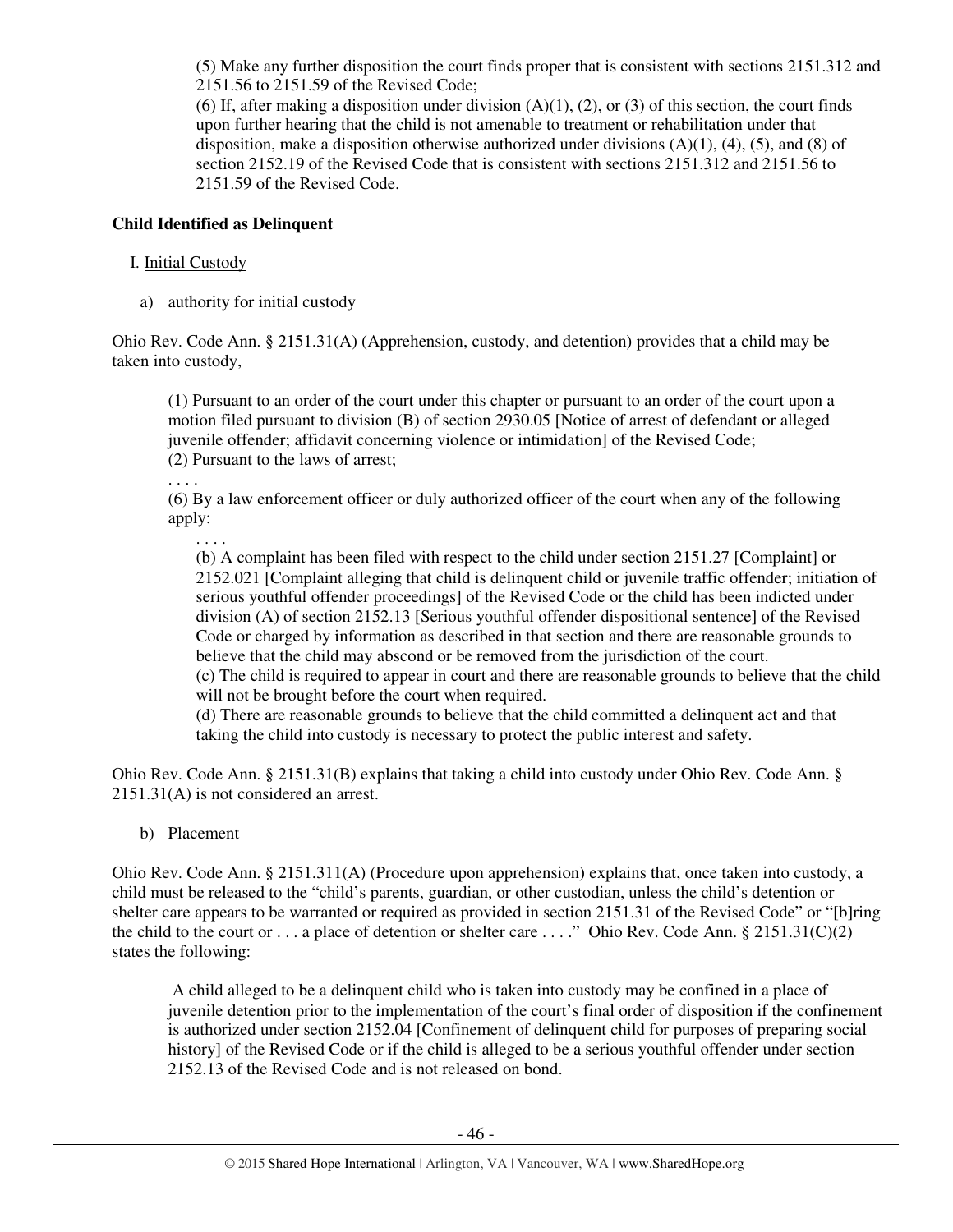Additionally, commercially sexually exploited children who are taken into custody as an allegedly delinquent  $child<sup>103</sup>$  may be detained in adult correctional facilities under certain circumstances. Ohio Rev. Code Ann. § 2151.311(C)(1) permits an allegedly delinquent child to be held "in a county, multicounty, or municipal jail or workhouse, or other place where an adult convicted of crime  $\ldots$  is held" for processing purposes<sup>104</sup> up to 6 hours, if "the child is alleged to be a delinquent child for" an offense "that would be a felony if committed by an adult," or up to 3 hours "[i]f the child is alleged to be a delinquent child" for having committed an act "that would be a misdemeanor if committed by an adult, . . . [or] for being a chronic truant or an habitual truant who previously has been adjudicated an unruly child for being an habitual truant, or is alleged to be an unruly child . ..." Ohio Rev. Code Ann. § 2151.311(C)(1)(a), (b). If a child is so detained, the child must be supervised by personnel, no handcuffs may be put on the child, and the child must be out of reach of adult detainees. Ohio Rev. Code Ann. § 2151.311(C)(1).

## II. Process Following Initial Custody

 $\overline{a}$ 

Pursuant to Ohio Rev. Code Ann. § 2151.314 (Detention hearing),

(A) When a child is brought before the court or delivered to a place of detention or shelter care designated by the court, the intake or other authorized officer of the court shall immediately make an investigation and shall release the child unless it appears that the child's detention or shelter care is warranted or required under section 2151.31 of the Revised Code.

III. Placement Process pending Adjudication/Investigation

Pursuant to Ohio Rev. Code Ann. § 2151.314 (Detention hearing),

"Delinquent child" includes any of the following:

(1) Fingerprinting, photographing, or fingerprinting and photographing the child in a secure area of the facility;

(2) Interrogating the child, contacting the child's parent or guardian, arranging for placement of the child, or arranging for transfer or transferring the child, while holding the child in a nonsecure area of the facility.

<sup>&</sup>lt;sup>103</sup> Ohio Rev. Code Ann. § 2151.011(B)(13) (Definitions) defines a "delinquent child" by referring to Ohio Rev. Code Ann. § 2152.02(F) (Definitions), which states,

<sup>(1)</sup> Any child, except a juvenile traffic offender, who violates any law of this state or the United States, or any ordinance of a political subdivision of the state, that would be an offense if committed by an adult;

<sup>(2)</sup> Any child who violates any lawful order of the court made under this chapter or under Chapter 2151 [Juvenile court] of the Revised Code other than an order issued under section 2151.87 [Prohibiting child from possessing, using, purchasing or receiving cigarettes or other tobacco products] of the Revised Code;

<sup>(3)</sup> Any child who violates division (C) of section 2907.39, division (A) of section 2923.211 [Underage purchase of firearm or handgun], or division (C)(1) or (D) of section 2925.55 [Unlawful purchase of pseudoephedrine product] of the Revised Code;

<sup>(4)</sup> Any child who is a habitual truant and who previously has been adjudicated an unruly child for being a habitual truant;

<sup>(5)</sup> Any child who is a chronic truant.

<sup>&</sup>lt;sup>104</sup> Ohio Rev. Code Ann. § 2151.311 (Procedure upon taking child into custody) explains that "processing purposes" include the following: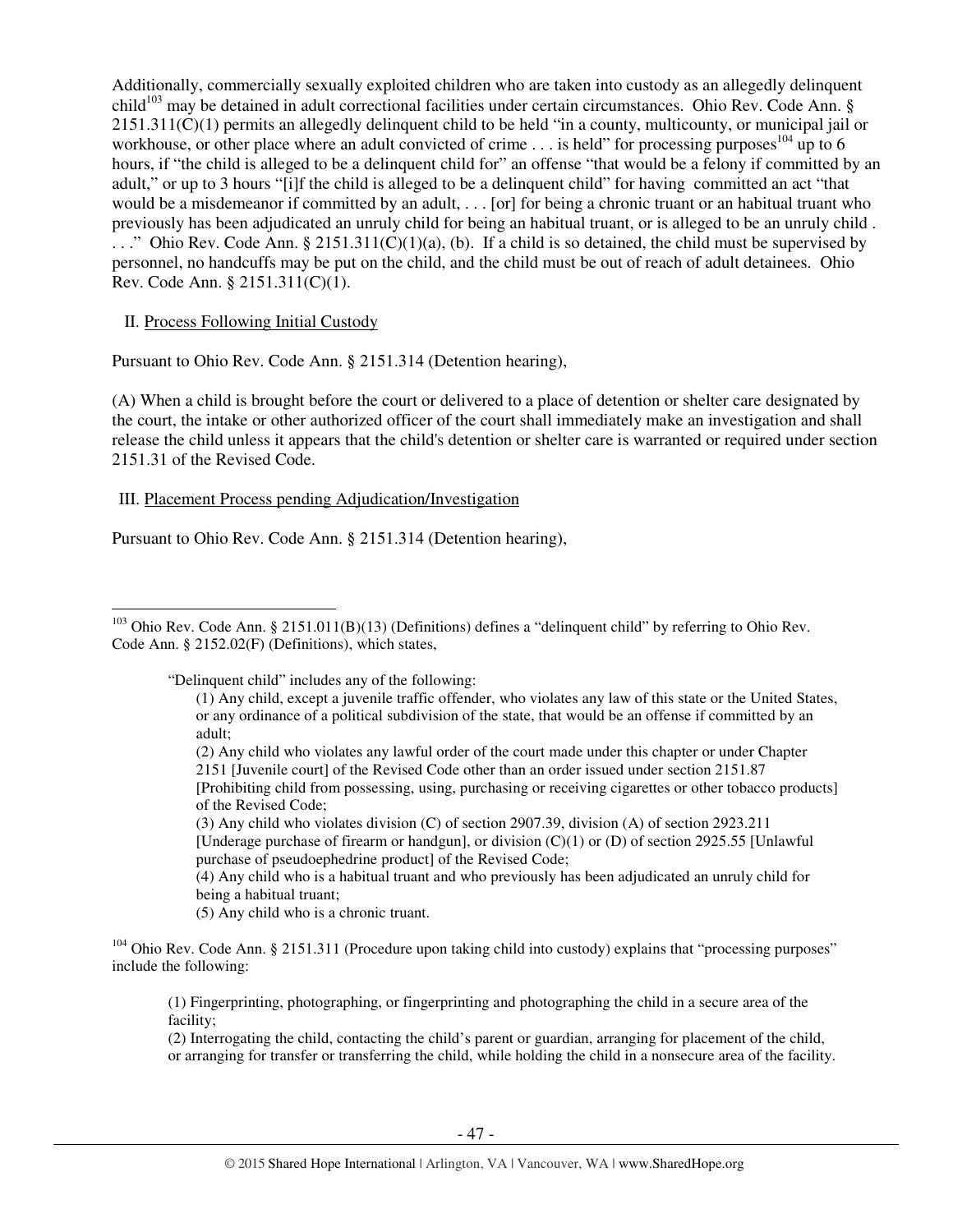(A) If the child is not so released, a complaint under section 2151.27 or 2152.021 or an information under section 2152.13 of the Revised Code shall be filed or an indictment under division (B) of section 2152.13 of the Revised Code shall be sought and an informal detention or shelter care hearing held promptly, not later than seventy-two hours after the child is placed in detention or shelter care, to determine whether detention or shelter care is required.

Ohio Rev. Code Ann. § 2152.04 also states,

A child who is alleged to be, or who is adjudicated, a delinquent child may be confined in a place of juvenile detention provided under section 2152.41 [County or district detention facility; temporary boarding in private homes] of the Revised Code for a period not to exceed ninety days, during which time a social history may be prepared to include court record, family history, personal history, school and attendance records, and any other pertinent studies and material that will be of assistance to the juvenile court in its disposition of the charges against that alleged or adjudicated delinquent child.

Ohio Rev. Code Ann. § 2152.41(A) reiterates that detention facilities "may be used to detain alleged delinquent children until final disposition for evaluation pursuant to section 2152.04" or "to confine children who are adjudicated delinquent children and placed in the facility pursuant to division (A)(3) of section 2152.19 of the Revised Code."

# IV. Adjudication

a) adjudicatory/dispositional hearing

Pursuant to Ohio Rev. Code Ann. § 2151.35 (Hearing procedure; findings; record),

(A)(1) If the court at the adjudicatory hearing finds beyond a reasonable doubt that the child is a delinquent or unruly child or a juvenile traffic offender, the court shall proceed immediately, or at a postponed hearing, to hear the evidence as to the proper disposition to be made under section 2151.354 or Chapter 2152. of the Revised Code.

Although, generally, a child suspected of being a victim of trafficking would divert pursuant to Ohio Rev. Code Ann. § 2152.021(F).

b) diversion or alternate process

Ohio law provides a diversion program for sexually exploited youth that avoids adjudication and directs minor victims to services, and expunges the juvenile record upon successful completion of the program. Pursuant to Ohio Rev. Code Ann. § 2152.021(F),

(1) At any time after the filing of a complaint alleging that a child is a delinquent child and before adjudication, the court may hold a hearing to determine whether to hold the complaint in abeyance pending the child's successful completion of actions that constitute a method to divert the child from the juvenile court system if the child agrees to the hearing and either of the following applies:

(a) The act charged would be a violation of section 2907.24, 2907.241, or 2907.25 of the Revised Code if the child were an adult.

(b) The court has reason to believe that the child is a victim of a violation of section 2905.32 of the Revised Code, regardless of whether any person has been convicted of a violation of that section or of any other section for victimizing the child, and the act charged is related to the child's victimization.

(2) The prosecuting attorney has the right to participate in any hearing held under division (F)(1) of this section, to object to holding the complaint that is the subject of the hearing in abeyance, and to make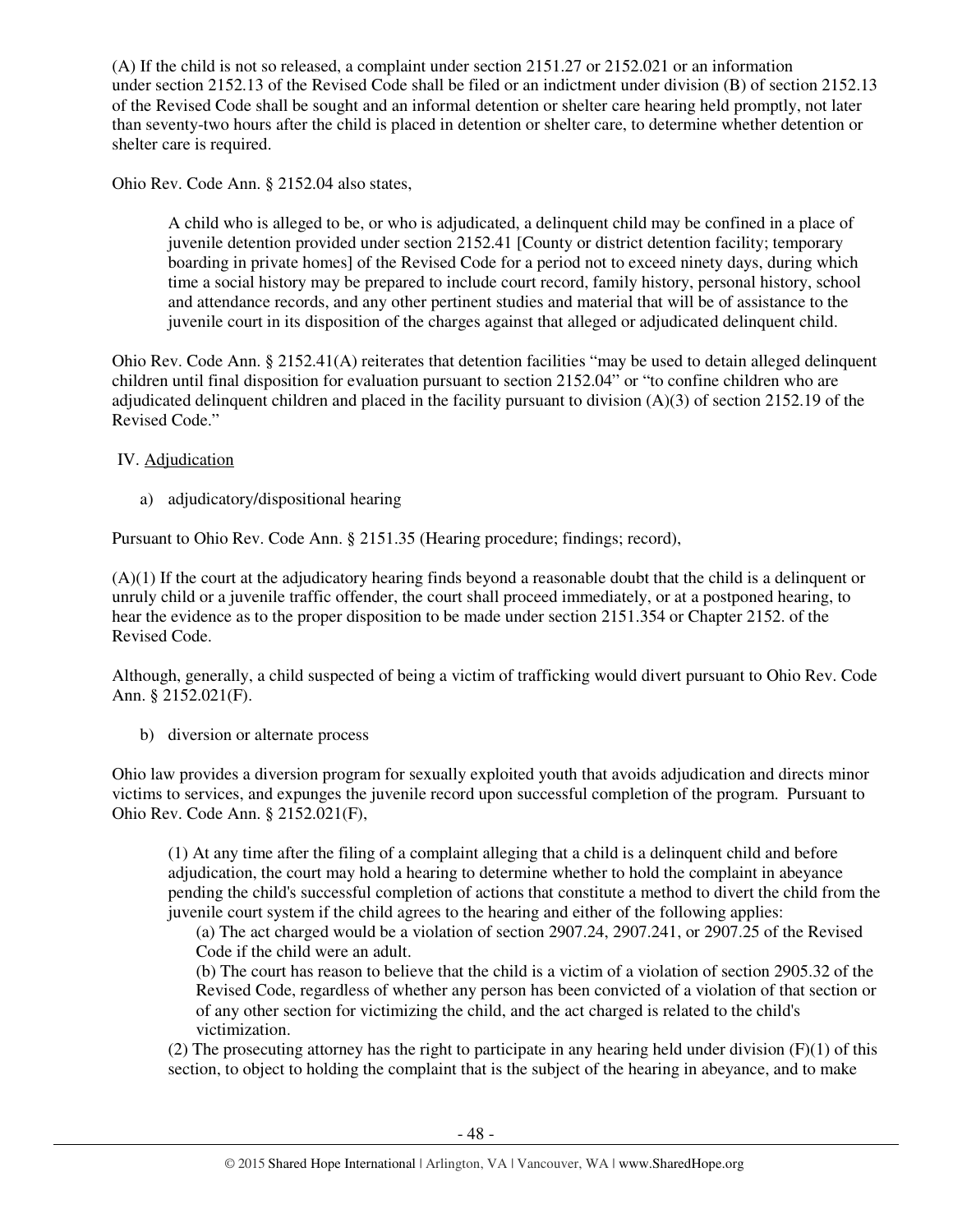recommendations related to diversion actions. No statement made by a child at a hearing held under division  $(F)(1)$  of this section is admissible in any subsequent proceeding against the child. (3) If either division  $(F)(1)(a)$  or (b) of this section applies, the court shall promptly appoint a guardian ad litem for the child. The court shall not appoint the child's attorney as guardian ad litem. If the court decides to hold the complaint in abeyance, the guardian ad litem shall make recommendations that are in the best interest of the child to the court.

(4) If after a hearing the court decides to hold the complaint in abeyance, the court may make any orders regarding placement, services, supervision, diversion actions, and conditions of abeyance, including, but not limited to, engagement in trauma-based behavioral health services or education activities, that the court considers appropriate and in the best interest of the child. The court may hold the complaint in abeyance for up to ninety days while the child engages in diversion actions. If the child violates the conditions of abeyance or does not complete the diversion actions to the court's satisfaction within ninety days, the court may extend the period of abeyance for not more than two additional ninety-day periods.

## V. Outcomes

Pursuant to Ohio Rev. Code Ann. § 2152.021(5), "If the court holds the complaint in abeyance and the child complies with the conditions of abeyance and completes the diversion actions to the court's satisfaction, the court shall dismiss the complaint and order that the records pertaining to the case be expunged immediately. If the child fails to complete the diversion actions to the court's satisfaction, the court shall proceed upon the complaint." In such cases where diversion is unsuccessful and the minor victim is adjudicated a delinquent child, Ohio Rev. Code Ann. § 2152.19(A) (Additional orders of disposition; motor vehicle license suspension; victim restitution, impact statement; truancy warnings; searches) states,

[T]he court may make any of the following orders of disposition, in addition to any other disposition authorized or required by this chapter:

(1) Any order that is authorized by section 2151.353 of the Revised Code for the care and protection of an abused, neglected, or dependent child;

(2) Commit the child to the temporary custody of any school, camp, institution, or other facility operated for the care of delinquent children by the county, by a district organized under section 2152.41 or 2151.65 of the Revised Code, or by a private agency or organization, within or without the state, that is authorized and qualified to provide the care, treatment, or placement required, including, but not limited to, a school, camp, or facility operated under section 2151.65 of the Revised Code;

(3) Place the child in a detention facility or district detention facility operated under section 2152.41 of the Revised Code, for up to ninety days;

(4) Place the child on community control under any sanctions, services, and conditions that the court prescribes. . . .

(5) Commit the child to the custody of the court;

. . . .

(6) Require the child to not be absent without legitimate excuse from the public school the child is supposed to attend for five or more consecutive days, seven or more school days in one school month, or twelve or more school days in a school year;

(7)(a) If a child is adjudicated a delinquent child for being a chronic truant or an habitual truant who previously has been adjudicated an unruly child for being a habitual truant, do either or both of the following:

(i) Require the child to participate in a truancy prevention mediation program;

(ii) Make any order of disposition as authorized by this section, except that the court shall not commit the child to a facility described in division  $(A)(2)$  or  $(B)$  of this section unless the court determines that the child violated a lawful court order made pursuant to division  $(C)(1)(e)$  of section 2151.354 of the Revised Code or division (A)(6) of this section.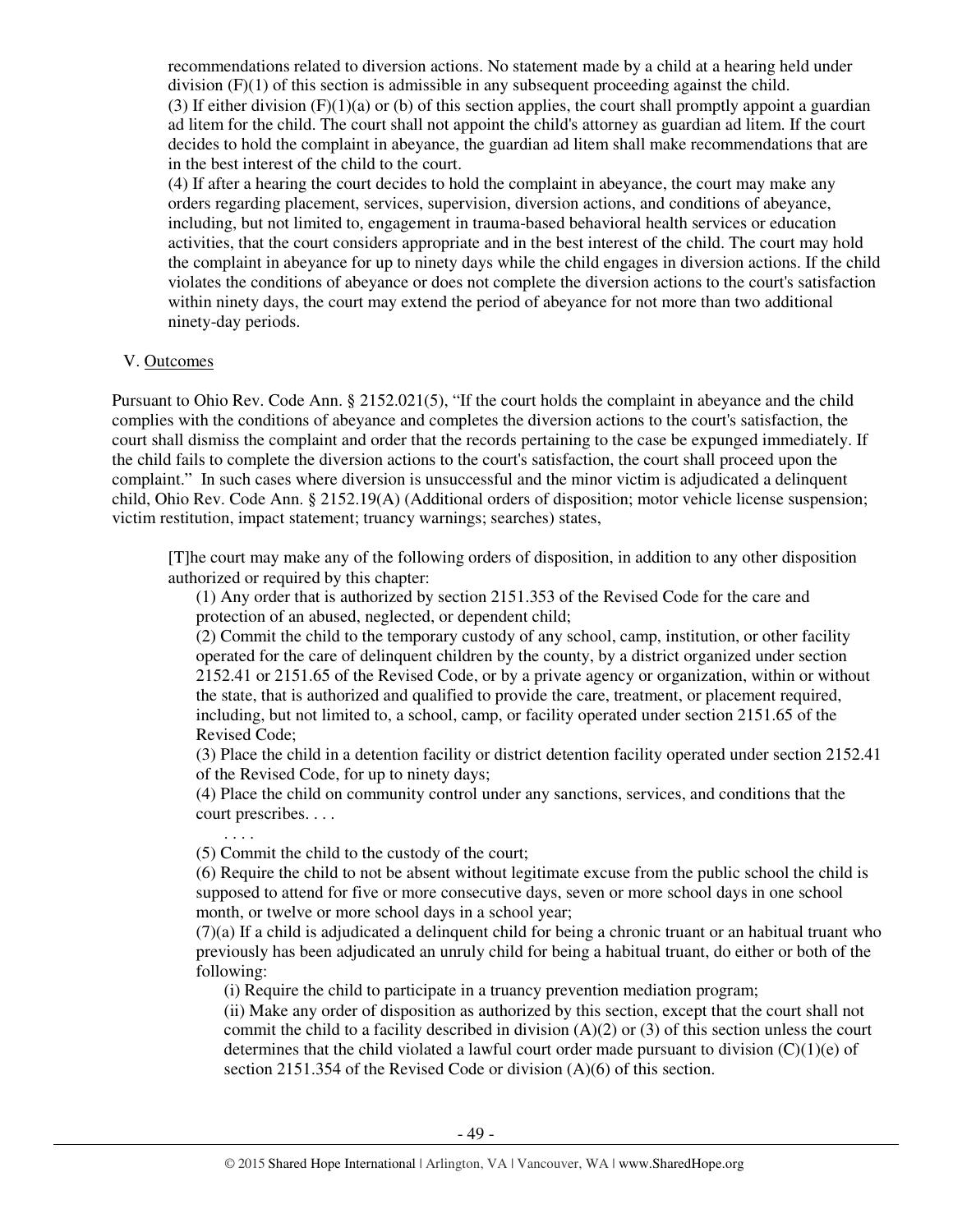. . . .

(8) Make any further disposition that the court finds proper, except that the child shall not be placed in any of the following:

(a) A state correctional institution, a county, multicounty, or municipal jail or workhouse, or another place in which an adult convicted of a crime, under arrest, or charged with a crime is held;

(b) A community corrections facility, if the child would be covered by the definition of public safety beds for purposes of sections 5139.41 to 5139.43 of the Revised Code if the court exercised its authority to commit the child to the legal custody of the department of youth services for institutionalization or institutionalization in a secure facility pursuant to this chapter.

- 5.4.1 Recommendation: Enact a mandatory protective response for juvenile sex trafficking victims that provides an avenue to specialized services outside detention.
- *5.5 Commercial sexual exploitation is identified as a type of abuse and neglect within child protection statutes.*

The definition of an "abused child" includes victims of commercial sexual exploitation. Ohio Rev. Code Ann. § 2151.031 (Abused child defined) states,

As used in this chapter, an "abused child" includes any child who:

(A) Is the victim of "sexual activity"<sup>105</sup> as defined under Chapter 2907 [Sex offenses] of the Revised Code, where such activity would constitute an offense under that chapter, except that the court need not find that any person has been convicted of the offense in order to find that the child is an abused child;

(B) Is endangered as defined in section 2919.22 [Endangering children] of the Revised Code, except that the court need not find that any person has been convicted under that section in order to find that the child is an abused child;

. . . .

 $\overline{a}$ 

Ohio's CSEC laws are located throughout chapter 2907 entitled "Sex Offenses." Thus, commercially sexually exploited children are considered abused children under Ohio Rev. Code Ann. § 2151.031(A). However, Ohio Rev. Code Ann. § 2905.32 (Trafficking in persons) is not considered a sex offense, and thus these victims are not expressly defined as abused children.

Ohio Rev. Code Ann. § 2151.03(A) (Neglected child defined; failure to provide medical or surgical care for religious reasons; duty to report child abuse) defines a "neglected child" as one,

(2) Who lacks adequate parental care because of the faults or habits of the child's parents, guardian, or custodian;

(3) Whose parents, guardian, or custodian neglects the child or refuses to provide proper or necessary subsistence, education, medical or surgical care or treatment, or other care necessary for the child's health, morals, or well being;

. . . (6) Who, because of the omission of the child's parents, guardian, or custodian, suffers physical or mental injury that harms or threatens to harm the child's health or welfare; (7) Who is subjected to out-of-home care child neglect.

 $105$  Ohio Rev. Stat. Ann. § 2901.01(C) (Sex offenses general definitions) defines "sexual activity" as "sexual conduct or sexual contact, or both."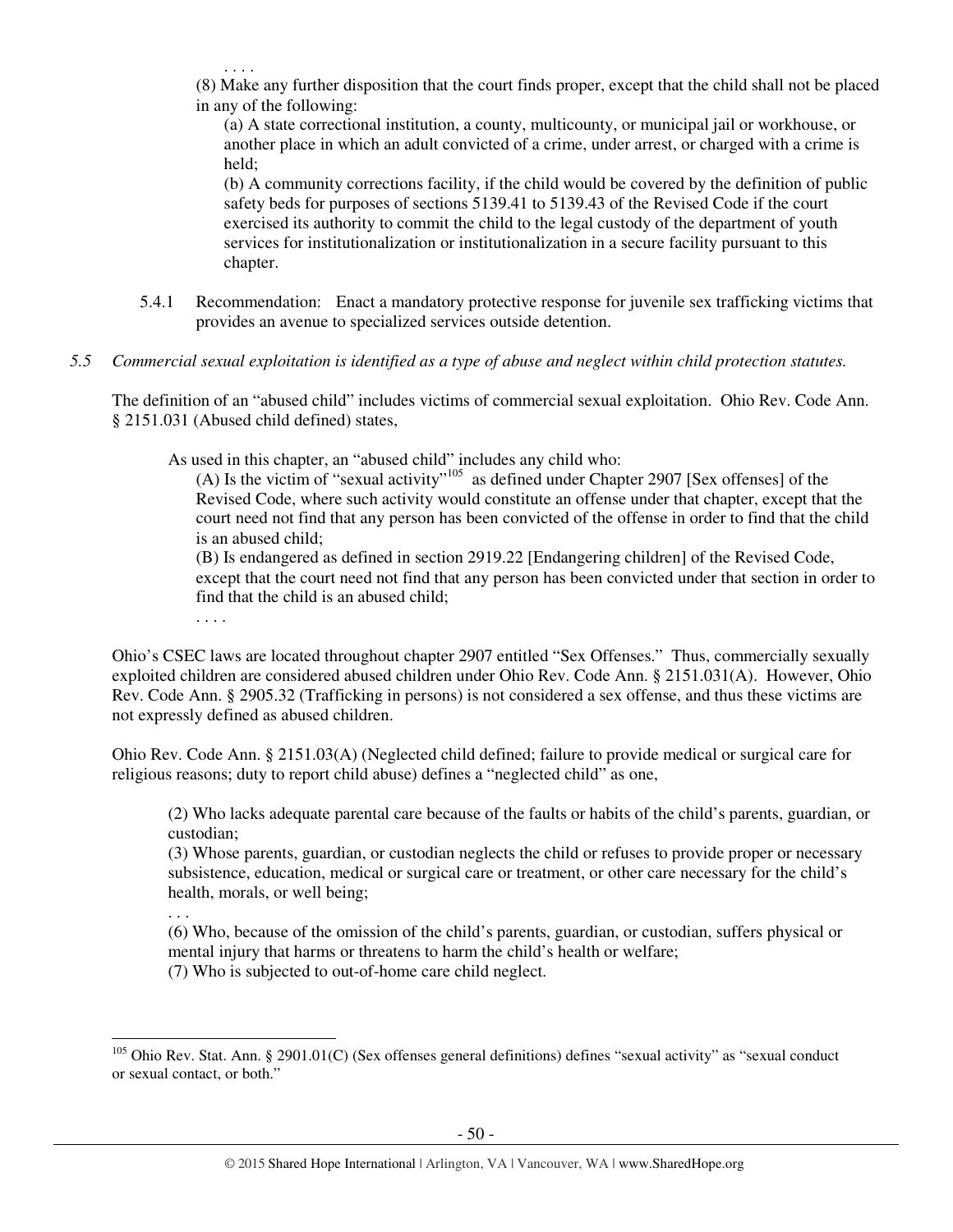- 5.5.1 Recommendation: Amend Ohio Rev. Code Ann. § 2151.031 (Abused child defined) to include minors victimized under Ohio Rev. Code Ann. § 2905.32 (Trafficking in persons).
- *5.6 The definition of "caregiver" or another related term in the child welfare statutes is not a barrier to a sex trafficked child accessing the protection of child welfare.*

Pursuant to Ohio Rev. Code Ann. § 2151.011(12) (Definitions), the definition of "custodian" as "a person who has legal custody of a child or a public children services agency or private child placing agency that has permanent, temporary, or legal custody of a child," does not reach persons with mere physical custody or control of the child.

However, the definition of an abused child<sup>106</sup> under Ohio Rev. Code Ann. § 2151.031(A) (Abused child defined), which applies to victims of commercial sexual exploitation of children (CSEC) offenses, does not specify that the abusive conduct be committed by a parent, guardian or custodian and provides that "the court need not find that any person has been convicted of the offense in order to find that the child is an abused child." Abuse by a parent, guardian or custodian appears to be separately addressed under Ohio Rev. Code Ann. § 2151.031(D) which applies to a child who "[b]ecause of the acts of his parents, guardian, or custodian, suffers physical or mental injury that harms or threatens to harm the child's health or welfare."

Moreover, Ohio Rev. Code Ann. § 5153.16(A) (Duties of agency) states,

Except as provided in section 2151.422 of the Revised Code, in accordance with rules adopted under section 5153.166 of the Revised Code, and on behalf of children in the county whom the public children services agency considers to be in need of public care or protective services, the public children services agency shall do all of the following:

(1) Make an investigation concerning any child alleged to be an abused, neglected, or dependent child;

. . . .

 $\overline{a}$ 

(3) Accept custody of children committed to the public children services agency by a court exercising juvenile jurisdiction;

(4) Provide such care as the public children services agency considers to be in the best interests of any child adjudicated to be an abused, neglected, or dependent child the agency finds to be in need of public care or service. . . .

As used in this chapter, an "abused child" includes any child who:

(E) Is subjected to out-of-home care child abuse.

<sup>106</sup> Ohio Rev. Code Ann. § 2151.031 (Abused child defined), states:

<sup>(</sup>A) Is the victim of "sexual activity" as defined under Chapter 2907. of the Revised Code, where such activity would constitute an offense under that chapter, except that the court need not find that any person has been convicted of the offense in order to find that the child is an abused child; (B) Is endangered as defined in section 2919.22 of the Revised Code, except that the court need not find that any person has been convicted under that section in order to find that the child is an abused child;

<sup>(</sup>C) Exhibits evidence of any physical or mental injury or death, inflicted other than by accidental means, or an injury or death which is at variance with the history given of it. Except as provided in division (D) of this section, a child exhibiting evidence of corporal punishment or other physical disciplinary measure by a parent, guardian, custodian, person having custody or control, or person in loco parentis of a child is not an abused child under this division if the measure is not prohibited under section 2919.22 of the Revised Code.

<sup>(</sup>D) Because of the acts of his parents, guardian, or custodian, suffers physical or mental injury that harms or threatens to harm the child's health or welfare.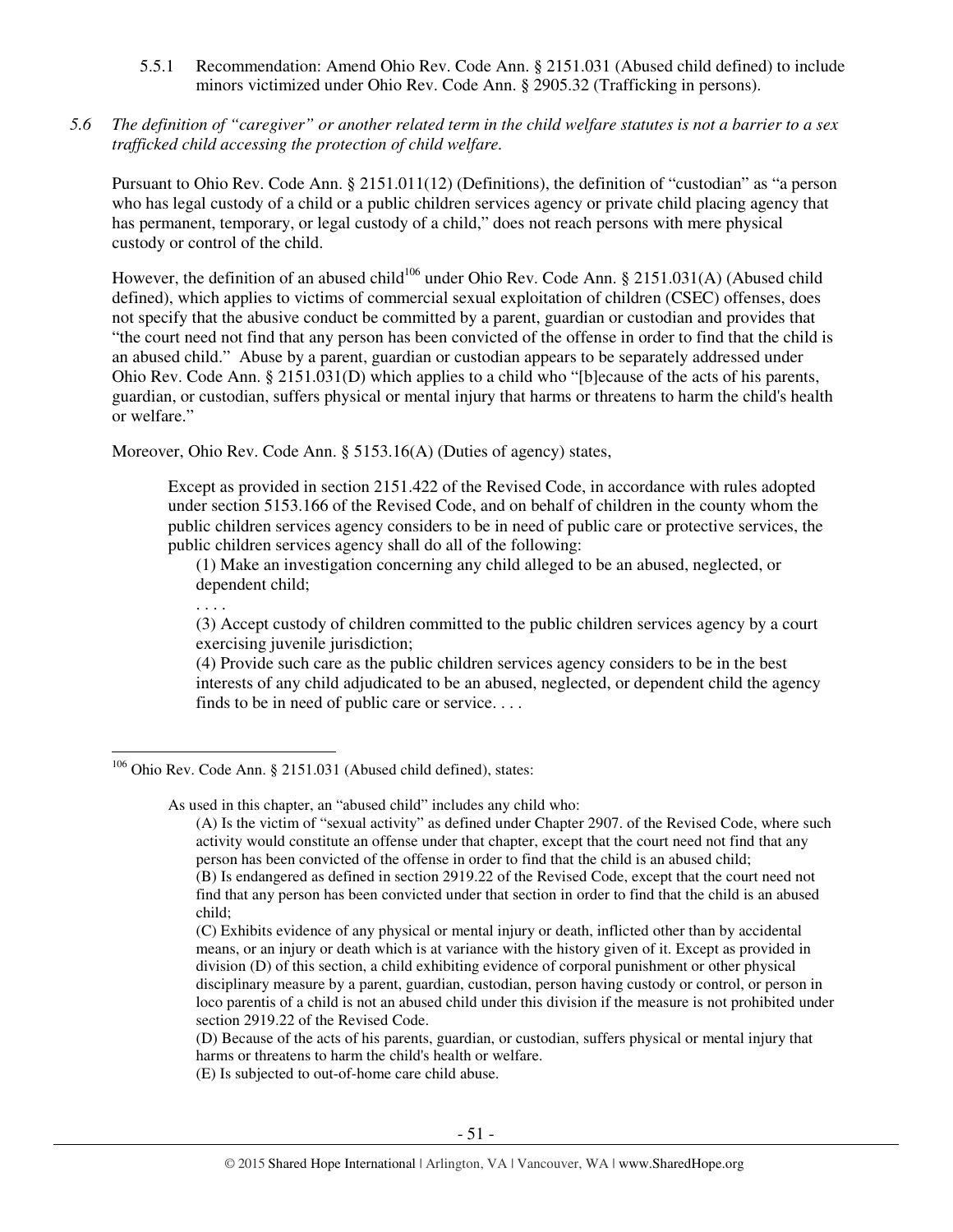*5.7 Crime victims' compensation is specifically available to a child victim of sex trafficking or commercial sexual exploitation of children (CSEC) without regard to ineligibility factors.* 

Ohio Rev. Code Ann. § 2743.52(A), (B) (Attorney general to determine reparations awards; OVI findings not lawful evidence) provides for victim compensation, stating,

(A) The attorney general shall make awards of reparations for economic loss arising from criminally injurious conduct, $107$  if satisfied by a preponderance of the evidence that the requirements for an award of reparations have been met.

(B) A court of claims panel of commissioners or a judge of the court of claims has appellate jurisdiction to order awards of reparations for economic loss arising from criminally injurious conduct, if satisfied by a preponderance of the evidence that the requirements for an award of reparations have been met. (C) A decision of the attorney general, an order of a court of claims panel of commissioners, or the judgment of a judge of the court of claims concerning an OVI violation shall not be used as the basis for any civil or criminal action and shall not be admissible as evidence in any civil or criminal proceeding.

A victim of Ohio Rev. Code Ann. § 2905.32 (Trafficking in persons) and Ohio's CSEC laws should fall within the definition of a victim<sup>108</sup> and a "claimant"<sup>109</sup> used within Ohio's laws regarding crime victims compensation.

Although Ohio Rev. Code Ann. § 2743.60 (Grounds for denial of claim or reduction of award; limit on aggregate awarded) contains certain ineligibility criteria that could bar victims from receiving compensation, such criteria do not pertain to minor victims of sex trafficking. "Nothing in [2743.60] shall be construed to prohibit an award to a claimant whose claim is based on the claimant's being a victim of a violation of section 2905.32 of the Revised Code if the claimant was less than eighteen years of age when the criminally injurious conduct occurred." Ohio Rev. Code Ann. § 2743.60(J).

However, the statute contains certain ineligibility criteria that could bar victims of Ohio's other CSEC laws from receiving compensation. Ohio Rev. Code Ann. § 2743.60(B)(1)(a) (Grounds for denial of claim or reduction of award; limit on aggregate awarded) prohibits a victim from receiving compensation where the victim was "an accomplice of the offender who committed the criminally injurious conduct, or the award would unjustly benefit the offender or accomplice," while Ohio Rev. Code Ann. § 2743.60(A) prohibits an award where the victim fails to report the crime to law enforcement. Additionally, Ohio Rev. Code Ann. § 2743.60(C) authorizes the denial or reduction of a claim for compensation where the victim did not fully cooperate with law enforcement.

A claim also may be denied or reduced based on a finding of the victim's contributory misconduct. Ohio Rev. Code Ann. § 2743.60(F). Ohio Rev. Code Ann. § 2743.51(M) (Definitions) defines "contributory misconduct" as "any conduct of the claimant . . . that is unlawful or intentionally tortious and that, without regard to the conduct's proximity in time or space to the criminally injurious conduct, has a causal relationship to the criminally injurious conduct that is the basis of the claim."

 $\overline{a}$ 

(1) Any of the following persons who claim an award of reparations under sections 2743.51 to 2743.72 of the Revised Code:

- (a) A victim who was one of the following at the time of the criminally injurious conduct: (i) A resident of the United States;
	- (ii) A resident of a foreign country the laws of which permit residents of this state to recover compensation as victims of offenses committed in that country.

<sup>&</sup>lt;sup>107</sup> See supra note 96 for the definition of "criminally injurious conduct."

<sup>&</sup>lt;sup>108</sup> *See supra* Section 5.1 for the definition of "victim" provided in Ohio Rev. Code Ann. § 2743.51(L) (Reparation award to victim of crime definitions).

<sup>&</sup>lt;sup>109</sup> Ohio Rev. Code Ann. § 2743.51(A)(1)(a) (Reparation award to victim of crime definitions) defines a "claimant" as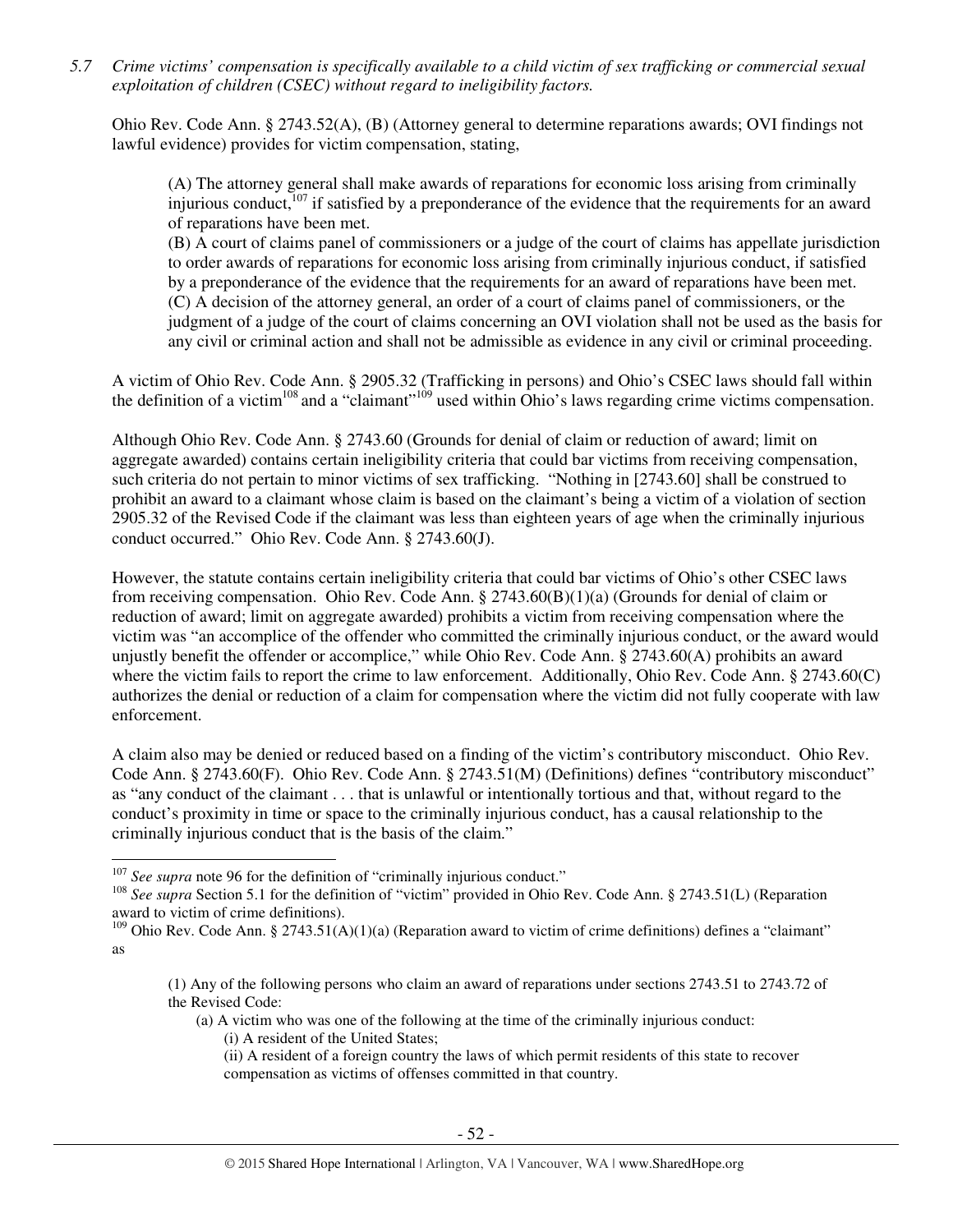Additionally, Ohio Rev. Code Ann. § 2743.56(B) (Applications for award of reparations) establishes the time limits for filing an application for an award, stating,

(B) All applications for an award of reparations shall be filed as follows:

(1) If the victim of the criminally injurious conduct was a minor, within two years of the victim's eighteenth birthday or within two years from the date a complaint, indictment, or information is filed against the alleged offender, whichever is later. This division does not require that a complaint, indictment, or information be filed against an alleged offender in order for an application for an award of reparations to be filed pertaining to a victim who was a minor if the application is filed within two years of the victim's eighteenth birthday , and does not affect the provisions of section 2743.64 of the Revised Code.

(2) If the victim of the criminally injurious conduct was an adult, at any time after the occurrence of the criminally injurious conduct.

*5.8 Victim-friendly procedures and protections are provided in the trial process for minors under 18.* 

Some victim-friendly criminal justice procedures or protections may be afforded to victims of Ohio Rev. Code Ann. § 2905.32 (Trafficking in persons) and Ohio's CSEC laws.

Ohio Rev. Code Ann. § 2945.481(A), (B) (Deposition of child victim; videotaping; testimony taken outside courtroom and televised into it or replayed in courtroom) permits a victim of certain offenses, including Ohio Rev. Code Ann. § 2907.21 (Compelling prostitution), § 2907.321 (Pandering obscenity involving a minor), § 2905.32 (Trafficking in persons), or § 2907.322 (Pandering sexually oriented material involving a minor), who is under 13 to provide testimony via a deposition, which may be videotaped. Similarly, under Ohio Rev. Code Ann. § 2945.481(C)–(E), under specified circumstances, the judge may permit victims of the same crimes who are under 13 years old to give testimony via closed-circuit television or videotaped testimony.

Additionally, Ohio Rev. Code Ann. § 2937.11(D) (Conduct of preliminary hearing) provides,

(1) (a) In a case involving an alleged violation of section 2905.32 of the Revised Code, upon motion of the prosecution, the testimony of the victim at the preliminary hearing may be taken in a place or room other than the room in which the preliminary hearing is being conducted and be televised, by closed circuit equipment, into the room in which the preliminary hearing is being conducted, to be viewed by the accused and any other persons who are not permitted in the room in which the testimony is to be taken but who would have been present during the testimony of the victim had it been given in the room in which the preliminary hearing is being conducted. Except for good cause shown, the prosecution shall file a motion under this division at least seven days before the date of the preliminary hearing. (2) For purposes of division (D)(1) of this section, a judge or magistrate may order the testimony of a victim to be taken at a place or room outside the room in which the preliminary hearing is being conducted if the judge or magistrate determines that the victim is unavailable to testify in the room in the physical presence of the accused due to one or more of the following:

(a) The inability of the victim to communicate about the alleged offense because of extreme fear, severe trauma, or another similar reason;

(b) The substantial likelihood that the victim will suffer serious emotional trauma from so testifying;

(c) The victim is at a hospital for care and treatment for any physical, mental, or emotional injury suffered by reason of the alleged offense.

While Ohio has "rape shield" provisions for victims of Ohio Rev. Code Ann. § 2907.02(D) (Rape) or § 2907.05(E) (Gross sexual imposition), which prohibit the admission of evidence of the victim's sexual history unless such evidence is needed to show "the origin of semen, pregnancy, or disease, or the victims past sexual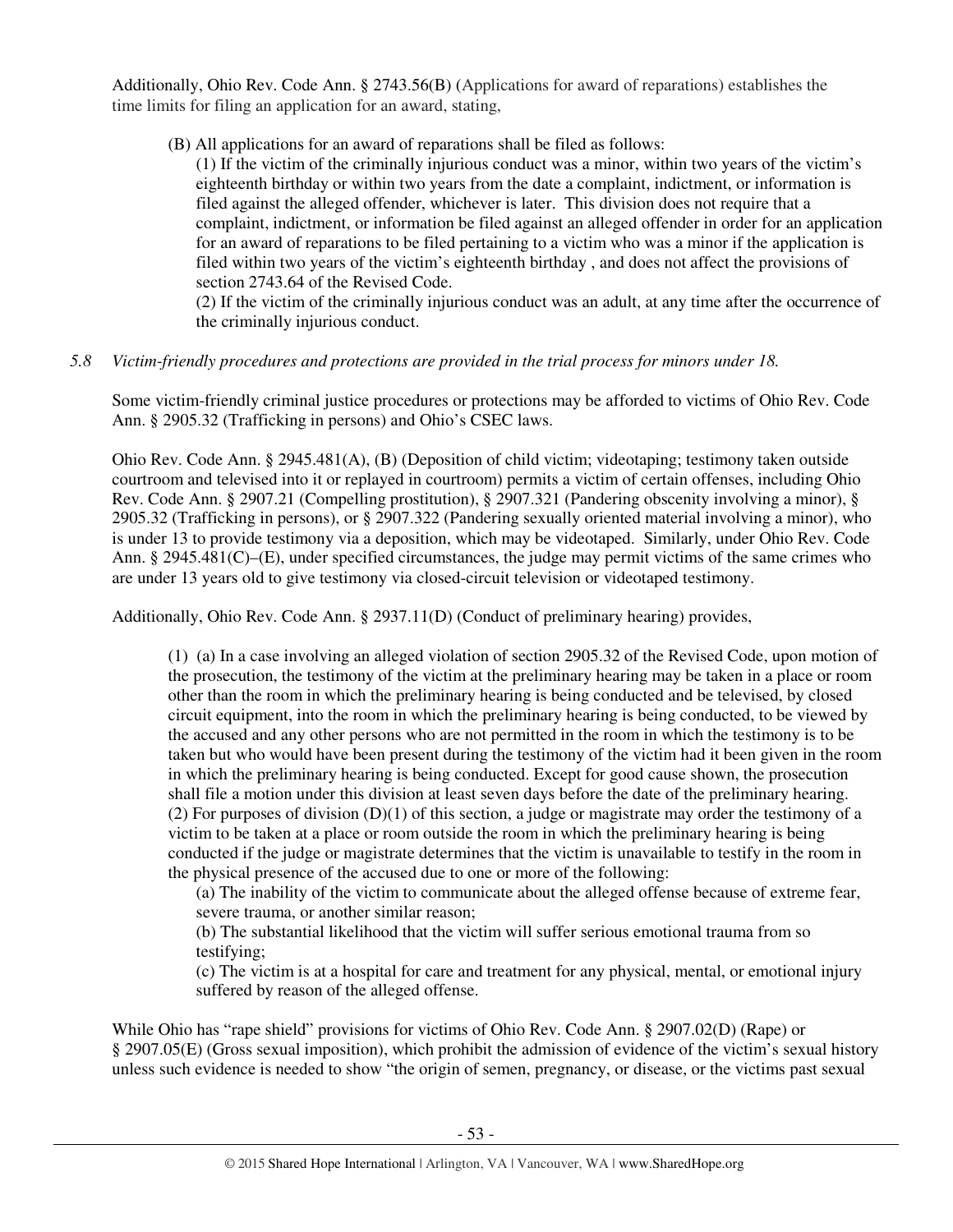history with the offender,<sup>"110</sup> these protections are not available to victims of Ohio Rev. Code Ann. § 2905.32 (Trafficking in persons) and Ohio's CSEC laws unless their offenders are prosecuted under Ohio Rev. Code Ann. § 2907.02 or § 2907.05. As an added protection, victims of Ohio Rev. Code Ann. § 2907.05 or § 2907.02 may receive court-appointed counsel. Ohio Rev. Code Ann. §§ 2907.05(G), 2907.02(F). Moreover, Ohio Rev. Code Ann. § 2907.26(A)–(C) (Rules of evidence in prostitution cases) states,

(A) In any case in which it is necessary to prove that a place is a brothel, evidence as to the reputation of such place and as to the reputation of the persons who inhabit or frequent it, is admissible on the question of whether such place is or is not a brothel.

(B) In any case in which it is necessary to prove that a person is a prostitute, evidence as to the reputation of such person is admissible on the question of whether such person is or is not a prostitute. (C) In any prosecution for a violation of sections 2907.21 to 2907.25 of the Revised Code, proof of a prior conviction of the accused of any such offense or substantially equivalent offense is admissible in support of the charge.

Victims of Ohio Rev. Code Ann. § 2905.32 (Trafficking in persons) and Ohio's CSEC laws will be afforded those rights generally afforded to crime victims. Under Ohio Rev. Code Ann. § 2930.04 (Information to be given to victim by investigating law enforcement agency), a victim is entitled to information regarding counseling, housing, victim compensation, information about protection orders, and contact information for law enforcement. Pursuant to Ohio Rev. Code Ann. § 2930.07 (Concealment of victim's or representative's address, telephone number and similar identifying facts), in certain circumstances the court may keep the victim's personal information confidential. Under Ohio Rev. Code Ann. § 2930.10 (Minimization of unwanted contact between prosecution and defense sides), the court shall minimize contact between the victim and the offender, and provide a separate waiting area for the victim in order to protect the victim.

- 5.8.1 Recommendation: Amend Ohio Rev. Code Ann. § 2905.32 (Trafficking in persons) and Ohio's CSEC laws to include protections prohibiting the admission of the victim's sexual history with limited exceptions, similar to the protections afforded victims under of Ohio Rev. Code Ann. § 2907.02(D) (Rape) or § 2907.05(E) (Gross sexual imposition).
- *5.9 Expungement or sealing of juvenile delinquency records resulting from arrests or adjudications for prostitution-related offenses committed as a result of, or in the course of, the commercial sexual exploitation of a minor is available within a reasonable time after turning 18.*

Ohio Rev. Code Ann. § 2151.358(E) (Expungement of records) states, "a person who has been adjudicated a delinquent child for having committed an act that would be a violation of section 2907.24 [Soliciting], 2907.241 [Loitering to engage in solicitation], or 2907.25 [Prostitution] of the Revised Code if the child were an adult may apply to the adjudicating court for the expungement of the record of adjudication if the person's participation in the act was a result of the person having been a victim of human trafficking. The application shall be made in the same manner as an application for expungement under section 2953.38 of the Revised Code, and all of the provisions of that section shall apply to the expungement procedure."

Under Ohio Rev. Code Ann. § 2953.38, if the court finds "that the applicant has demonstrated by a preponderance of the evidence that the applicant's participation in the offense that is the subject of the application was the result of the applicant having been a victim of human trafficking,<sup>111</sup> the court shall grant the

<sup>&</sup>lt;sup>110</sup> Additionally, this evidence it admissible "only to the extent that the court finds that the evidence is material to a fact at issue in the case and that its inflammatory or prejudicial nature does not outweigh its probative value." Ohio Rev. Code Ann. §§ 2907.02(D), 2907.05(E).

<sup>&</sup>lt;sup>111</sup> "Victim of human trafficking" means a person who is or was a victim of a violation of section 2905.32 [Trafficking in persons] of the Revised Code, regardless of whether anyone has been convicted of a violation of that section or of any other section for victimizing the person. Ohio Rev. Code Ann. § 2953.38(A)(4).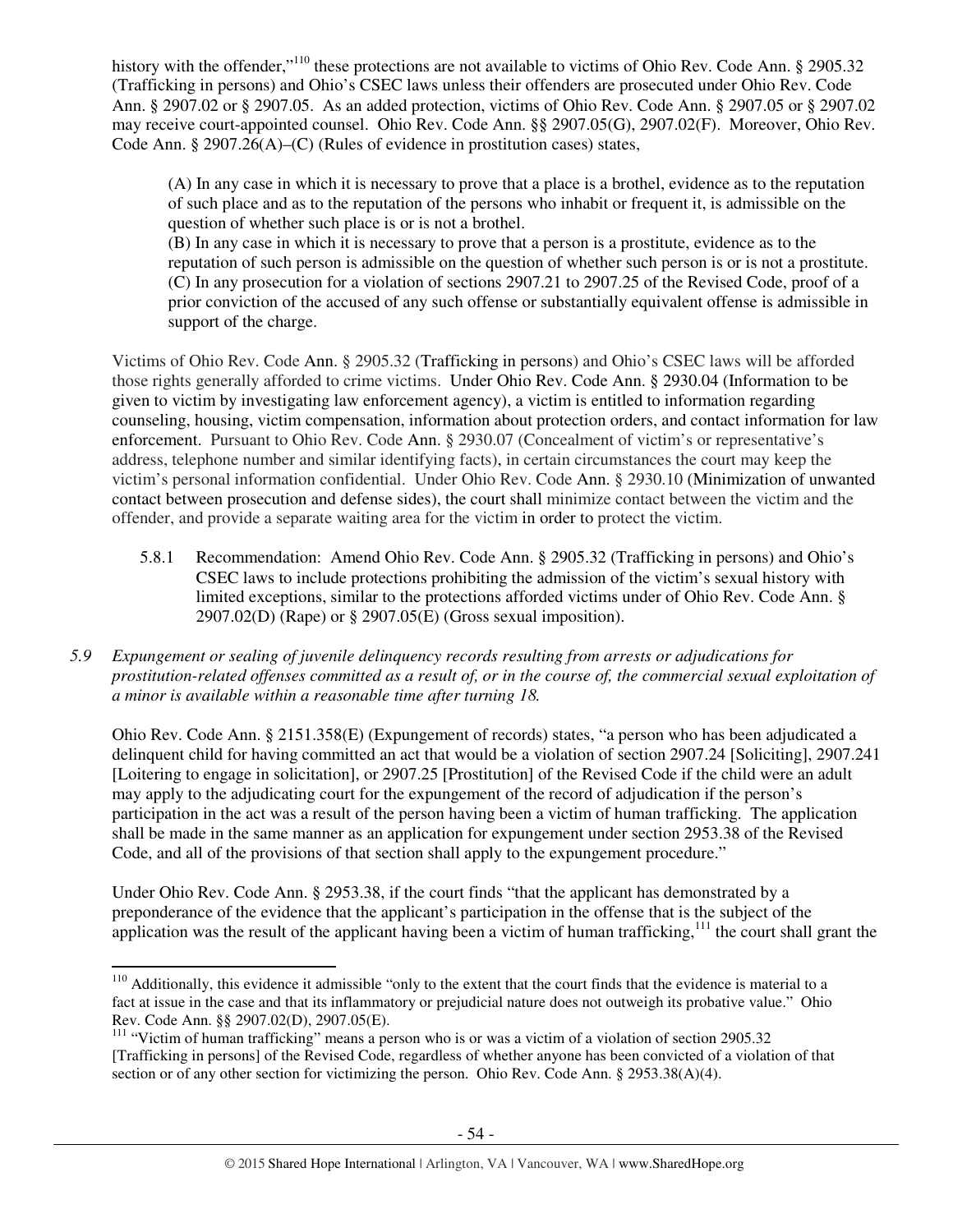application and order that the record of conviction be expunged."<sup>112</sup> There is no stated time limit within which a minor must file for such an expungement.

Furthermore, in cases where the court holds a complaint of delinquency in abeyance because the complaint alleges prostitution related offenses or the court believes the minor is a victim of trafficking under Ohio Rev. Code Ann. § 2905.32 (Trafficking in persons), all records pertaining to the case would be expunged immediately upon successful completion of diversionary actions. Ohio Rev. Code Ann. § 2152.021(F)(1)–(6).

Ohio Rev. Code Ann. § 2151.356(B)(1)(e) (Procedure for sealing records of alleged and adjudicated delinquent and unruly children and adjudicated juvenile traffic offenders) orders the juvenile court to seal the records of a child adjudicated an unruly child who has turned 18 and is "not under the jurisdiction of the court in relation to a complaint alleging the person to be a delinquent child," while Ohio Rev. Code Ann. § 2151.356(C)(1) authorizes the court, in its discretion, to seal the records of a child adjudicated a delinquent child, if "the person is not under the jurisdiction of the court in relation to a complaint alleging the person to be a delinquent child." The court may consider whether to seal the records within 2 years from the later of "[t]he termination of any order made by the court" related to the adjudication or "[t]he unconditional discharge of the person from the department of youth services" or another facility to which the child was committed. Ohio Rev. Code Ann. § 2151.356(C)(1)(a), (b). Ohio Rev. Code Ann. § 2151.358(A) further authorizes the court to expunge records sealed under Ohio Rev. Code Ann. § 2151.356 "five years after the court issues a sealing order or upon the twenty-third birthday of the person who is the subject of the sealing order, whichever date is earlier."

## *5.10 Victim restitution and civil remedies for victims of domestic minor sex trafficking or commercial sexual exploitation of children (CSEC) are authorized by law.*

Ohio Rev. Code Ann. § 5101.87 creates a human trafficking victims' fund, "consisting of money seized in connection with a violation of section 2905.32 [Trafficking in persons], 2907.21 [Compelling prostitution], or 2907.22 [Promoting prostitution] of the Revised Code or acquired from the sale of personal effects, tools, or other property seized because the personal effects, tools, or other property were used in the commission of a violation of section 2905.32, 2907.21, or 2907.22 of the Revised Code or derived from the proceeds of the commission of a violation of section 2905.32, 2907.21, or 2907.22 of the Revised Code and deposited pursuant to section 2981.12 of the Revised Code and such other money as may be appropriated or contributed to the fund. Money in the fund shall be used for the sole purpose of treating, caring for, rehabilitating, educating, housing, and providing assistance for victims of trafficking in persons. The director of job and family services shall administer the fund." Furthermore, all money seized in connection to violations of Ohio Rev. Code Ann. § 2905.32, § 2907.21, or 2§ 907.22 will be deposited into the human trafficking fund. Ohio Rev. Code Ann. § 2981.12(A)(8).

Under Ohio Rev. Code Ann. § 2929.18(B)(8)(a) (Financial sanctions; restitution; reimbursements), victims whose offenders are convicted of committing an offense in furtherance of human trafficking under Ohio Rev. Code Ann. § 2941.1422 (Human trafficking specification) shall receive restitution. Ohio Rev. Code Ann. § 2929.18(B)(8)(a) states,

If an offender who is convicted of or pleads guilty to a violation of section 2905.01 [Kidnapping], 2905.02 [Abduction], 2907.21 [Compelling prostitution], 2907.22 [Promoting prostitution], or 2923.32 [Engaging in a pattern of corrupt activity; forfeiture], division (A)(1) or (2) of section 2907.323 [Illegal use of a minor in nudity-oriented material or performance], or division  $(B)(1)$ ,  $(2)$ ,  $(3)$ ,  $(4)$ , or  $(5)$  of section 2919.22 [Endangering children] of the Revised Code also is convicted of or pleads guilty to a specification of the type described in section 2941.1422 [Human trafficking specification] of the Revised Code that charges that the offender knowingly committed the offense in furtherance of human

<sup>&</sup>lt;sup>112</sup> "Expunge" means to destroy, delete, or erase a record as appropriate for the record's physical or electronic form or characteristic so that the record is permanently irretrievable. Ohio Rev. Code Ann. § 2953.38(A)(1).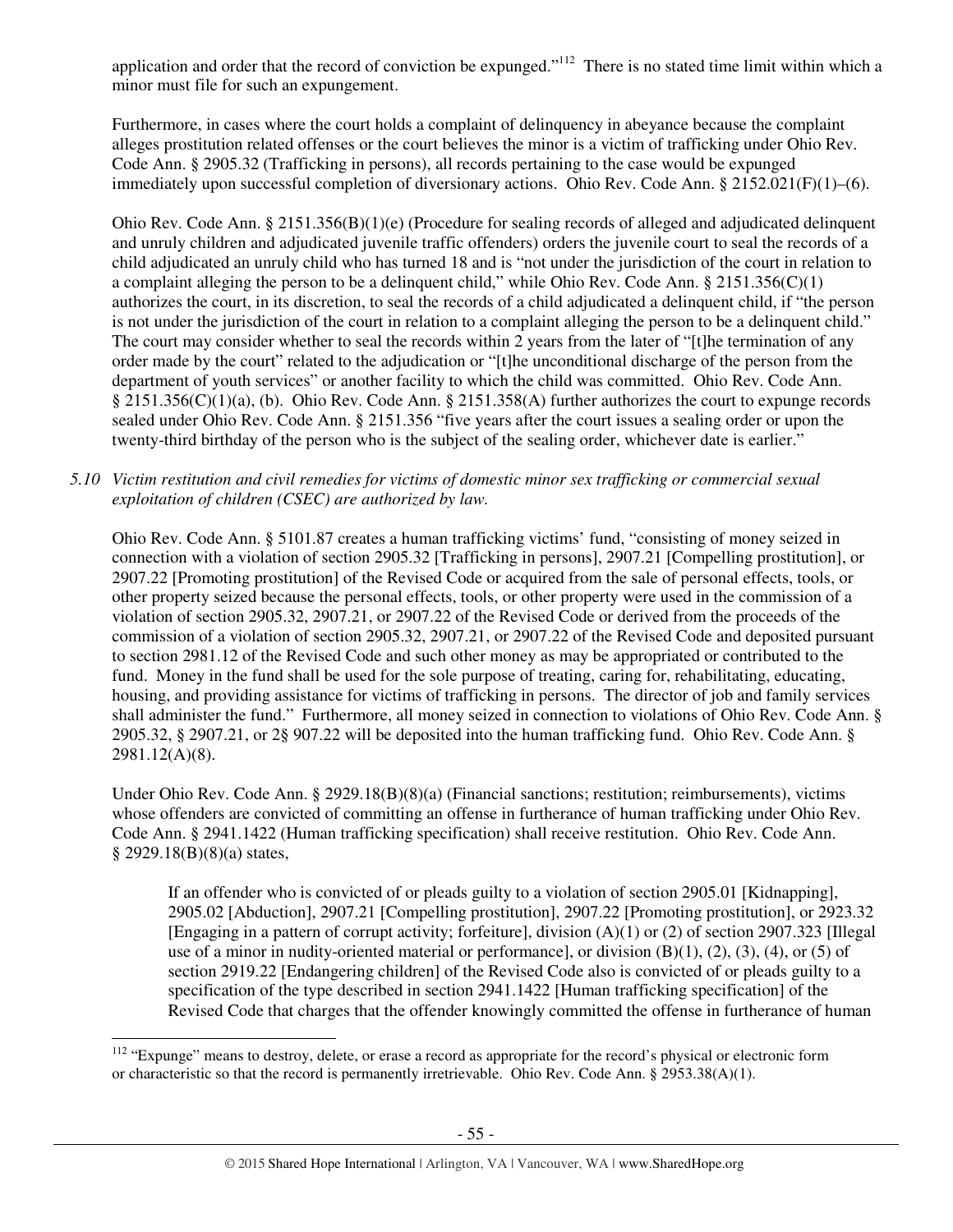trafficking, the sentencing court shall sentence the offender to a financial sanction of restitution by the offender to the victim or any survivor of the victim, with the restitution including the costs of housing, counseling, and medical and legal assistance incurred by the victim as a direct result of the offense and the greater of the following:

(i) The gross income or value to the offender of the victim's labor or services;

(ii) The value of the victim's labor as guaranteed under the minimum wage and overtime provisions of the "Federal Fair Labor Standards Act of 1938," 52 Stat. 1060, 20 U.S.C. 207, and state labor laws.

Victims whose offenders are convicted of other crimes also may receive restitution under Ohio Rev. Code Ann.  $§$  2929.18(A)(1) which states,

[T]he court imposing a sentence upon an offender for a felony may sentence the offender to any financial sanction or combination of financial sanctions authorized under this section . . .

(1) Restitution by the offender to the victim of the offender's crime or any survivor of the victim, in an amount based on the victim's economic loss. If the court imposes restitution, the court shall order that the restitution be made to the victim in open court, to the adult probation department that serves the county on behalf of the victim, to the clerk of courts, or to another agency designated by the court. If the court imposes restitution, at sentencing, the court shall determine the amount of restitution to be made by the offender. If the court imposes restitution, the court may base the amount of restitution it orders on an amount recommended by the victim, the offender, a presentence investigation report, estimates or receipts indicating the cost of repairing or replacing property, and other information, provided that the amount the court orders as restitution shall not exceed the amount of the economic loss suffered by the victim as a direct and proximate result of the commission of the offense.

Additionally, pursuant to Ohio Rev. Code Ann. § 2307.51(A), "[a] victim of a violation of section 2905.32 of the Revised Code has and may commence a civil cause of action for compensatory and punitive damages against the trafficker for harm that resulted from the violation…" regardless of whether the trafficker was prosecuted or convicted. This is addition to any other cause of action. Ohio Rev. Code Ann. § 2307.51(B).

Victims whose offenders are convicted of engaging in a pattern of corrupt activity under Ohio Rev. Code Ann. § 2923.32 may also be able to pursue civil remedies under Ohio Rev. Code Ann. § 2923.34(A), (E) (Civil proceedings for relief from violation; civil penalty) which states,

(A) Any person who is injured or threatened with injury by a violation of section 2923.32 of the Revised Code may institute a civil proceeding in an appropriate court seeking relief from any person whose conduct violated or allegedly violated section 2923.32 of the Revised Code or who conspired or allegedly conspired to violate that section, except that the pattern of corrupt activity alleged by an injured person or person threatened with injury shall include at least one incident other than a violation of division  $(A)(1)$  or (2) of section 1707.042 [Prohibited acts relating to control bids] or division  $(B)$ ,  $(C)(4)$ ,  $(D)$ ,  $(E)$ , or  $(F)$  of section 1707.44 [Prohibited acts] of the Revised Code, of 18 U.S.C. 1341, 18 U.S.C. 1343, 18 U.S.C. 2314, or any other offense involving fraud in the sale of securities. . . . .

(E) In a civil proceeding under division (A) of this section, any person directly or indirectly injured by conduct in violation of section 2923.32 of the Revised Code or a conspiracy to violate that section . . . shall have a cause of action for triple the actual damages the person sustained. . . . Damages under this division may include, but are not limited to, competitive injury and injury distinct from the injury inflicted by corrupt activity.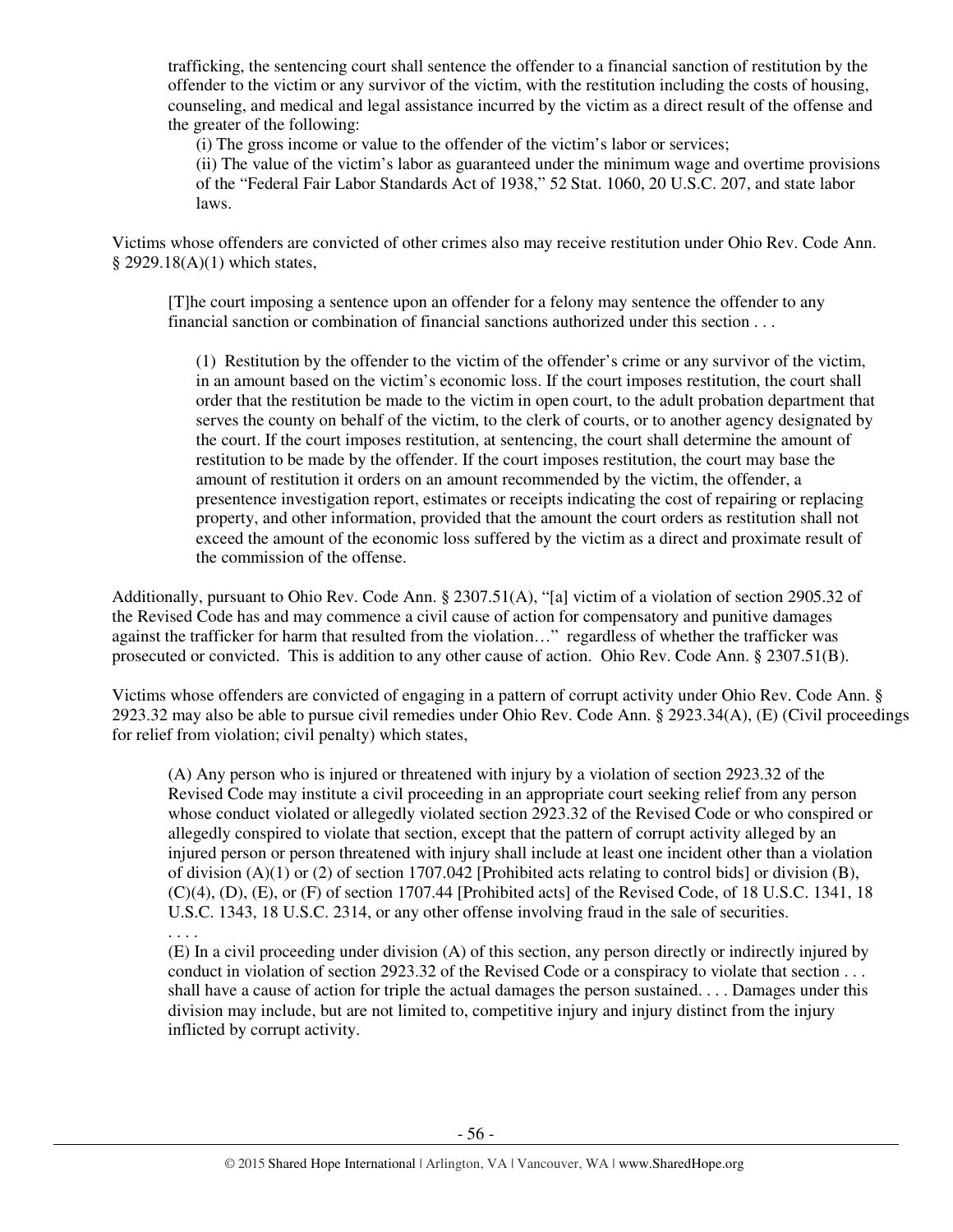*5.11 Statutes of limitations for civil and criminal actions for child sex trafficking or commercial sexual exploitation of children (CSEC) offenses are eliminated or lengthened sufficiently to allow prosecutors and victims a realistic opportunity to pursue criminal action and legal remedies.* 

Ohio Rev. Code Ann. § 2901.13(A)(1)(a)<sup>113</sup> (Limitations of criminal prosecutions) imposes a 6-year statute of limitations for prosecution of most felonies including most of Ohio's CSEC laws. However, Ohio Rev. Code Ann. § 2901.13(A)(3)(a) provides a 20 year statute of limitations that is applicable to prosecutions of Ohio Rev. Code Ann. § 2905.32 (Trafficking in persons) and Ohio Rev. Code Ann. § 2907.21 (Compelling prostitution). Additionally, if the victim of a crime included in Ohio Rev. Code Ann. tit. 29 (Crimes—procedure) was a minor at the time of the offense, Ohio Rev. Code Ann. § 2901.13(J) states,

The period of limitation for a violation of any provision of Title XXIX of the Revised Code that involves a physical or mental wound, injury, disability, or condition of a nature that reasonably indicates abuse or neglect of a child under eighteen years of age . . . shall not begin to run until either of the following occurs:

(1) The victim of the offense reaches the age of majority.

(2) A public children services agency, or a municipal or county peace officer that is not the parent or guardian of the child, in the county in which the child resides or in which the abuse or neglect is occurring or has occurred has been notified that abuse or neglect is known, suspected, or believed to have occurred.

Ohio Rev. Code Ann. § 2305.111 (Actions for assault or battery; victims of childhood sexual abuse) provides a civil statute of limitations for actions brought by victims of childhood sexual abuse, by stating,

(C) An action for assault or battery brought by a victim of childhood sexual abuse<sup>114</sup> based on childhood sexual abuse, or an action brought by a victim of childhood sexual abuse asserting any claim resulting from childhood sexual abuse, shall be brought within twelve years after the cause of action accrues. For purposes of this section, a cause of action for assault or battery based on childhood sexual abuse, or a cause of action for a claim resulting from childhood sexual abuse, accrues upon the date on which the victim reaches the age of majority. If the defendant in an action brought by a victim of childhood sexual abuse asserting a claim resulting from childhood sexual abuse that occurs on or after the effective date of this act has fraudulently concealed from the plaintiff facts that form the basis of the claim, the running of the limitations period with regard to that claim is tolled until the time when the plaintiff discovers or in the exercise of due diligence should have discovered those facts.

5.11.1 Recommendation: Eliminate the statute of limitations in criminal actions for child sex trafficking and CSEC offenses and amend Ohio Rev. Code Ann. § 2305.111 (Actions for assault or battery; victims of childhood sexual abuse) to include CSEC crimes to extend the statute of limitations for civil actions

<sup>&</sup>lt;sup>113</sup> Here and elsewhere in this report that Ohio Rev. Code Ann. § 2901.13 (Limitations of criminal prosecutions) is quoted or cited, it has been updated to reflect the amendments added by the enactment of House Bill 6. H.B. 6, 2015 Leg., 131st Gen. Assemb. (Effective July 16, 2015).

 $114$  Subsection (A)(1) states, "'Childhood sexual abuse' means any conduct that constitutes any of the violations identified in division  $(A)(1)(a)$  or (b) of this section and would constitute a criminal offense under the specified section or division of the Revised Code, if the victim of the violation is at the time of the violation a child under eighteen years of age . . . ." The violations listed in  $(A)(1)(a)$  and (b) include Ohio Rev. Code Ann. § 2907.02 (Rape), certain subsections of § 2907.03 (Sexual battery), and § 2907.05 (Gross sexual imposition) through § 2907.06 (Sexual imposition), if certain conditions apply.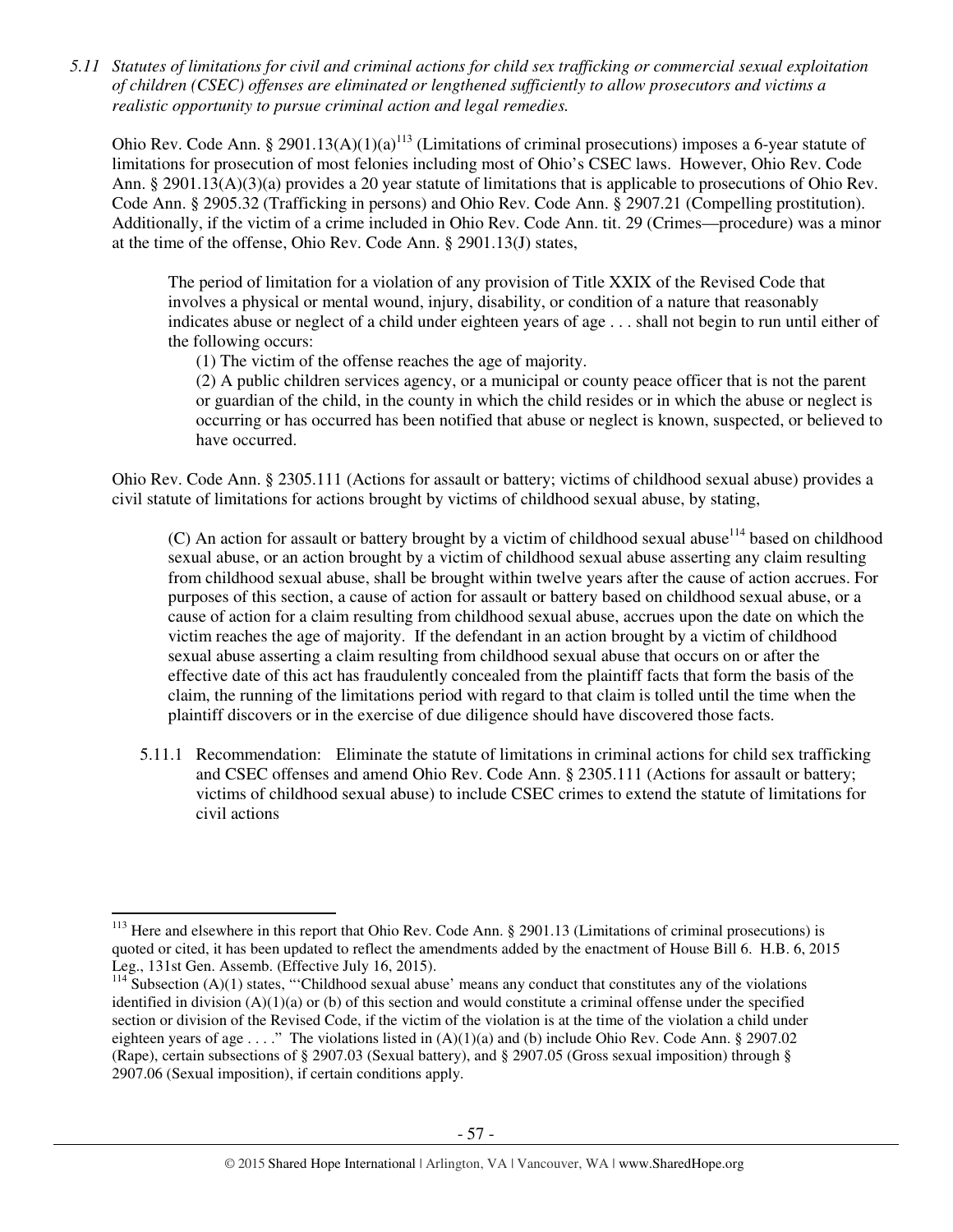#### **FRAMEWORK ISSUE 6: CRIMINAL JUSTICE TOOLS FOR INVESTIGATION AND PROSECUTIONS**

#### . *Legal Components:*

- *6.1 Training on human trafficking and domestic minor sex trafficking for law enforcement is statutorily mandated or authorized.*
- *6.2 Single party consent to audiotaping is permitted in law enforcement investigations.*
- *6.3 Wiretapping is an available tool to investigate domestic minor sex trafficking.*
- *6.4 Using a law enforcement posing as a minor to investigate buying or selling of commercial sex acts is not a defense to soliciting, purchasing, or selling sex with a minor.*
- *6.5 Using the Internet or electronic communications to investigate buyers and traffickers is a permissible investigative technique.*
- *6.6 Law enforcement and child welfare agencies are mandated to promptly report missing and recovered children. \_\_\_\_\_\_\_\_\_\_\_\_\_\_\_\_\_\_\_\_\_\_\_\_\_\_\_\_\_\_\_\_\_\_\_\_\_\_\_\_\_\_\_\_\_\_\_\_\_\_\_\_\_\_\_\_\_\_\_\_\_\_\_\_\_\_\_\_\_\_\_\_\_\_\_\_\_\_\_\_\_\_\_\_\_\_\_\_\_\_\_\_\_\_*

## *Legal Analysis:*

*6.1 Training on human trafficking and domestic minor sex trafficking for law enforcement is statutorily mandated or authorized.* 

Pursuant to Ohio Rev. Code Ann. § 109.745(A),

The attorney general shall provide training for peace officers in investigating and handling violations of section 2905.32 of the Revised Code. The training shall include all of the following:

(1) Identifying violations of section 2905.32 [Trafficking in persons] of the Revised Code;

(2) Methods used in identifying victims of violations of section 2905.32 of the Revised Code who are citizens of the United States or a foreign country, including preliminary interviewing techniques and appropriate questioning methods;

(3) Methods for prosecuting persons who violate section 2905.32 [Trafficking in persons] of the Revised Code;

(4) Methods of increasing effective collaboration with nongovernmental organizations and other social service organizations in the course of a criminal action regarding a violation of section 2905.32 of the Revised Code;

(5) Methods for protecting the rights of victims of violations of section 2905.32 [Trafficking in persons] of the Revised Code, including the need to consider human rights and the specific needs of women and children who are victims of violations of that section and to treat victims as victims rather than as criminals;

(6) Methods for promoting the safety of victims of violations of section 2905.32 [Trafficking in persons] of the Revised Code, including the training of peace officers to quickly recognize victims of a violation of any of those sections who are citizens of the United States or citizens of a foreign country.

Ohio Rev. Code Ann. § 109.741 (Training in missing children, missing persons, child abuse and neglect cases) further requires the attorney general to adopt rules regarding "the training of peace officers in the handling of missing children, missing persons, and child abuse and neglect cases."

*6.2 Single party consent to audiotaping is permitted in law enforcement investigations.* 

Ohio permits single party consent to audiotaping. Ohio Rev. Code Ann. § 2933.52(A)(1) (Interception of wire, oral or electronic communications) makes it a crime for a person to purposely "[i]ntercept, attempt to intercept,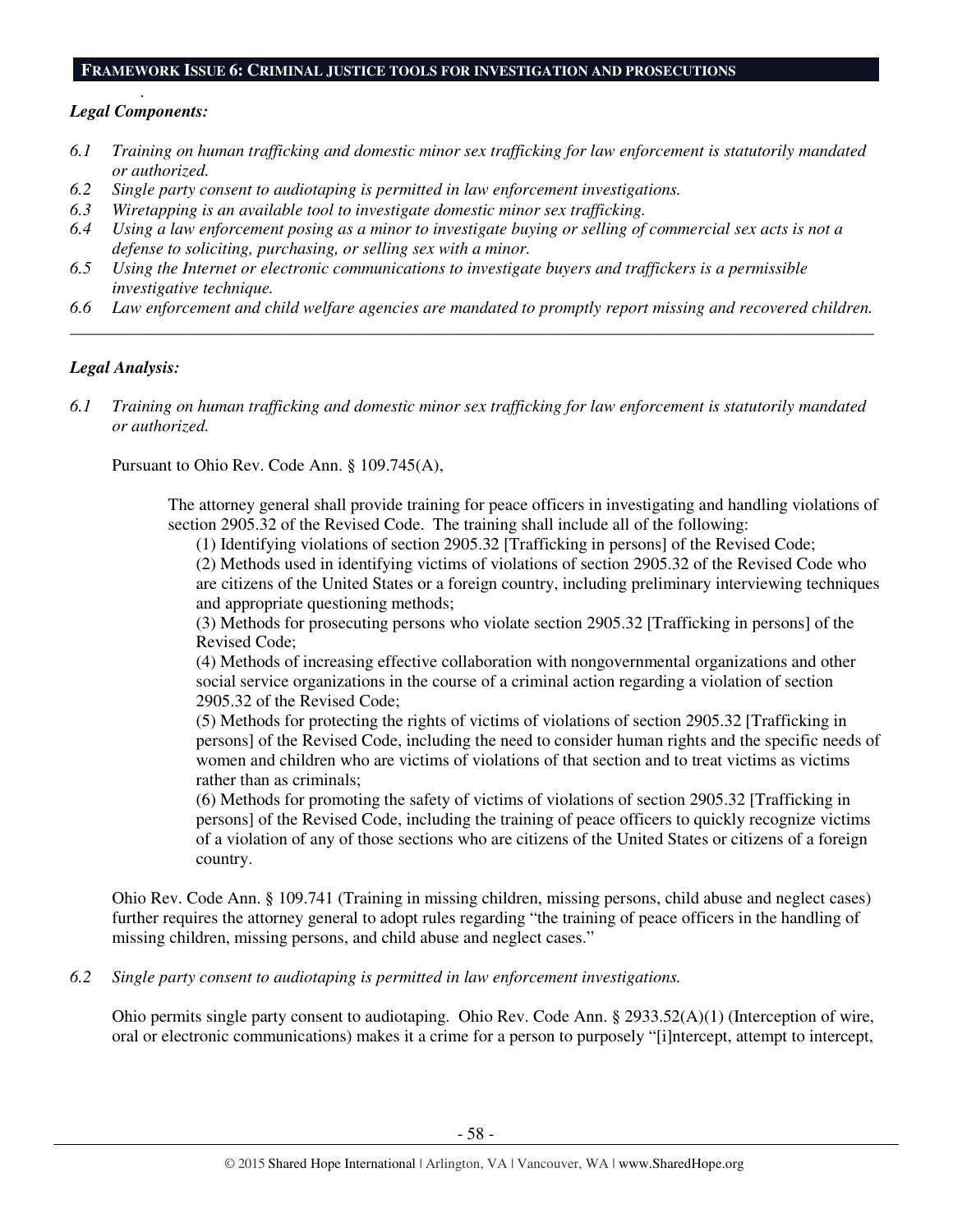or procure another person to intercept or attempt to intercept a wire, oral, or electronic communication." According to Ohio Rev. Code Ann. § 2933.52(B)(3), (4), the prohibition does not apply to, among other things,

(3) A law enforcement officer who intercepts a wire, oral, or electronic communication, if the officer is a party to the communication or if one of the parties to the communication has given prior consent to the interception by the officer;

(4) A person who is not a law enforcement officer and who intercepts a wire, oral, or electronic communication, if the person is a party to the communication or if one of the parties to the communication has given the person prior consent to the interception, and if the communication is not intercepted for the purpose of committing a criminal offense or tortious act in violation of the laws or Constitution of the United States or this state or for the purpose of committing any other injurious act.

## *6.3 Wiretapping is an available tool to investigate domestic minor sex trafficking.*

Wiretapping may be used to investigate certain designated offenses, including Ohio Rev. Code Ann. § 2905.32 (Trafficking in persons) and Ohio's CSEC laws. Ohio Rev. Code Ann. § 2933.52(B). Ohio Rev. Code Ann. § 2933.52(B)(1) (Interception of wire, oral or electronic communications) permits wiretapping conducted pursuant to an interception warrant. Ohio Rev. Code Ann. § 2933.54(A) (Conditions for issuance of warrant; denial; termination; finding of objective) authorizes a court to issue an interception warrant if

the judge determines, on the basis of the facts submitted by the person who made the application and all affiants, that all of the following exist:

(1) The application and affidavits comply with section 2933.53 [Application for interception warrant] of the Revised Code.

(2) There is probable cause to believe that a particular person is committing, has committed, or is about to commit a designated offense.

(3) There is probable cause to believe that particular communications concerning the designated offense will be obtained through the interception of wire, oral, or electronic communications. (4) Normal investigative procedures with respect to the designated offense have been tried and have failed or normal investigative procedures with respect to the designated offense reasonably appear to be unlikely to succeed if tried or to be too dangerous to employ in order to obtain evidence.  $(5)$  Except as provided in division  $(G)(1)$  of section 2933.53 of the Revised Code, there is probable cause to believe that the communication facilities from which the communications are to be intercepted, or the place at which oral communications are to be intercepted, are being used or are about to be used in connection with the commission of the designated offense or are leased to, listed in the name of, or commonly used by a person who is the subject of the interception warrant. (6) The investigative officer has received training that satisfies the minimum standards established by the attorney general and the Ohio peace officer training commission under section 2933.64 [Training in wiretapping and electronic surveillance] of the Revised Code in order to intercept the wire, oral, or electronic communication and is able to execute the interception sought.

Ohio Rev. Code Ann. § 2933.51(I) (Definitions) defines a "designated offense" as any of,

(1) A felony violation of section 1315.53 [Duty to report transactions, keep records; money laundering prohibitions], 1315.55 [Additional money laundering prohibitions] . . . 2905.01 [Kidnapping], 2905.02 [Abduction], . . . 2905.32 [Trafficking in persons], 2907.02 [Rape], 2907.21 [Compelling prostitution], 2907.22 [Promoting prostitution], . . . 2923.32 [Engaging in pattern of corrupt activity; forfeiture], . . . of the Revised Code;

. . . .

(4) Complicity in the commission of a felony violation of a section listed in division  $(I)(1)$ ,  $(2)$ , or  $(3)$  of this section;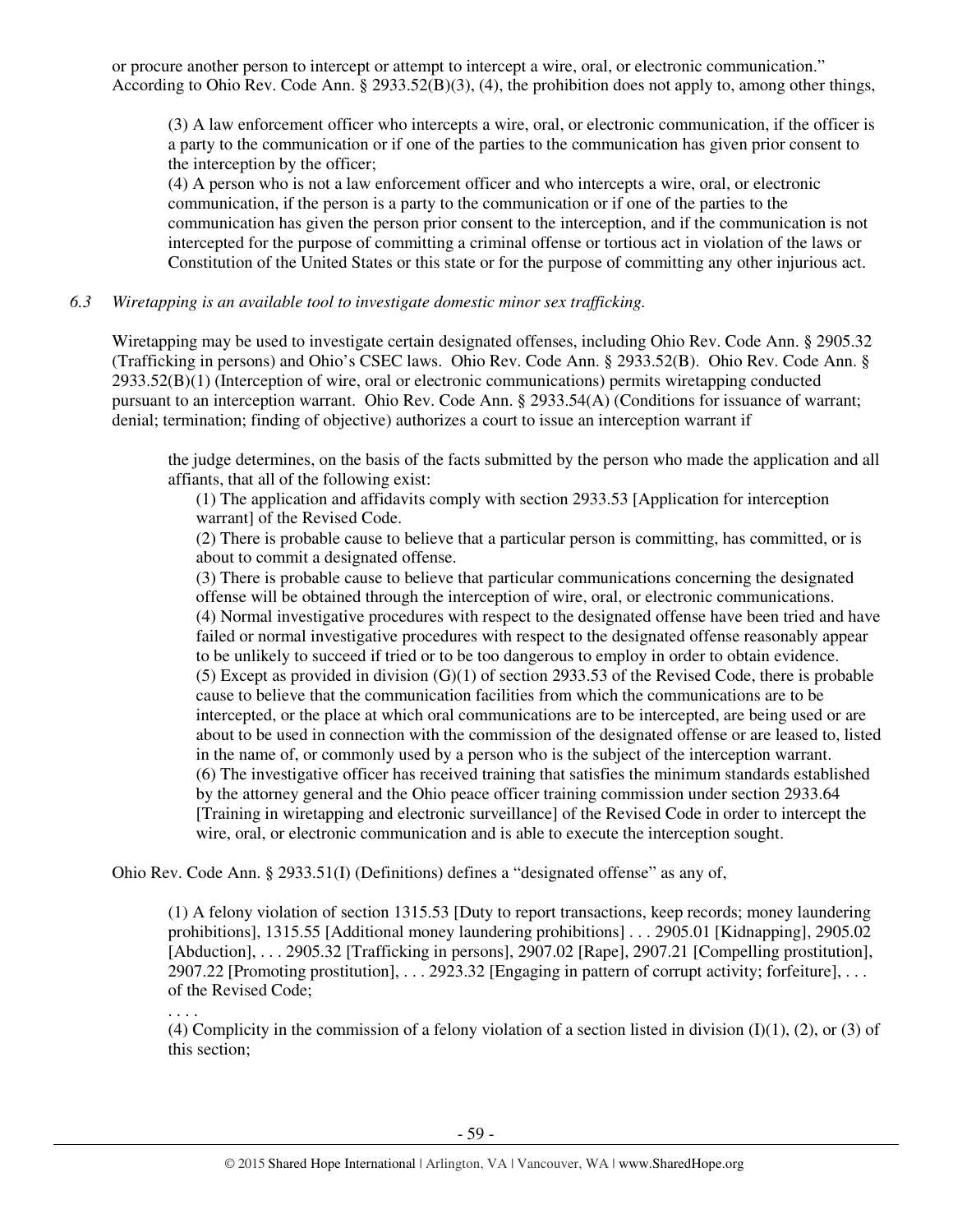(5) An attempt to commit, or conspiracy in the commission of, a felony violation of a section listed in division  $(I)(1)$ ,  $(2)$ , or  $(3)$  of this section, if the attempt or conspiracy is punishable by a term of imprisonment of more than one year.

*6.4 Using a law enforcement posing as a minor to investigate buying or selling of commercial sex acts is not a defense to soliciting, purchasing, or selling sex with a minor.* 

Ohio Rev. Code Ann. § 2907.21(A)(2)–(5) (Compelling prostitution) suggests that a law enforcement officer may pose as a minor to investigate solicitation of commercial sexual activity with a minor. These provisions use the phrase "a person the offender believes to be a minor," which indicates law enforcement may pose as a minor to investigate a violation of Ohio Rev. Code Ann. § 2907.21(A)(2)–(5). Neither Ohio Rev. Code Ann. § 2905.32 (Trafficking in persons) nor Ohio's CSEC laws expressly authorize the use of a decoy by law enforcement in the investigation of those crimes.

### *6.5 Using the Internet or electronic communications to investigate buyers and traffickers is a permissible investigative technique.*

While Ohio Rev. Code Ann. § 2905.32 (Trafficking in persons) and Ohio's CSEC laws do not expressly authorize law enforcement to use the Internet or electronic communications to investigate those crimes, Ohio Rev. Code Ann. § 2907.07 (Importuning) permits law enforcement officers to use the Internet or electronic communications to investigate solicitation of sex with a minor. Ohio Rev. Code Ann. § 2907.07(C)(2), (D)(2) make it illegal for a person to solicit "a law enforcement officer posing as a person who is less than [13 or 16] years of age, and the offender believes that the other person is less than [13 or 16] years of age or is reckless in that regard."

*6.6 Law enforcement and child welfare agencies are mandated to promptly report missing and recovered children.* 

Ohio Rev. Code Ann. § 2901.30(B) (Missing child report; notice to child's school; notice of return) directs a law enforcement agency to take the report of a missing child<sup>115</sup> and act promptly to locate the missing child. The law enforcement agency must gather information about the missing child and enter "it into the national crime information center computer," notify the child's school to mark the child's records, and notify other law enforcement agencies within its jurisdiction. Ohio Rev. Code Ann. § 2901.30(C)–(E). Ohio Rev. Code Ann. § 2901.30(H) states,

A missing child's parents, parent who is the residential parent and legal custodian, guardian, or legal custodian, or any other persons responsible for the care of a missing child, immediately shall notify the law enforcement agency with which they filed the missing child report whenever the child has returned to their home or to their care, custody, and control, has been released if the missing child was the victim of an offense listed in division  $(A)(3)(b)^{116}$  of this section, or otherwise has been located. Upon such notification or upon otherwise learning that a missing child has returned to the home of, or to the care, custody, and control of the missing child's parents, parent who is the residential parent and legal

l

<sup>116</sup> *See supra* note 115 for the provisions of Ohio Rev. Code Ann. § 2901.30(A)(3)(b).

<sup>&</sup>lt;sup>115</sup> Ohio Rev. Code Ann. § 2901.30(A)(3) defines "missing children" or a "missing child" as

<sup>(</sup>a) A minor who has run away from or who otherwise is missing from the home of, or the care, custody, and control of, the minor's parents, parent who is the residential parent and legal custodian, guardian, legal custodian, or other person having responsibility for the care of the minor;

<sup>(</sup>b) A minor who is missing and about whom there is reason to believe the minor could be the victim of a violation of section 2905.01 [Kidnapping], 2905.02 [Abduction], 2905.03 [Unlawful restraint], or 2919.23 [Interference with custody] of the Revised Code or of a violation of section 2905.04 [Repealed] of the Revised Code as it existed prior to July 1, 1996.